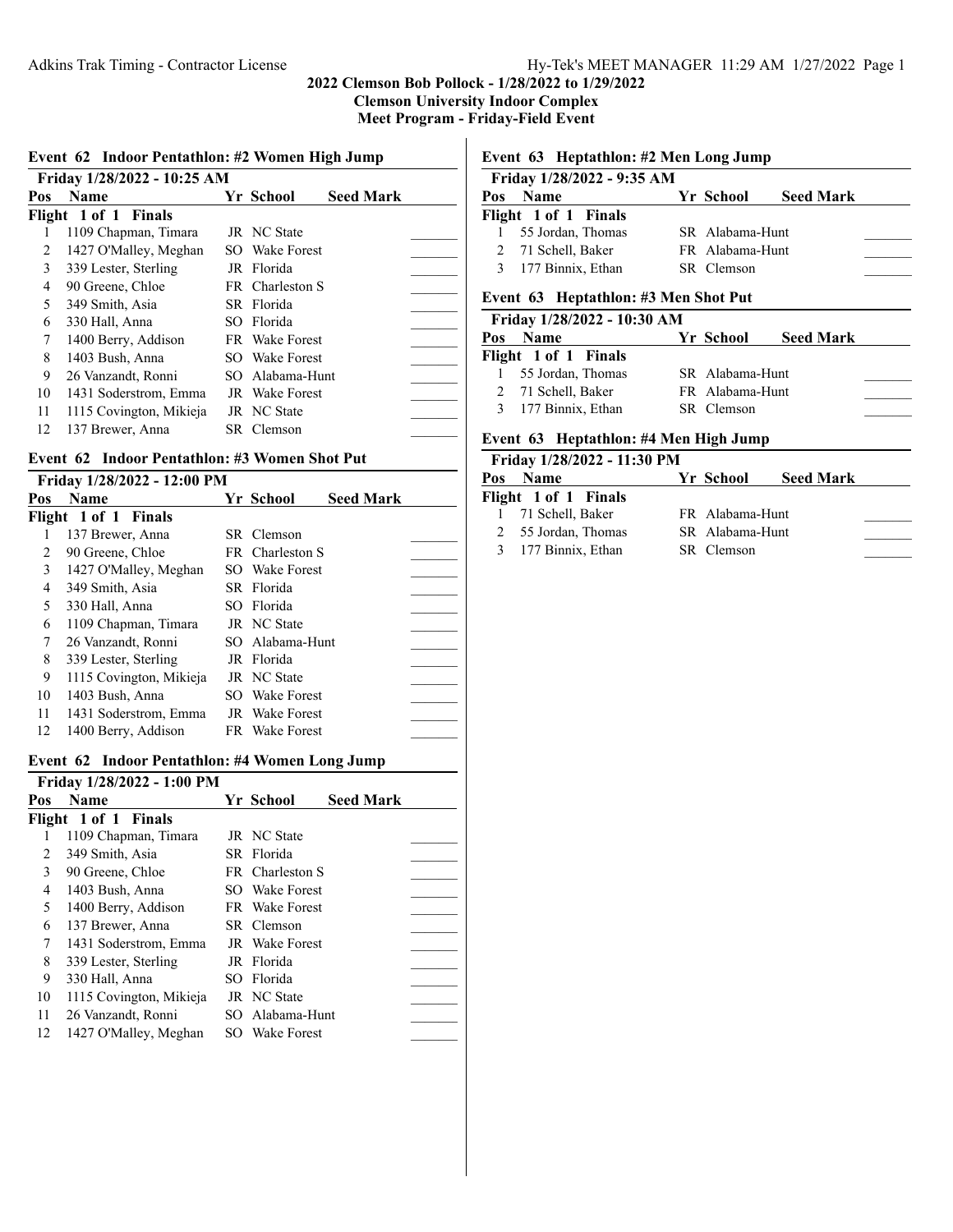**Event 9 Women Pole Vault Friday 1/28/2022 - 2:00 PM Opening Height: 3.21m 3.21m, 3.36m, 3.51m, 3.66m, 3.81m, 3.96m, 4.06m, 4.16 m, 4.21m, (+0.5m) American: 5.03m 1/30/2016 Jenn Suhr NCAA: 4.75m 1/24/2015 Demi Payne Facility: 4.50m 1/29/2021 Bridget Guy Pos Name Seed Mark Yr School Seed Mark Flight 1 of 1 Finals** 1 18 Miyamoto, Emika JR Alabama-Hunt 2 233 Hummel, Annika FR Coastal Caro 3 12 Hamm, Lauren JR Alabama-Hunt \_\_\_\_\_\_\_\_ 4 231 Gregory, Alyssa FR Coastal Caro \_\_\_\_\_\_\_ 5 811 Bailey, Brianna FR Kennesaw Sta 6 857 Tilton, Chloe SO Kennesaw Sta 7 3 Baldwin, Emee SR Alabama-Hunt \_\_\_\_\_\_\_ 8 224 Dennis, Kynnedy FR Coastal Caro \_\_\_\_\_\_\_\_ 9 1429 Roeder, Elaina JR Wake Forest 10 1315 Schmitt, Sarah FR Tennessee <br>11 171 Svacha, Alex JR Clemson 11 171 Svacha, Alex JR Clemson 12 913 Bowers, Mia FR Liberty<br>13 429 Ivy, Kiara SR Florida A&M 13 429 Ivy, Kiara SR Florida A&M 14 138 Brewer, Jessica SR Clemson 15 909 Armstrong, Naomi JR Liberty \_\_\_\_\_\_\_ 16 852 Smith, Jada SR Kennesaw Sta 17 145 D'Alessandro, Alison SR Clemson \_\_\_\_\_\_\_ 18 1300 Lark, Natalie FR Tennessee \_\_\_\_\_\_\_ 19 947 Pafford, Emory FR Liberty \_\_\_\_\_\_\_ 20 1284 Borton, Sara FR Tennessee \_\_\_\_\_\_\_ 21 942 Langin, Taylen JR Liberty 22 1188 Abrille, Ka'Leila SO Rutgers 23 1230 Timberg, Chloe FR Rutgers 24 615 Moore, Olivia JR Georgia Tech 25 1297 Jefcoat, Hannah SR Tennessee

|                | Friday 1/28/2022 - 3:00 PM     |                            |     |                       |                          |  |
|----------------|--------------------------------|----------------------------|-----|-----------------------|--------------------------|--|
|                | <b>TOP 9 ADVANCE TO FINALS</b> |                            |     |                       |                          |  |
|                | <b>Minimum Mark: 16m</b>       |                            |     |                       |                          |  |
|                | American: 25.86m 3/4/1995      |                            |     | <b>Lance Deal</b>     |                          |  |
|                |                                | NCAA: 25.58m 2/28/2015     |     |                       | Michael Lihrman          |  |
|                |                                | Facility: 24.13m 1/29/2021 |     |                       | <b>Denzel Comenentia</b> |  |
| Pos            | <b>Name</b>                    |                            |     | Yr School             | <b>Seed Mark</b>         |  |
|                | Flight 1 of 2 Finals           |                            |     |                       |                          |  |
| 1              | 482 Williams, Quentin          |                            | SO. | Florida A&M           |                          |  |
| 2              | 1086 Hodgest, Brayden          |                            |     | FR N. Carolina        |                          |  |
| 3              | 74 Tanner, Stephen             |                            |     | SR Alabama-Hunt       |                          |  |
| 4              | 34 Bensinger, Justin           |                            |     | SO Alabama-Hunt       |                          |  |
| 5              | 195 Jones, Cade                |                            |     | FR Clemson            |                          |  |
| 6              | 1440 Ellis, Mason              |                            |     | SO Wake Forest        |                          |  |
| 7              | 1177 Penegar, Lance            |                            |     | FR NC State           |                          |  |
| 8              | 1442 Goldberg, Jake            |                            |     | SO Wake Forest        |                          |  |
| 9              | 880 Hartley, Caleb             |                            |     | FR Kennesaw Sta       |                          |  |
| 10             | 78 Wright, Evans               |                            |     | SR Alabama-Hunt       |                          |  |
|                | Flight 2 of 2 Finals           |                            |     |                       |                          |  |
| 1              | 877 Gordon, Lamar              |                            |     | FR Kennesaw Sta       |                          |  |
| $\overline{c}$ | 1444 Kitchell, Thomas          |                            |     | SO Wake Forest        |                          |  |
| 3              | 1164 Haberman, Andrew          |                            |     | <b>SR</b> NC State    |                          |  |
| 4              | 892 Peterson, Zachary          |                            |     | SO Kennesaw Sta       |                          |  |
| 5              | 973 Hicks, John                |                            |     | SO Liberty            |                          |  |
| 6              | 1450 Pihlkar, Jack             |                            |     | <b>SR</b> Wake Forest |                          |  |
| 7              | 49 Hancock, Zach               |                            |     | SR Alabama-Hunt       |                          |  |
| 8              | 1352 Korakidis, Georgios       |                            |     | <b>SR</b> Tennessee   |                          |  |
| 9              | 1460 White, Andrew             |                            |     | <b>JR</b> Wake Forest |                          |  |
| 10             | 185 Cope, Daniel               |                            |     | FR Clemson            |                          |  |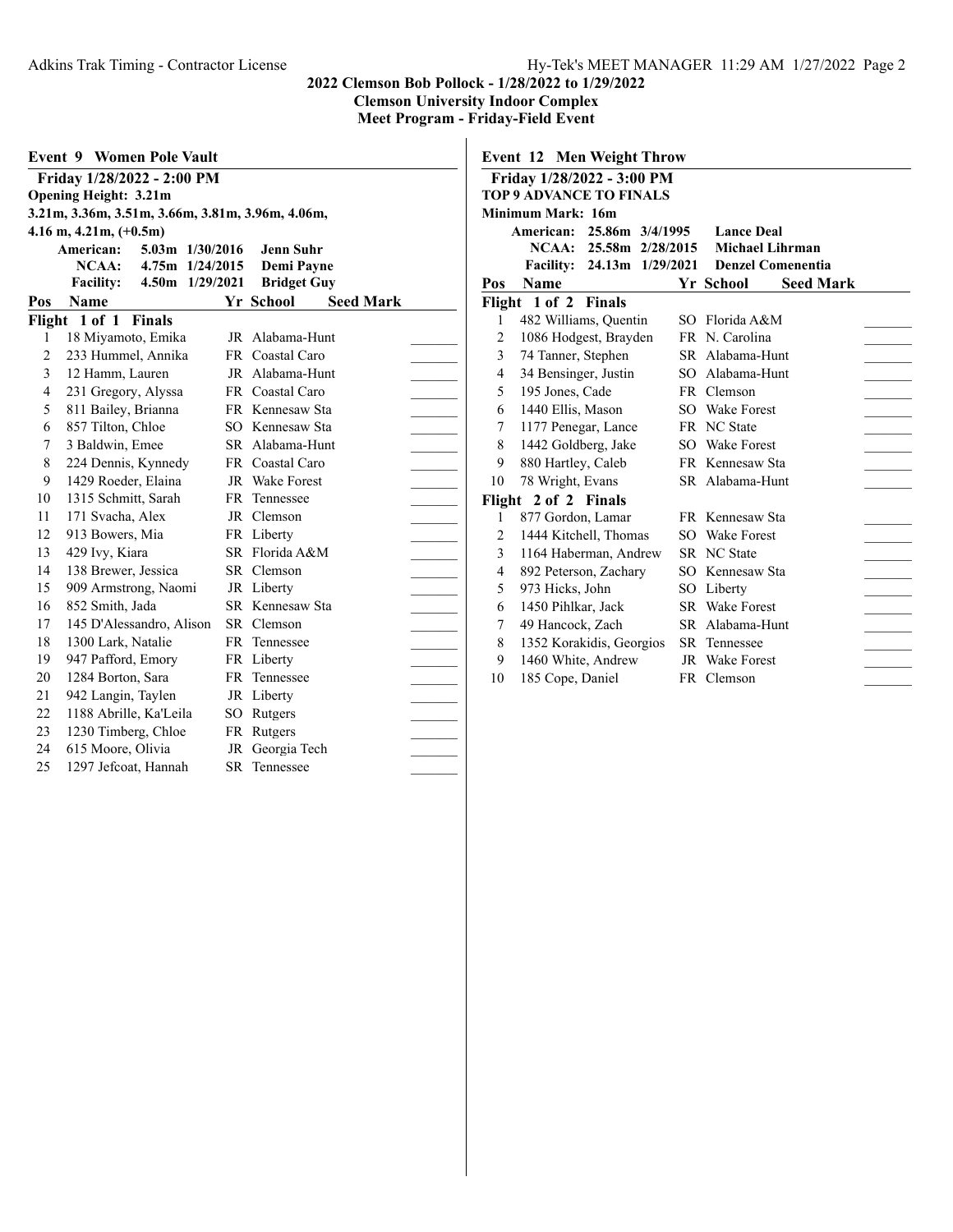**Clemson University Indoor Complex**

**Meet Program - Friday-Field Event**

| <b>Event 3 Women Long Jump</b> |                                |  |                 |      |                       |                  |  |
|--------------------------------|--------------------------------|--|-----------------|------|-----------------------|------------------|--|
|                                | Friday 1/28/2022 - 3:00 PM     |  |                 |      |                       |                  |  |
|                                | <b>TOP 9 ADVANCE TO FINALS</b> |  |                 |      |                       |                  |  |
|                                | American:                      |  | 7.23m 3/11/2012 |      | <b>Brittney Reese</b> |                  |  |
|                                | $NCAA$ :                       |  | 6.91m 3/9/2012  |      | <b>Whitney Gipson</b> |                  |  |
|                                | <b>Facility:</b>               |  | 6.74m 1/17/2020 |      | <b>Lorraine Ugen</b>  |                  |  |
| Pos                            | <b>Name</b>                    |  |                 |      | Yr School             | <b>Seed Mark</b> |  |
|                                | Flight 1 of 4 Finals           |  |                 |      |                       |                  |  |
| 1                              | 418 Fagbamiye, Moni            |  |                 |      | FR Florida A&M        |                  |  |
| $\overline{2}$                 | 503 Moorer, Linsey             |  |                 | JR   | Florida Atla          |                  |  |
| 3                              | 417 DelaCruz, Michelle         |  |                 | JR   | Florida A&M           |                  |  |
| $\overline{4}$                 | 488 Chambliss, Bryanna         |  |                 | FR   | Florida Atla          |                  |  |
| 5                              | 487 Barnes, Dahlia             |  |                 | FR   | Florida Atla          |                  |  |
| 6                              | 247 Stephens, Zaria            |  |                 | SO.  | Coastal Caro          |                  |  |
| 7                              | 499 Kirby, Kaitlyn             |  |                 |      | JR Florida Atla       |                  |  |
| 8                              | 142 Christie, Nia              |  |                 |      | FR Clemson            |                  |  |
| 9                              | 1049 Harper, Arrieya           |  |                 |      | SO N. Carolina        |                  |  |
| 10                             | 140 Carson, Au'Yana            |  |                 |      | SO Clemson            |                  |  |
| 11                             | 2 Bailey, Jordan               |  |                 |      | FR Alabama-Hunt       |                  |  |
| 12                             | 1117 Facey, Nahsheeda          |  |                 |      | FR NC State           |                  |  |
| Flight                         | 2 of 4 Finals                  |  |                 |      |                       |                  |  |
| 1                              | 700 Seay, Maya                 |  |                 | SR - | Hampton               |                  |  |
| $\overline{c}$                 | 489 Cincotta, Anna             |  |                 |      | FR Florida Atla       |                  |  |
| 3                              | 923 Engle, Meredith            |  |                 |      | FR Liberty            |                  |  |
| 4                              | 928 Hankton, Amani             |  |                 |      | FR Liberty            |                  |  |
| 5                              | 84 Barba, Sonsoles             |  |                 |      | SR Charleston S       |                  |  |
| 6                              | 1125 Henson, Ally              |  |                 |      | SO NC State           |                  |  |
| 7                              | 1112 Cobb, Michelle            |  |                 | JR   | NC State              |                  |  |
| 8                              | 433 Lyons, Janai               |  |                 |      | SR Florida A&M        |                  |  |
| 9                              | 677 Armand, Dieusi             |  |                 | SО   | Hampton               |                  |  |
| 10                             | 826 Hampton, Taylor            |  |                 |      | FR Kennesaw Sta       |                  |  |
| 11                             | 1056 King, Jade                |  |                 | SО   | N. Carolina           |                  |  |
| 12                             | 789 Ealy, Keviah               |  |                 |      | FR Jacksonville       |                  |  |
| 13                             | 1231 Tossas, Kristina          |  |                 |      | SO Rutgers            |                  |  |
| 14                             | 1301 Lewis, Caroline           |  |                 |      | SR Tennessee          |                  |  |

# **Flight 3 of 4 Finals**

| 1              | 1106 Bichara, Zahra      |      | FR NC State     |  |
|----------------|--------------------------|------|-----------------|--|
| $\overline{c}$ | 1003 Lowe, Kaylee        |      | FR Life         |  |
| 3              | 810 Albright, Jozalyn    |      | JR Kennesaw Sta |  |
| 4              | 1313 Reynolds, Skyler    |      | SO Tennessee    |  |
| 5              | 1228 Simmons, Jacqueline |      | SR Rutgers      |  |
| 6              | 161 Johnston, Caroline   |      | JR Clemson      |  |
| 7              | 845 Moreland, Tayla      |      | FR Kennesaw Sta |  |
| 8              | 1141 Sidberry, Jirah     |      | SO NC State     |  |
| 9              | 1466 Bowser, Mycal       |      | Unattached      |  |
| 10             | 939 Johnson, Ayanna      |      | SR Liberty      |  |
| 11             | 674 Aduma, Amira         |      | SR Hampton      |  |
| 12             | 699 Saunders, Jahnelle   |      | FR Hampton      |  |
| 13             | 154 Foreman, Shante      |      | FR Clemson      |  |
|                |                          |      |                 |  |
|                | Flight 4 of 4 Finals     |      |                 |  |
| 1              | 318 Braxton, Alissa      |      | FR Florida      |  |
| 2              | 1298 Johnson, Shatara    | SО   | Tennessee       |  |
| 3              | 801 Sackor, Adja         | SR - | Jacksonville    |  |
| 4              | 1294 Hoosier, Prommyse   | SO   | Tennessee       |  |
| 5              | 1311 Penn, Kala          | SR – | Tennessee       |  |
| 6              | 1382 Inatta-Jones, Akela |      | Unattached      |  |
| 7              | 1384 Matthews, Bria      |      | Unattached      |  |
| 8              | 1386 Richard, Maddy      |      | Unattached      |  |
| 9              | 1387 Richards, Madisen   |      | Unattached      |  |
| 10             | 321 Bryant, Claire       |      | FR Florida      |  |
| 11             | 1392 Williams, Kendell   |      | Unattached      |  |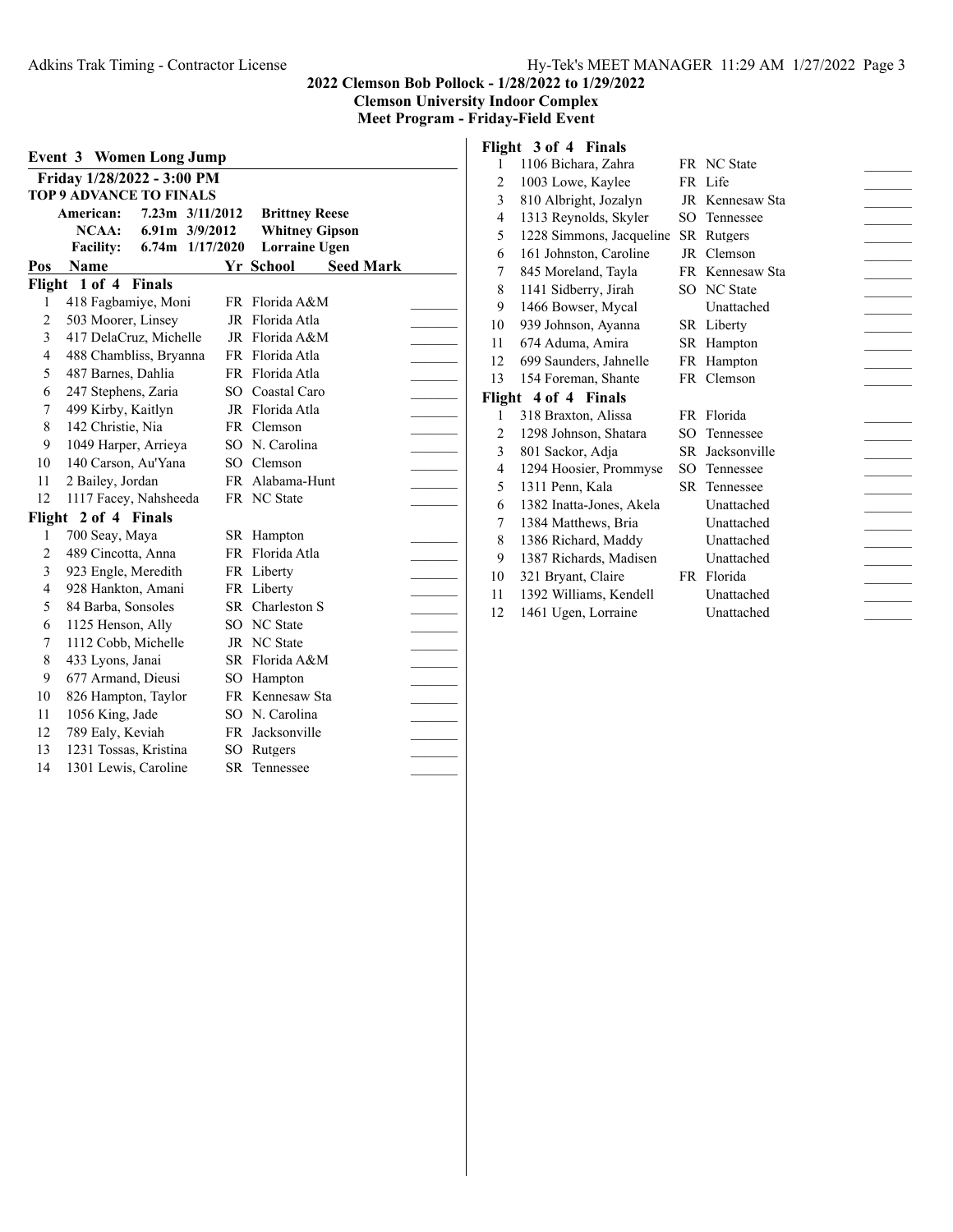**Meet Program - Friday-Field Event**

| Event 11<br><b>Women Weight Throw</b> |                                 |        |                               |  |  |  |
|---------------------------------------|---------------------------------|--------|-------------------------------|--|--|--|
|                                       | Friday 1/28/2022 - 4:00 PM      |        |                               |  |  |  |
|                                       | <b>TOP 9 ADVANCE TO FINALS</b>  |        |                               |  |  |  |
|                                       | Minimum Mark - 16m              |        |                               |  |  |  |
|                                       | American: 25.60m 3/4/2017       |        | <b>Gwen Berry</b>             |  |  |  |
|                                       | NCAA:<br>25.56m 3/10/2007       |        | <b>Brittany Riley</b>         |  |  |  |
|                                       | <b>Facility:</b><br>23.51m 2019 |        | <b>Sade Olatoye</b>           |  |  |  |
| Pos                                   | Name                            |        | Yr School<br><b>Seed Mark</b> |  |  |  |
|                                       | Flight 1 of 2<br><b>Finals</b>  |        |                               |  |  |  |
| 1                                     | 440 Saunders, Latia             | SO.    | Florida A&M                   |  |  |  |
| $\overline{c}$                        | 1414 Giles, Ashlyn              |        | FR Wake Forest                |  |  |  |
| 3                                     | 222 Clifford, Lauralyn          |        | FR Coastal Caro               |  |  |  |
| 4                                     | 226 Estep, Alexis               | $SO^-$ | Coastal Caro                  |  |  |  |
| 5                                     | 1388 Scheiblauer, Camero        |        | Unattached                    |  |  |  |
| 6                                     | 162 Lair, Riley                 |        | FR Clemson                    |  |  |  |
| 7                                     | 800 Richard, Alyssia            |        | SO Jacksonville               |  |  |  |
| 8                                     | 435 Odoemene, Karen             |        | SO Florida A&M                |  |  |  |
| 9                                     | 442 Shaw, London                |        | JR Florida A&M                |  |  |  |
| 10                                    | 1053 Jenkins, Jasmine           |        | SR N. Carolina                |  |  |  |
| 11                                    | 1398 Andreassen, Katrina        | SO.    | Wake Forest                   |  |  |  |
| 12                                    | 929 Hantho, Annika              |        | FR Liberty                    |  |  |  |
| 13                                    | 679 Caldwell, Victoria          |        | FR Hampton                    |  |  |  |
| 14                                    | 11 Gant, Hannah                 | SO.    | Alabama-Hunt                  |  |  |  |
| 15                                    | 1326 Vlk, Zoe                   | FR.    | Tennessee                     |  |  |  |
| Flight                                | 2 of 2 Finals                   |        |                               |  |  |  |
| 1                                     | 1413 Gera, Isabella             |        | FR Wake Forest                |  |  |  |
| 2                                     | 1122 Hart, Mahkayla             |        | FR NC State                   |  |  |  |
| 3                                     | 849 Sanford, Eriana             |        | FR Kennesaw Sta               |  |  |  |
| 4                                     | 1147 Wright, Makala             |        | FR NC State                   |  |  |  |
| 5                                     | 794 Lecointe, Alana             | SO     | Jacksonville                  |  |  |  |
| 6                                     | 1105 Beasley, Kayla             | SR -   | <b>NC</b> State               |  |  |  |
| 7                                     | 228 Fray-Samuel, Zayna          |        | FR Coastal Caro               |  |  |  |
| 8                                     | 910 Artis, Grace                |        | SR Liberty                    |  |  |  |
| 9                                     | 1052 James, Loren               |        | SR N. Carolina                |  |  |  |
| 10                                    | 856 Terza, Kali                 |        | FR Kennesaw Sta               |  |  |  |
| 11                                    | 945 Mojica, Naomi               |        | SR Liberty                    |  |  |  |
| 12                                    | 836 Joyner, Javon               |        | SR Kennesaw Sta               |  |  |  |
| 13                                    | 153 Forbes, Marie               | SO.    | Clemson                       |  |  |  |
| 14                                    | 1293 Hayden, Chandler           | SO     | Tennessee                     |  |  |  |
| 15                                    | 1389 Simmons, Whitney           |        | Unattached                    |  |  |  |

|                | <b>Event 4 Men Long Jump</b>        |     |                               |  |  |  |  |  |  |
|----------------|-------------------------------------|-----|-------------------------------|--|--|--|--|--|--|
|                | Friday 1/28/2022 - 5:00 PM          |     |                               |  |  |  |  |  |  |
|                | <b>TOP 9 ADVANCE TO FINALS</b>      |     |                               |  |  |  |  |  |  |
|                | 8.79m 1/27/1984<br><b>American:</b> |     | <b>Carl Lewis</b>             |  |  |  |  |  |  |
|                | NCAA:<br>8.59m 3/1/2002             |     | <b>Miguel Pate</b>            |  |  |  |  |  |  |
|                | 8.25m 1/14/2022<br><b>Facility:</b> |     | <b>Matthew Boling</b>         |  |  |  |  |  |  |
| Pos            | Name                                |     | Yr School<br><b>Seed Mark</b> |  |  |  |  |  |  |
|                | Flight 1 of 3<br><b>Finals</b>      |     |                               |  |  |  |  |  |  |
| 1              | 479 Sermons, Marquez                |     | FR Florida A&M                |  |  |  |  |  |  |
| $\overline{c}$ | 117 Gerth, Holden                   |     | FR Charleston S               |  |  |  |  |  |  |
| 3              | 450 Chapman, Myles                  |     | SO Florida A&M                |  |  |  |  |  |  |
| 4              | 59 Lawler, Noah                     |     | FR Alabama-Hunt               |  |  |  |  |  |  |
| 5              | 984 Peterlin, Cole                  |     | SO Liberty                    |  |  |  |  |  |  |
| 6              | 987 Wendt, Zach                     |     | SO Liberty                    |  |  |  |  |  |  |
| 7              | 198 Livesey, Max                    |     | FR Clemson                    |  |  |  |  |  |  |
| 8              | 462 Hattaway, Niles                 |     | JR Florida A&M                |  |  |  |  |  |  |
| 9              | 1179 Sistruck, William              |     | FR NC State                   |  |  |  |  |  |  |
| 10             | 380 Holloway II, Michael            |     | SO Florida                    |  |  |  |  |  |  |
| 11             | 40 Clark, Cameron                   |     | SR Alabama-Hunt               |  |  |  |  |  |  |
| 12             | 260 Castro, Cole                    |     | FR Coastal Caro               |  |  |  |  |  |  |
| Flight         | 2 of 3 Finals                       |     |                               |  |  |  |  |  |  |
| 1              | 897 Shears, Quann                   |     | FR Kennesaw Sta               |  |  |  |  |  |  |
| 2              | 214 Wright, Andre                   |     | SR Clemson                    |  |  |  |  |  |  |
| 3              | 451 Clark, Dajon                    |     | SO Florida A&M                |  |  |  |  |  |  |
| $\overline{4}$ | 888 Mitchell, Kaelen                |     | FR Kennesaw Sta               |  |  |  |  |  |  |
| 5<br>6         | 1176 Odums, Marcus                  |     | FR NC State<br>JR NC State    |  |  |  |  |  |  |
|                | 1174 Murray, Cameron                |     |                               |  |  |  |  |  |  |
| 7<br>8         | 449 Caldwell, Pache'                |     | SR Florida A&M<br>NC State    |  |  |  |  |  |  |
|                | 1150 Alexander, Chris               | SO. |                               |  |  |  |  |  |  |
| 9              | 1092 Mustari, Leonard               |     | FR N. Carolina                |  |  |  |  |  |  |
| 10<br>11       | 1254 Higgs-Salaam, Jabari           |     | SO Rutgers                    |  |  |  |  |  |  |
|                | 1272 Robinson, Sincere              |     | FR Rutgers                    |  |  |  |  |  |  |
| 12             | 970 Davis, Jeremy                   |     | SR Liberty<br>SO Florida      |  |  |  |  |  |  |
| 13             | 367 Chance, Jalen                   |     |                               |  |  |  |  |  |  |
| 14             | 196 Ledell, DJ                      | SR. | Clemson                       |  |  |  |  |  |  |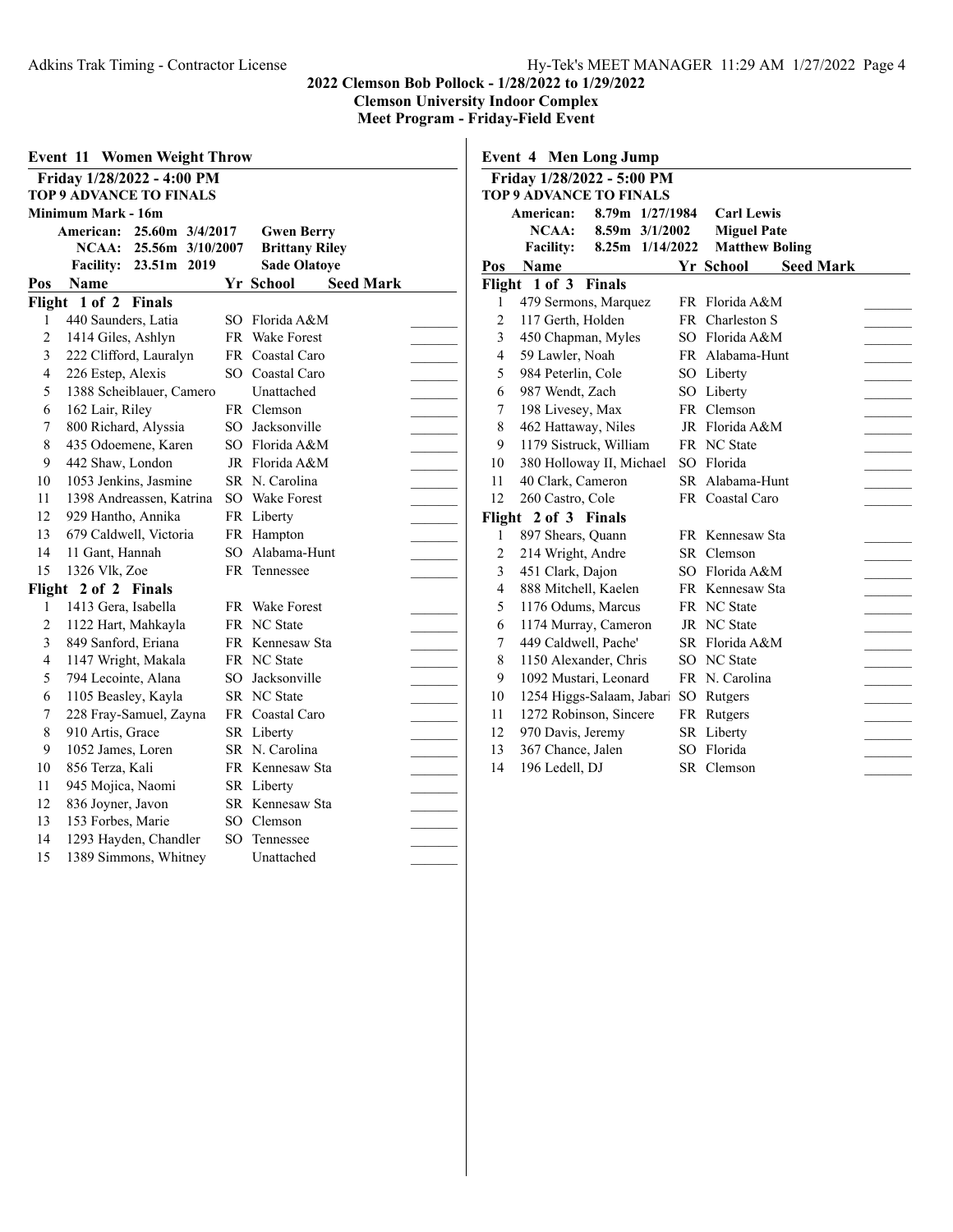# **Flight 3 of 3 Finals...(Event 4 Men Long Jump)**

|    | 1378 Williams, Curtis | NA Unat-Florida     |
|----|-----------------------|---------------------|
| 2  | 1359 Riley, Anthony   | SO Tennessee        |
| 3  | 1157 Davis, Jamar     | SO NC State         |
| 4  | 376 Foster, Caleb     | FR Florida          |
| 5  | 1245 Bridgett, A'Nan  | JR Rutgers          |
| 6  | 1366 Tate, Jalen      | <b>SR</b> Tennessee |
| 7  | 1085 Hicklin, Brandon | SR N. Carolina      |
| 8  | 361 Austin, PJ        | JR Florida          |
| 9  | 1158 Douglas, Ja'Von  | SR NC State         |
| 10 | 264 Ejumeta, David    | SR Coastal Caro     |
| 11 | 1358 Pinnock, Wayne   | FR Tennessee        |
| 12 | 1355 McLeod, Carey    | JR Tennessee        |
|    |                       |                     |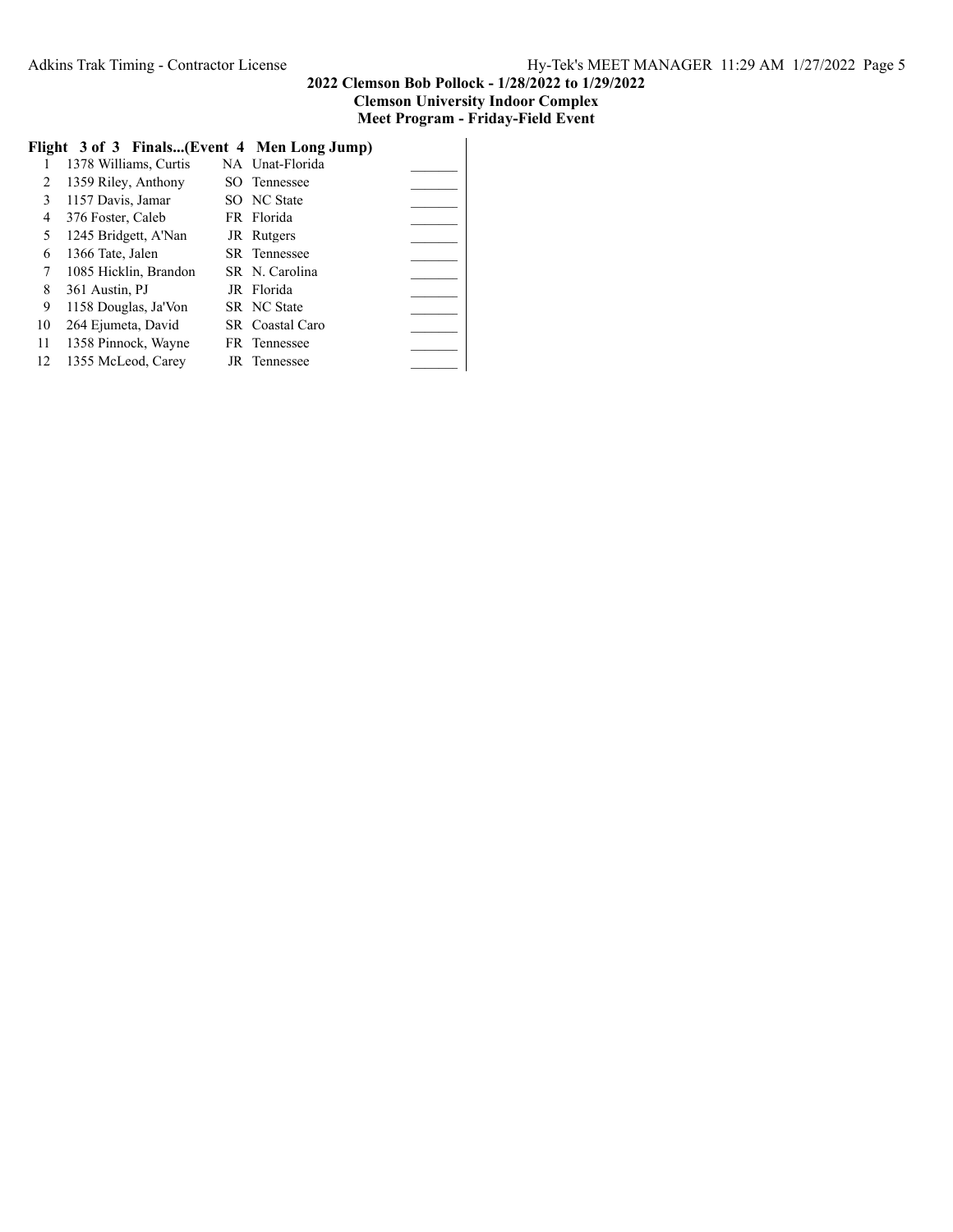**Meet Program - Friday-Running Events**

## **Event 63 Heptathlon: #1 Men 60 Meter Dash**

| Friday 1/28/2022 - 9:00 AM |                       |  |                 |                  |  |  |  |  |
|----------------------------|-----------------------|--|-----------------|------------------|--|--|--|--|
|                            | Lane Name             |  | Yr School       | <b>Seed Time</b> |  |  |  |  |
|                            | Section 1 of 1 Finals |  |                 |                  |  |  |  |  |
|                            | 3 177 Binnix, Ethan   |  | SR Clemson      |                  |  |  |  |  |
|                            | 4 55 Jordan, Thomas   |  | SR Alabama-Hunt |                  |  |  |  |  |
|                            | 5 71 Schell, Baker    |  | FR Alabama-Hunt |                  |  |  |  |  |

#### **Event 62 Indoor Pentathlon: #1 Women 60 Meter Hurdles**

| Friday 1/28/2022 - 9:30 AM |                         |  |                 |                  |  |  |  |  |
|----------------------------|-------------------------|--|-----------------|------------------|--|--|--|--|
|                            | <b>Lane Name</b>        |  | Yr School       | <b>Seed Time</b> |  |  |  |  |
|                            | Section 1 of 3 Finals   |  |                 |                  |  |  |  |  |
| 1                          | 1109 Chapman, Timara    |  | JR NC State     |                  |  |  |  |  |
| 3                          | 1403 Bush, Anna         |  | SO Wake Forest  |                  |  |  |  |  |
| 5.                         | 339 Lester, Sterling    |  | JR Florida      |                  |  |  |  |  |
| 7                          | 1431 Soderstrom, Emma   |  | JR Wake Forest  |                  |  |  |  |  |
|                            | Section 2 of 3 Finals   |  |                 |                  |  |  |  |  |
| 1                          | 90 Greene, Chloe        |  | FR Charleston S |                  |  |  |  |  |
| 3                          | 349 Smith, Asia         |  | SR Florida      |                  |  |  |  |  |
| 5.                         | 330 Hall, Anna          |  | SO Florida      |                  |  |  |  |  |
| 7                          | 26 Vanzandt, Ronni      |  | SO Alabama-Hunt |                  |  |  |  |  |
|                            | Section 3 of 3 Finals   |  |                 |                  |  |  |  |  |
| 1                          | 1115 Covington, Mikieja |  | JR NC State     |                  |  |  |  |  |
| 3                          | 1427 O'Malley, Meghan   |  | SO Wake Forest  |                  |  |  |  |  |
| 5.                         | 137 Brewer, Anna        |  | SR Clemson      |                  |  |  |  |  |
| 7                          | 1400 Berry, Addison     |  | FR Wake Forest  |                  |  |  |  |  |

#### **Event 13 Women 5000 Meter Run**

|    | Friday 1/28/2022 - 12:30 PM |                         |                               |  |
|----|-----------------------------|-------------------------|-------------------------------|--|
|    | American: 14:47.62 2/7/2009 | <b>Shalane Flanagan</b> |                               |  |
|    | NCAA: 15:12.22 2/28/2015    |                         | <b>Emily Sisson</b>           |  |
|    | Facility: 15:57.24 2007     |                         | <b>Michelle Sikes</b>         |  |
|    | <b>Lane Name</b>            |                         | Yr School<br><b>Seed Time</b> |  |
|    | Section 1 of 1 Finals       |                         |                               |  |
| 1  | 631 Walls, Kenzie           |                         | FR Georgia Tech               |  |
| 2  | 603 Earwood, Katy           |                         | FR Georgia Tech               |  |
| 3  | 243 Moreno, Meagan          |                         | SO Coastal Caro               |  |
| 4  | 812 Bobak, Faith            |                         | FR Kennesaw Sta               |  |
| 5  | 820 Dodsworth, Rachel       |                         | FR Kennesaw Sta               |  |
| 6  | 863 White, Taylor           |                         | FR Kennesaw Sta               |  |
| 7  | 509 Sharp, Morgan           |                         | SR Florida Atla               |  |
| 8  | 9 Dassow, Claudia           |                         | SO Alabama-Hunt               |  |
| 9  | 4 Brady, Amelia             |                         | FR Alabama-Hunt               |  |
| 10 | 495 Hill, Alexis            |                         | SO Florida Atla               |  |
|    |                             |                         |                               |  |

# **Event 14 Men 5000 Meter Run**

|   | Friday 1/28/2022 - 12:50 PM    |                      |                  |  |
|---|--------------------------------|----------------------|------------------|--|
|   | American: 13:01.26 1/16/2014   | <b>Galen Rupp</b>    |                  |  |
|   | NCAA: 13:08.28 2/11/2012       | Lawi Lalang          |                  |  |
|   | <b>Facility: 13:50.79 2018</b> | <b>Justyn Knight</b> |                  |  |
|   | <b>Lane Name</b>               | Yr School            | <b>Seed Time</b> |  |
|   | Section 1 of 1 Finals          |                      |                  |  |
|   | 191 Garringer, Samuel          | FR Clemson           |                  |  |
| 2 | 197 Leech, Jackson             | SO Clemson           |                  |  |
| 3 | 186 Dagan, Sawyer              | FR Clemson           |                  |  |
| 4 | 190 Fabiano, Michael           | SO Clemson           |                  |  |
| 5 | 1089 Kimble, Morris            | SR N. Carolina       |                  |  |
| 6 | 33 Bailey, Peyton              | FR Alabama-Hunt      |                  |  |
| 7 | 465 Kiprop, Brian              | SR Florida A&M       |                  |  |
| 8 | 287 Welsh, Michael             | FR Coastal Caro      |                  |  |

# **Event 17 Women 60 Meter Dash**

|      | 24 Advance: Top 2 Each Heat plus Next 10 Best Times |     |                               |  |  |  |  |  |
|------|-----------------------------------------------------|-----|-------------------------------|--|--|--|--|--|
|      | Friday 1/28/2022 - 1:10 PM                          |     |                               |  |  |  |  |  |
|      | American:<br>6.95 3/7/1998                          |     | <b>Marion Jones</b>           |  |  |  |  |  |
|      | NCAA:<br>7.07 3/10/2018                             |     | <b>Aleia Hobbs</b>            |  |  |  |  |  |
|      | <b>Facility:</b><br>7.16 1/24/2020                  |     | <b>Javianne Oliver</b>        |  |  |  |  |  |
|      | Lane Name                                           |     | <b>Seed Time</b><br>Yr School |  |  |  |  |  |
|      | Heat 1 of 7 Prelims                                 |     |                               |  |  |  |  |  |
| 1    | 491 Elam, Abraiya                                   |     | FR Florida Atla               |  |  |  |  |  |
| 2    | 1044 Debose-Epps, Kamay                             |     | SR N. Carolina                |  |  |  |  |  |
| 3    | 502 Marshall, Alyssa                                |     | FR Florida Atla               |  |  |  |  |  |
| 4    | 510 Simpson, Cara                                   |     | SR Florida Atla               |  |  |  |  |  |
| 5    | 166 Myrie, Ockera                                   |     | JR Clemson                    |  |  |  |  |  |
| 6    | 689 Jones, Jacqueline                               |     | SO Hampton                    |  |  |  |  |  |
| 7    | 1209 Hawkins, Sydney                                |     | SO Rutgers                    |  |  |  |  |  |
| 8    | 1043 Darius, Symone                                 |     | SR N. Carolina                |  |  |  |  |  |
| Heat | 2 of 7 Prelims                                      |     |                               |  |  |  |  |  |
| 1    | 792 Johnson, Alliann                                | SO. | Jacksonville                  |  |  |  |  |  |
| 2    | 248 Sweeney, Kayla                                  |     | SO Coastal Caro               |  |  |  |  |  |
| 3    | 864 Williams, Anisa                                 |     | FR Kennesaw Sta               |  |  |  |  |  |
| 4    | 234 Jefferson, Melissa                              |     | SO Coastal Caro               |  |  |  |  |  |
| 5    | 419 Frett, Zakharia                                 |     | SR Florida A&M                |  |  |  |  |  |
| 6    | 1319 Sreenan, Nicole                                |     | JR Tennessee                  |  |  |  |  |  |
| 7    | 236 Jones, Zahria                                   |     | FR Coastal Caro               |  |  |  |  |  |
| 8    | 1379 Brooks, Isis                                   |     | NA Unat-Liberty               |  |  |  |  |  |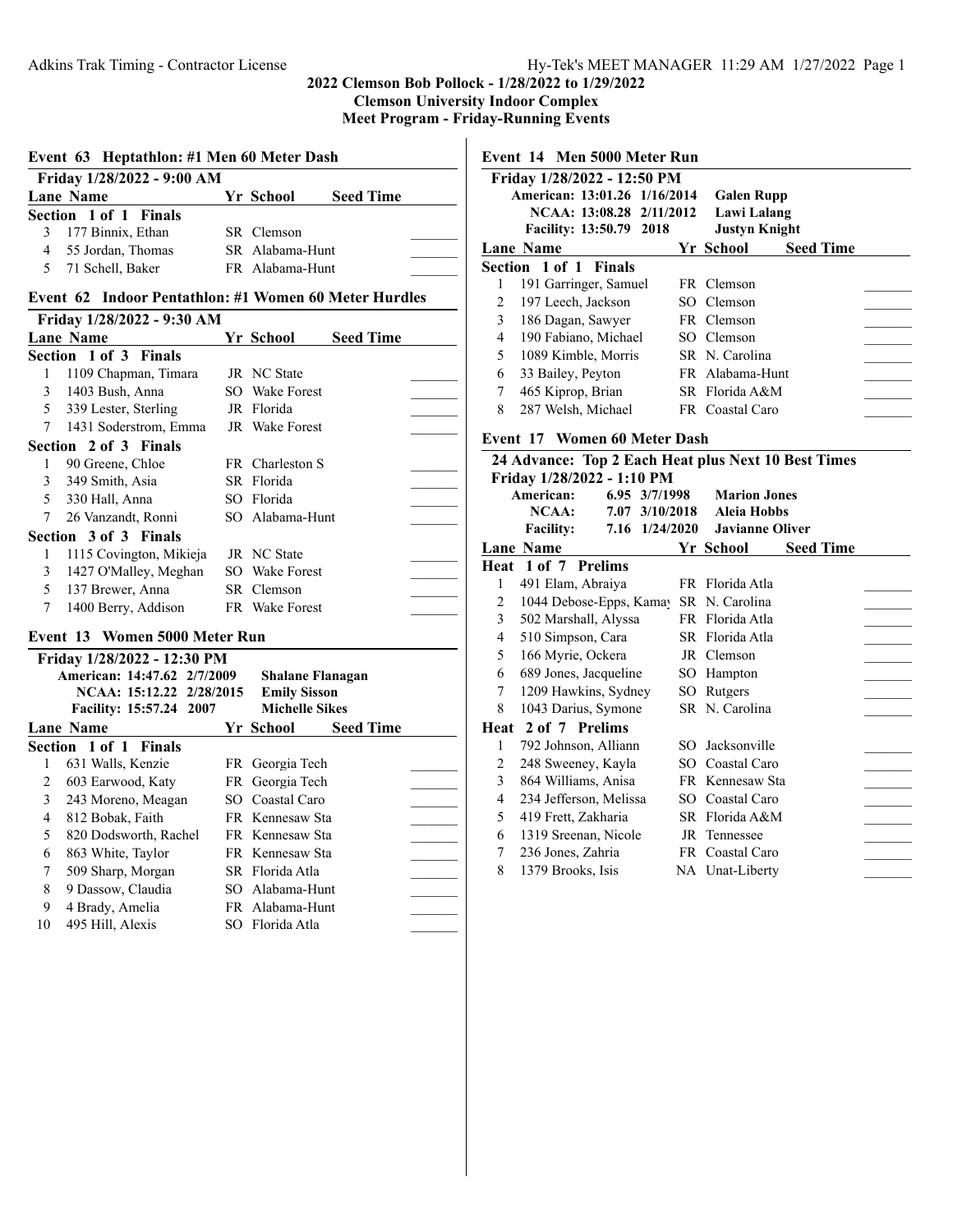**Meet Program - Friday-Running Events**

|      |                                     |     | Heat 3 of 7 Prelims(Event 17 Women 60 Meter Dash) |  |
|------|-------------------------------------|-----|---------------------------------------------------|--|
| 1    | 319 Brown, Alexis                   |     | FR Florida                                        |  |
| 2    | 352 Stark, Grace                    |     | SO Florida                                        |  |
| 3    | 341 Montgomery, Tymiah              |     | FR Florida                                        |  |
| 4    | 1015 Wright, Alisha                 |     | SR Life                                           |  |
| 5    | 1380 Ezewuzie, Favor                |     | Unattached                                        |  |
| 6    | 103 Wallace, Destiny                |     | JR Charleston S                                   |  |
| 7    | 1221 Page, Dennisha                 |     | SO Rutgers                                        |  |
| 8    | 952 Scott, Janai                    |     | SR Liberty                                        |  |
|      | Heat 4 of 7 Prelims                 |     |                                                   |  |
| 1    | 173 Van der Merwe, Antoi FR Clemson |     |                                                   |  |
| 2    | 13 Holifield, Zakiria               |     | SO Alabama-Hunt                                   |  |
| 3    | 252 White, Kamryn                   |     | FR Coastal Caro                                   |  |
| 4    | 1391 Williams, Jeanine              |     | Unattached                                        |  |
| 5    | 98 Obijiaku, Amanda                 |     | FR Charleston S                                   |  |
| 6    | 517 Burton, Jacoria                 |     | FR Florida Stat                                   |  |
| 7    | 21 Robinson, Chandler               |     | SO Alabama-Hunt                                   |  |
| 8    | 1125 Henson, Ally                   |     | SO NC State                                       |  |
| Heat | 5 of 7 Prelims                      |     |                                                   |  |
| 1    | 680 Carter, Jaydea                  |     | FR Hampton                                        |  |
| 2    | 437 Richardson, Justice             | SO. | Florida A&M                                       |  |
| 3    | 609 Harris, Sheleah                 |     | FR Georgia Tech                                   |  |
| 4    | 806 Williams, Alexis                |     | SO Jacksonville                                   |  |
| 5    | 94 James, Lauryn                    |     | JR Charleston S                                   |  |
| 6    | 674 Aduma, Amira                    |     | SR Hampton                                        |  |
| 7    | 336 Killebrew, Semira               |     | SO Florida                                        |  |
| 8    | 1381 Hughes, Brandi                 |     | Unattached                                        |  |
|      |                                     |     |                                                   |  |

|   | Heat 6 of 7 Prelims      |                 |
|---|--------------------------|-----------------|
| 1 | 1063 Ross, Jonah         | SO N. Carolina  |
| 2 | 858 Tocays, Louise       | JR Kennesaw Sta |
| 3 | 821 Donahoo, Kywana      | FR Kennesaw Sta |
| 4 | 1190 Alvarez-Tyler, Ajae | JR Rutgers      |
| 5 | 229 Glasco, Alexis       | FR Coastal Caro |
| 6 | 240 McCord, Mariah       | FR Coastal Caro |
| 7 | 431 Johns, Ilyria        | SR Florida A&M  |
| 8 | 1302 Lloyd, Joella       | SO Tennessee    |
|   | Heat 7 of 7 Prelims      |                 |
| 2 | 595 Catton, Jillian      | FR Georgia Tech |
| 3 | 802 Smith, Nicole        | SR Jacksonville |
| 4 | 931 Hilton, Dawn         | FR Liberty      |
| 5 | 939 Johnson, Ayanna      | SR Liberty      |
| 6 | 1016 Wright, Iantha      | JR Life         |
| 7 | 1184 White, Kayla        | Nike            |
| 8 | 19 Oatman, Krystalynn    | SO Alabama-Hunt |

# **Event 18 Men 60 Meter Dash**

|   | 24 Advance: Top 2 Each Heat plus Next 12 Best Times |  |  |                |                 |                          |  |
|---|-----------------------------------------------------|--|--|----------------|-----------------|--------------------------|--|
|   | Friday 1/28/2022 - 1:35 PM                          |  |  |                |                 |                          |  |
|   | American:                                           |  |  | 6.34 2/18/2018 |                 | Christian Coleman        |  |
|   | NCAA:                                               |  |  | 6.45 3/11/2017 |                 | <b>Christian Coleman</b> |  |
|   | <b>Facility:</b>                                    |  |  | 6.37 1/19/2018 |                 | <b>Christian Coleman</b> |  |
|   | Lane Name                                           |  |  |                | Yr School       | <b>Seed Time</b>         |  |
|   | Heat 1 of 6 Prelims                                 |  |  |                |                 |                          |  |
|   | 1336 Bynum, Emmanuel                                |  |  |                | SO Tennessee    |                          |  |
| 2 | 1185 Belcher, Chris                                 |  |  |                | Nike            |                          |  |
| 3 | 59 Lawler, Noah                                     |  |  |                | FR Alabama-Hunt |                          |  |
| 4 | 454 Duran, Carlos                                   |  |  |                | FR Florida A&M  |                          |  |
| 5 | 1238 Akpadago, Louis                                |  |  |                | SO Rutgers      |                          |  |
| 6 | 361 Austin, PJ                                      |  |  |                | JR Florida      |                          |  |
| 7 | 980 Lyon, Christian                                 |  |  |                | SR Liberty      |                          |  |
| 8 | 192 Hewitt, Fabian                                  |  |  |                | SR Clemson      |                          |  |
|   |                                                     |  |  |                |                 |                          |  |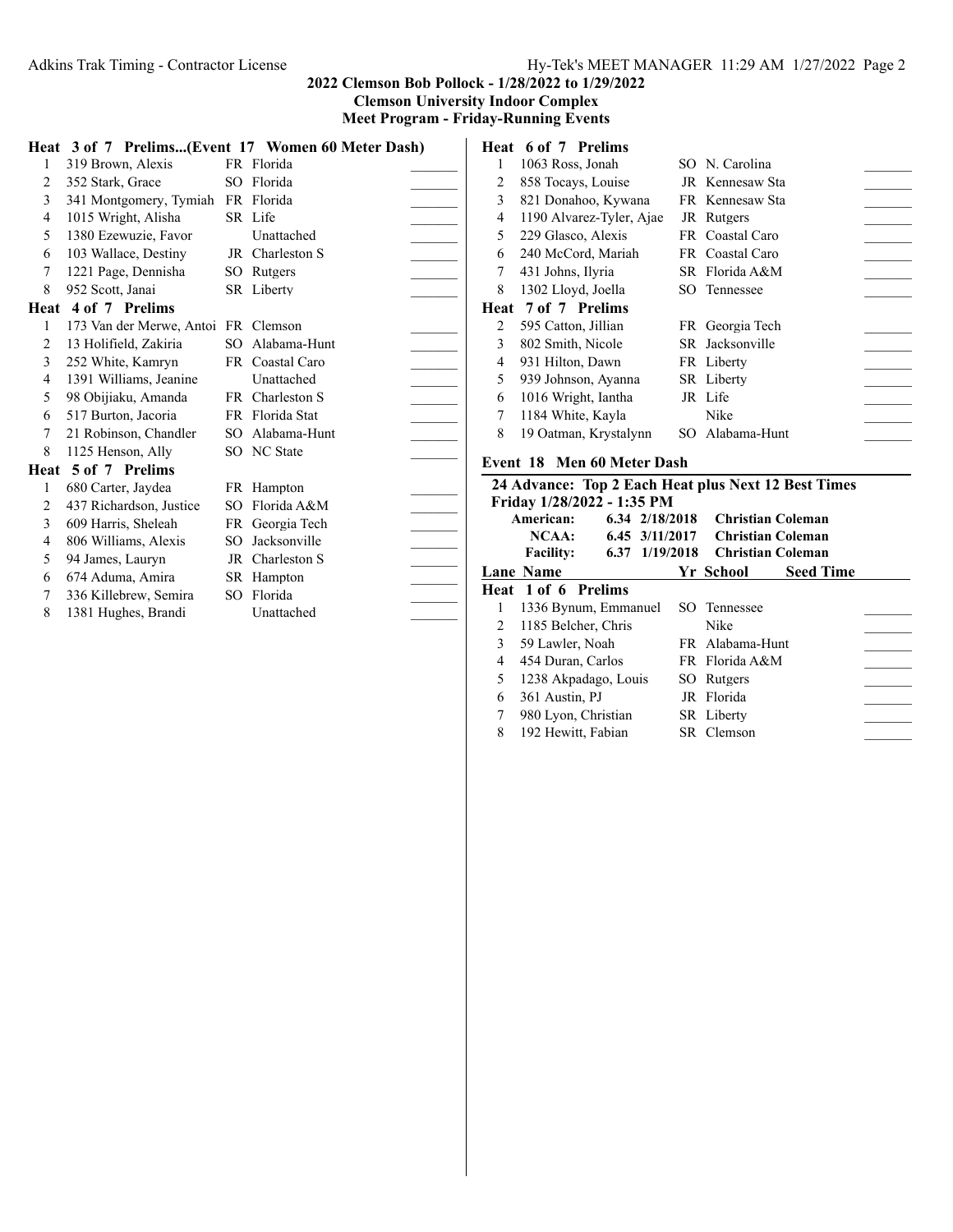**Heat 2 of 6 Prelims...(Event 18 Men 60 Meter Dash)** 1 1245 Bridgett, A'Nan JR Rutgers 2 70 Russell, Grayson FR Alabama-Hunt 3 1083 Harding, Javonte SO N. Carolina 4 208 Rose, Cameron FR Clemson 5 1078 Croom-McFadden, N SR N. Carolina 6 1158 Douglas, Ja'Von SR NC State \_\_\_\_\_\_\_ 7 1170 Lang, Alex SO NC State 8 457 Gardner, Samuel JR Florida A&M **Heat 3 of 6 Prelims** 1 1451 Roach, Ethan JR Wake Forest 2 254 Barlow, Reggie JR Coastal Caro 3 972 Griffin, Diamantae SR Liberty 4 193 Joanus, Guinove JR Clemson \_\_\_\_\_\_\_ 5 371 Davis, Tyler SO Florida 6 1331 Ashe, Favour FR Tennessee 7 48 Gizzi, Michael FR Alabama-Hunt 8 68 Rolingson, Ephraim FR Alabama-Hunt **Heat 4 of 6 Prelims** 1 1028 Mateen, Sameer SO Life \_\_\_\_\_\_\_ 2 1026 Jean-Francois, Marvi SO Life \_\_\_\_\_\_\_ 3 978 Letts, Brandon SR Liberty \_\_\_\_\_\_\_ 4 80 Ajomale, Bolade Canada \_\_\_\_\_\_\_ 5 1396 Parker, Marcus Unattached 6 451 Clark, Dajon SO Florida A&M \_\_\_\_\_\_\_ 7 447 Allen, Richard JR Florida A&M

#### 8 402 Vanover, Dedrick JR Florida

# **Heat 5 of 6 Prelims**

|      | 1462 Sirleaf, Ackeem    | Unattached      |  |
|------|-------------------------|-----------------|--|
| 2    | 1463 Colebrooke, Samson | Unattached      |  |
| 3    | 384 Mahorn, Cameron     | SO Florida      |  |
| 4    | 288 Wilkins, Garrett    | FR Coastal Caro |  |
| 5    | 1274 Smith, Adebowale   | JR Rutgers      |  |
| 6    | 1102 Wright, Tavarius   | SR N. Carolina  |  |
| 7    | 284 Talbert, Jeremiah   | JR Coastal Caro |  |
| 8    | 479 Sermons, Marquez    | FR Florida A&M  |  |
| Heat | 6 of 6 Prelims          |                 |  |
| 1    | 1375 Ewers, Andre       | NA Unat-Florida |  |
| 2    | 882 Hussie, Tyriq       | SO Kennesaw Sta |  |
| 3    | 262 Dixon, Ashlund      | FR Coastal Caro |  |
| 4    | 1186 Ewers, Andre       | Puma            |  |
| 5    | 283 Sapp, Keshon        | FR Coastal Caro |  |
| 6    | 890 Paris, Xavier       | FR Kennesaw Sta |  |
| 7    | 872 Diaz, Omar          | SR Kennesaw Sta |  |
| 8    | 189 Dyer, Dashinelle    | SO Clemson      |  |
|      |                         |                 |  |

#### **Event 22 Women 1 Mile Run**

|    | Friday 1/28/2022 - 2:00 PM          |                      |                  |  |
|----|-------------------------------------|----------------------|------------------|--|
|    | 4:20.50 2/19/1982<br>American:      | <b>Mary Slaney</b>   |                  |  |
|    | 4:25.91 2/28/2009<br>NCAA:          | <b>Jenny Simpson</b> |                  |  |
|    | 4:31.59<br>2018<br><b>Facility:</b> | Yolanda Ngarambe     |                  |  |
|    | <b>Lane Name</b>                    | Yr School            | <b>Seed Time</b> |  |
|    | <b>Section 1 of 3 Finals</b>        |                      |                  |  |
| 1  | 538 Skyring, Maudie                 | SR Florida Stat      |                  |  |
| 2  | 519 Churchill, Alyson               | FR Florida Stat      |                  |  |
| 3  | 535 Ryan, Lauren                    | JR Florida Stat      |                  |  |
| 4  | 525 Lima, Jennifer                  | SO Florida Stat      |                  |  |
| 5  | 605 Fegans, Nicole                  | SR Georgia Tech      |                  |  |
| 6  | 323 Culley, Emily                   | SO Florida           |                  |  |
| 7  | 1407 Curtis-Collins, Mack           | JR Wake Forest       |                  |  |
| 8  | 348 Shapiro, Jordan                 | FR Florida           |                  |  |
| 9  | 906 Ackley, Adelyn                  | FR Liberty           |                  |  |
| 10 | 1405 Catsimanes, Hana               | FR Wake Forest       |                  |  |
| 11 | 176 Wirtz, Josie                    | JR Clemson           |                  |  |
| 12 | 545 Wilkey, Caitlin                 | SO Florida Stat      |                  |  |
| 13 | 616 Moritz, Claire                  | JR Georgia Tech      |                  |  |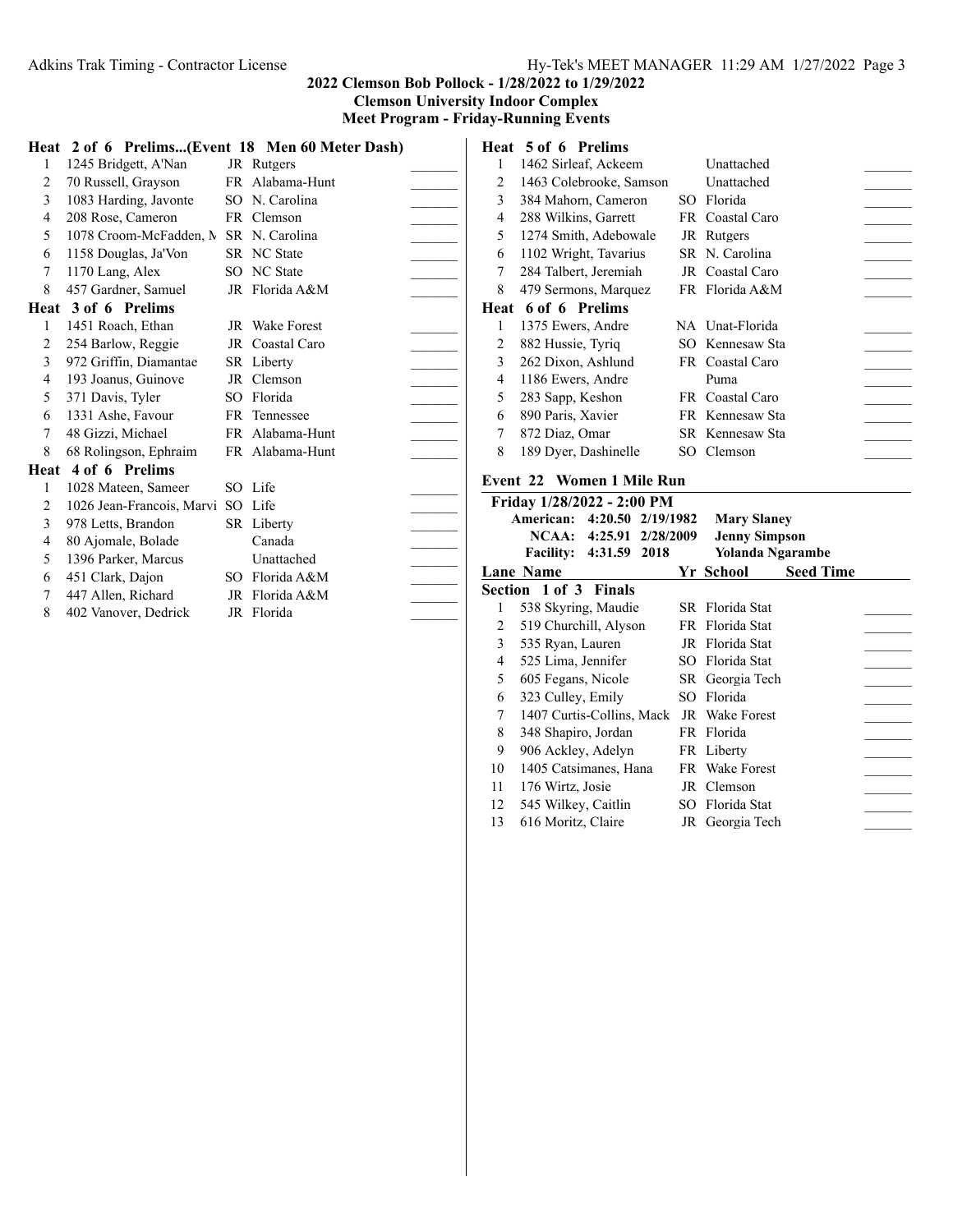11 662 Reteneller, David JR Georgia Tech 12 663 Schlicht, Miguel FR Georgia Tech 13 215 Young, Marlin JR Clemson

#### **2022 Clemson Bob Pollock - 1/28/2022 to 1/29/2022 Clemson University Indoor Complex Meet Program - Friday-Running Events**

|    |                         |           | Section 2 of 3 Finals(Event 22 Women 1 Mile Run) |                          |   | Event 23 Men 1 Mile Run     |                               |  |
|----|-------------------------|-----------|--------------------------------------------------|--------------------------|---|-----------------------------|-------------------------------|--|
|    | 152 Finley, Meredith    |           | FR Clemson                                       |                          |   |                             |                               |  |
| 2  | 935 Hostetler, Marie    |           | FR Liberty                                       |                          |   | Friday 1/28/2022 - 2:20 PM  |                               |  |
| 3  | 934 Hostetler, Anna     |           | JR Liberty                                       |                          |   | American: 3:49.89 2/11/2005 | <b>Bernard Lagat</b>          |  |
| 4  | 514 Bahr, Riley         |           | FR Florida Stat                                  |                          |   | NCAA: 3:52.01 2/26/2017     | <b>Edward Cheserek</b>        |  |
| 5  | 1432 Stone, Taylor      |           | FR Wake Forest                                   |                          |   | Facility: 3:59.01 2019      | <b>Alex Rogers</b>            |  |
| 6  | 796 Morris, Sadie       | SO.       | Jacksonville                                     | $\overline{\phantom{a}}$ |   | <b>Lane Name</b>            | Yr School<br><b>Seed Time</b> |  |
| 7  | 169 Steele, Mackenzie   | FR.       | Clemson                                          |                          |   | Section 1 of 3 Finals       |                               |  |
| 8  | 158 Hanratty, Grace     |           | FR Clemson                                       |                          |   | 112 Domoney, Jaymee         | SR Charleston S               |  |
| 9  | 819 Cummings, Natalie   |           | FR Kennesaw Sta                                  |                          | 2 | 382 Legg, Reed              | FR Florida                    |  |
| 10 | 591 Brady, Mary         |           | FR Georgia Tech                                  |                          | 3 | 548 Brown, Junious          | FR Florida Stat               |  |
| 11 | 843 Miles, Ciara        |           | FR Kennesaw Sta                                  |                          | 4 | 975 Jefferson, Will         | FR Liberty                    |  |
| 12 | 1390 Wadas, Grace       |           | Unattached                                       |                          | 5 | 642 Collins, Myles          | FR Georgia Tech               |  |
| 13 | 1324 Tucker, Callie     |           | FR Tennessee                                     |                          | 6 | 134 Wedding, Zach           | FR Charleston S               |  |
|    | Section 3 of 3 Finals   |           |                                                  |                          |   | 45 Day, Jay                 | SR Alabama-Hunt               |  |
|    | 590 Boice, Sophie       |           | FR Georgia Tech                                  |                          | 8 | 120 Howorth, Rob            | JR Charleston S               |  |
| 2  | 593 Byrne, Katherine    | FR        | Georgia Tech                                     |                          | 9 | 1339 Crigger, Alex          | SR Tennessee                  |  |
| 3  | 507 Saiz, Paige         | SO.       | Florida Atla                                     | 11                       |   | 389 Miller, Ryan            | FR Florida                    |  |
| 4  | 505 O'Connor, Casey     | SO.       | Florida Atla                                     | 13                       |   | 209 Smith, Michael          | JR Clemson                    |  |
| 5  | 1306 McCabe, Sarah      | JR        | Tennessee                                        | 14                       |   | 204 Myers, Cole             | FR Clemson                    |  |
| 6  | 788 de Wit, Luzaan      | <b>FR</b> | Jacksonville                                     |                          |   | Section 2 of 3 Finals       |                               |  |
|    | 861 Wallace, Madigan    | FR.       | Kennesaw Sta                                     |                          |   | 47 Elliott, Jack            | SO Alabama-Hunt               |  |
| 8  | 511 Stevens, Jordan     | SO.       | Florida Atla                                     |                          | 2 | 35 Bishop, Jacob            | SR Alabama-Hunt               |  |
| 9  | 150 Farishian, Courtney |           | FR Clemson                                       |                          | 3 | 1344 Goodwyn, Georde        | SR Tennessee                  |  |
| 10 | 1287 Cooper, Ainsley    | SO.       | Tennessee                                        |                          | 4 | 124 Kuhlenbeck, Gavin       | FR Charleston S               |  |
| 11 | 508 Shannon, Erin       |           | FR Florida Atla                                  |                          | 5 | 905 Williams, Mekhi         | JR Kennesaw Sta               |  |
| 12 | 1060 Melton, Love'      |           | FR N. Carolina                                   |                          | 6 | 1394 Finley, Cal            | Unattached                    |  |
| 13 | 446 Williams, Serenity  |           | FR Florida A&M                                   |                          |   | 875 Frick, Gavin            | FR Kennesaw Sta               |  |
|    |                         |           |                                                  |                          | 8 | 182 Caviness, Colby         | SR Clemson                    |  |
|    |                         |           |                                                  |                          | 9 | 641 Cherono, Chris          | FR Georgia Tech               |  |
|    |                         |           |                                                  | 10                       |   | 121 Inman, Matt             | SR Charleston S               |  |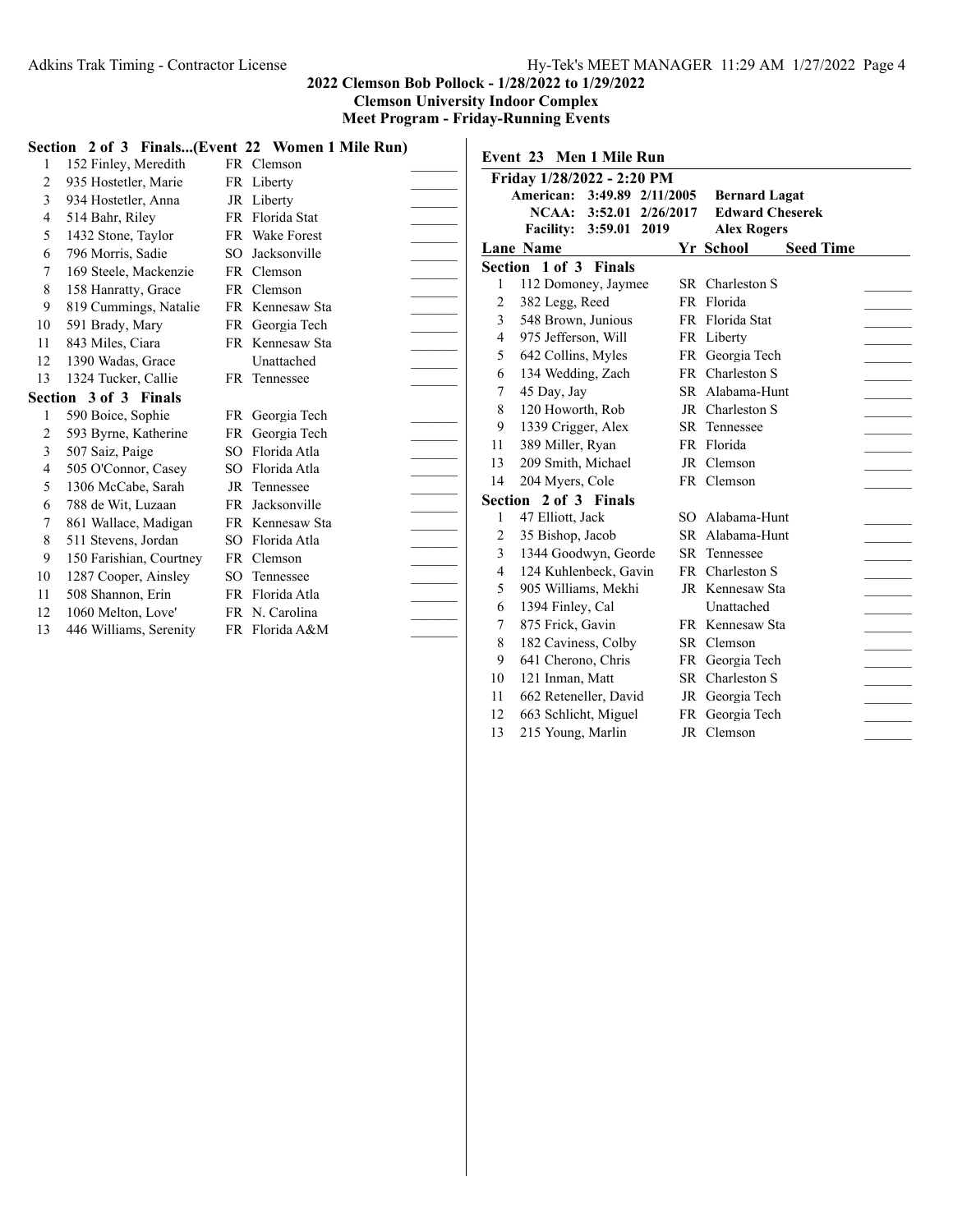**Meet Program - Friday-Running Events**

|  |  | Section 3 of 3 Finals(Event 23 Men 1 Mile Run) |  |  |  |  |
|--|--|------------------------------------------------|--|--|--|--|
|--|--|------------------------------------------------|--|--|--|--|

|    | 31 Anderson, Allan      | SO Alabama-Hunt |  |
|----|-------------------------|-----------------|--|
| 2  | 257 Bivens, Garrett     | FR Coastal Caro |  |
| 3  | 891 Paulk, Cameron      | JR Kennesaw Sta |  |
| 4  | 50 Henneberger, Gabe    | FR Alabama-Hunt |  |
| 5  | 1343 Gardiner, Tom      | JR Tennessee    |  |
| 6  | 279 Nielsen, Gage       | FR Coastal Caro |  |
| 7  | 1077 Chin, Jalen        | SO N. Carolina  |  |
| 8  | 901 Stansell, Jack      | FR Kennesaw Sta |  |
| 9  | 1101 Williams, Devon    | SR N. Carolina  |  |
| 10 | 1096 Richardson, Jordan | SR N. Carolina  |  |
| 11 | 30 Adamski, Corey       | FR Alabama-Hunt |  |
| 12 | 32 Anglea, Will         | FR Alabama-Hunt |  |
| 13 | 280 Perez, Jerardo      | SR Coastal Caro |  |

#### **Event 15 Women 60 Meter Hurdles**

| <b>8 Advance: Top 1 Each Heat plus Next 3 Best Times</b><br>Friday 1/28/2022 - 2:40 PM |                         |  |           |  |                                |                  |  |  |  |
|----------------------------------------------------------------------------------------|-------------------------|--|-----------|--|--------------------------------|------------------|--|--|--|
| American:<br>7.68 2/10/2008<br>Susanna Kallur                                          |                         |  |           |  |                                |                  |  |  |  |
|                                                                                        | NCAA:                   |  |           |  | 7.78 1/11/2013 Brianna Rollins |                  |  |  |  |
|                                                                                        | <b>Facility:</b>        |  | 7.72 2018 |  | <b>Kendra Harrison</b>         |                  |  |  |  |
|                                                                                        | <b>Lane Name</b>        |  |           |  | Yr School                      | <b>Seed Time</b> |  |  |  |
|                                                                                        | Heat 1 of 5 Prelims     |  |           |  |                                |                  |  |  |  |
| 1                                                                                      | 786 Crosby, Elizabeth   |  |           |  | SR Jacksonville                |                  |  |  |  |
| $\overline{2}$                                                                         | 1381 Hughes, Brandi     |  |           |  | Unattached                     |                  |  |  |  |
| $\mathfrak{Z}$                                                                         | 159 Hemmings, Trishauna |  |           |  | SR Clemson                     |                  |  |  |  |
| 4                                                                                      | 422 Harrison, Jada      |  |           |  | SO Florida A&M                 |                  |  |  |  |
| 5                                                                                      |                         |  |           |  |                                |                  |  |  |  |
|                                                                                        | 221 Clemens, Sydney     |  |           |  | SO Coastal Caro                |                  |  |  |  |
| 6                                                                                      | 141 Carter, Kori        |  |           |  | SO Clemson                     |                  |  |  |  |
| $\tau$                                                                                 | 821 Donahoo, Kywana     |  |           |  | FR Kennesaw Sta                |                  |  |  |  |
| 8                                                                                      | 246 Smith, Alyssa       |  |           |  | SO Coastal Caro                |                  |  |  |  |
|                                                                                        | Heat 2 of 5 Prelims     |  |           |  |                                |                  |  |  |  |
| 1                                                                                      | 1226 Sadler, Icisys     |  |           |  | JR Rutgers                     |                  |  |  |  |
| 2                                                                                      | 421 Harris, Jonae       |  |           |  | SR Florida A&M                 |                  |  |  |  |
| 3                                                                                      | 923 Engle, Meredith     |  |           |  | FR Liberty                     |                  |  |  |  |
| $\overline{4}$                                                                         | 700 Seay, Maya          |  |           |  | SR Hampton                     |                  |  |  |  |
| 5                                                                                      | 1392 Williams, Kendell  |  |           |  | Unattached                     |                  |  |  |  |
| 6                                                                                      | 423 Hayes, Mckenzi      |  |           |  | FR Florida A&M                 |                  |  |  |  |
| $7^{\circ}$                                                                            | 928 Hankton, Amani      |  |           |  | FR Liberty                     |                  |  |  |  |
| 8                                                                                      | 1301 Lewis, Caroline    |  |           |  | <b>SR</b> Tennessee            |                  |  |  |  |
|                                                                                        |                         |  |           |  |                                |                  |  |  |  |

# **Heat 3 of 5 Prelims**

| 1    | 699 Saunders, Jahnelle |     | FR Hampton      |  |
|------|------------------------|-----|-----------------|--|
| 2    | 1071 Weaver, Lucheyona |     | FR N. Carolina  |  |
| 3    | 1229 Smith, Claudine   | SO. | Rutgers         |  |
| 4    | 1322 Taylor, Charisma  |     | JR Tennessee    |  |
| 5    | 218 Boon, Nikki        |     | SO Coastal Caro |  |
| 6    | 1015 Wright, Alisha    |     | SR Life         |  |
| 7    | 1232 Updike, Meredith  |     | SO Rutgers      |  |
| Heat | 4 of 5 Prelims         |     |                 |  |
| 1    | 1380 Ezewuzie, Favor   |     | Unattached      |  |
| 2    | 1057 Kinloch, Amanda   |     | FR N. Carolina  |  |
| 3    | 91 Harris, Chaneal     |     | JR Charleston S |  |
| 4    | 499 Kirby, Kaitlyn     |     | JR Florida Atla |  |
| 5    | 814 Brown, Olivia      |     | SO Kennesaw Sta |  |
| 6    | 1391 Williams, Jeanine |     | Unattached      |  |
| 7    | 841 McLean, Corbin     |     | JR Kennesaw Sta |  |
|      | Heat 5 of 5 Prelims    |     |                 |  |
| 1    | 217 Bellamy, Shani'a   | SO. | Coastal Caro    |  |
| 2    | 680 Carter, Jaydea     |     | FR Hampton      |  |
| 3    | 156 Foster, Nicolee    |     | SR Clemson      |  |
| 4    | 1064 Salmon, Paula     |     | SR N. Carolina  |  |
| 5    | 953 Scott, Myiah       |     | SO Liberty      |  |

- 489 Cincotta, Anna FR Florida Atla \_\_\_\_\_\_\_
- 173 Van der Merwe, Antoi FR Clemson \_\_\_\_\_\_\_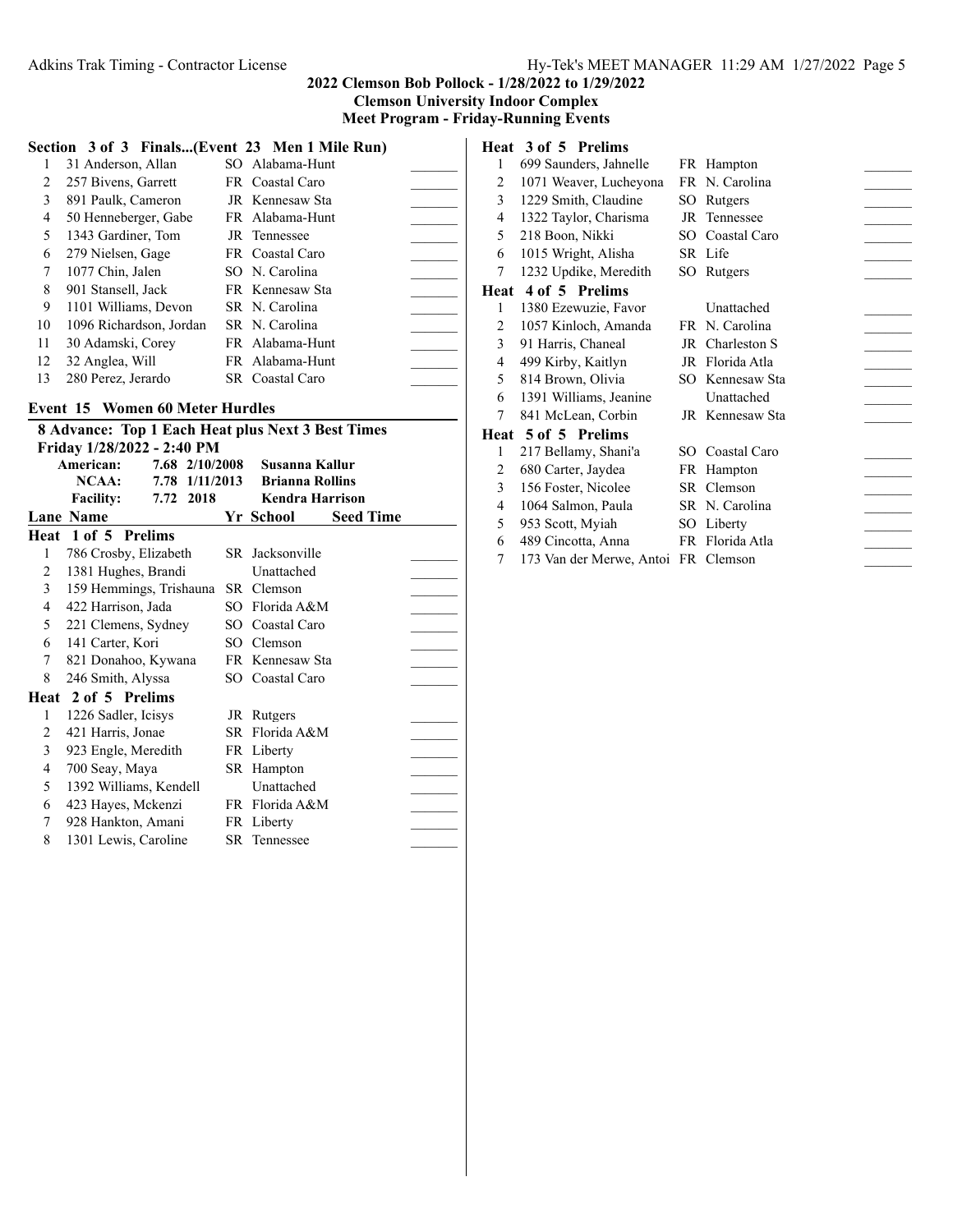**Clemson University Indoor Complex Meet Program - Friday-Running Events**

| <b>Event 16 Men 60 Meter Hurdles</b>              |                            |  |                |  |                       |                  |  |  |  |
|---------------------------------------------------|----------------------------|--|----------------|--|-----------------------|------------------|--|--|--|
| 8 Advance: Top 1 Each Heat plus Next 3 Best Times |                            |  |                |  |                       |                  |  |  |  |
|                                                   | Friday 1/28/2022 - 3:00 PM |  |                |  |                       |                  |  |  |  |
|                                                   | American:                  |  | 7.35 3/9/2019  |  | <b>Grant Holloway</b> |                  |  |  |  |
|                                                   | $NCAA$ :                   |  | 7.35 3/9/2019  |  | <b>Grant Holloway</b> |                  |  |  |  |
|                                                   | <b>Facility:</b>           |  | 7.38 2/14/2020 |  | <b>Grant Holloway</b> |                  |  |  |  |
|                                                   | <b>Lane Name</b>           |  |                |  | Yr School             | <b>Seed Time</b> |  |  |  |
|                                                   | Heat 1 of 5 Prelims        |  |                |  |                       |                  |  |  |  |
| $\overline{c}$                                    | 268 Gossett, Albrey        |  |                |  | SO Coastal Caro       |                  |  |  |  |
| 3                                                 | 376 Foster, Caleb          |  |                |  | FR Florida            |                  |  |  |  |
| 4                                                 | 207 Roberts, Giano         |  |                |  | SO Clemson            |                  |  |  |  |
| 5                                                 | 984 Peterlin, Cole         |  |                |  | SO Liberty            |                  |  |  |  |
| 6                                                 | 61 McClain, Wilson         |  |                |  | SO Alabama-Hunt       |                  |  |  |  |
| 7                                                 | 1092 Mustari, Leonard      |  |                |  | FR N. Carolina        |                  |  |  |  |
|                                                   | Heat 2 of 5 Prelims        |  |                |  |                       |                  |  |  |  |
| 1                                                 | 255 Bennett, Braydon       |  |                |  | SO Coastal Caro       |                  |  |  |  |
| 2                                                 | 260 Castro, Cole           |  |                |  | FR Coastal Caro       |                  |  |  |  |
| 3                                                 | 1272 Robinson, Sincere     |  |                |  | FR Rutgers            |                  |  |  |  |
| 4                                                 | 977 Lawrence, Felix        |  |                |  | SO Liberty            |                  |  |  |  |
| 5                                                 | 968 Bryan, Anthony         |  |                |  | FR Liberty            |                  |  |  |  |
| 6                                                 | 180 Campbell, Lafranz      |  |                |  | SR Clemson            |                  |  |  |  |
| 7                                                 | 1074 Brown, Rasheem        |  |                |  | SR N. Carolina        |                  |  |  |  |
|                                                   | Heat 3 of 5 Prelims        |  |                |  |                       |                  |  |  |  |
| 1                                                 | 1252 Dunson, Al-Tariq      |  |                |  | JR Rutgers            |                  |  |  |  |
| 2                                                 | 1038 Williams, Devon       |  |                |  | MeVsMe                |                  |  |  |  |
| 3                                                 | 178 Brooks, Devon          |  |                |  | SR Clemson            |                  |  |  |  |
| 4                                                 | 269 Graves, Tyler          |  |                |  | SO Coastal Caro       |                  |  |  |  |
| 5                                                 | 117 Gerth, Holden          |  |                |  | FR Charleston S       |                  |  |  |  |
| 6                                                 | 401 Stravato, Joseph       |  |                |  | FR Florida            |                  |  |  |  |
|                                                   |                            |  |                |  |                       |                  |  |  |  |

# **Heat 4 of 5 Prelims**

|   | 289 Williams, Jaquon      | SO Coastal Caro  |  |
|---|---------------------------|------------------|--|
| 2 | 1091 McGriff, Cedric      | SR N. Carolina   |  |
| 3 | 189 Dyer, Dashinelle      | SO Clemson       |  |
| 4 | 1026 Jean-Francois, Marvi | SO Life          |  |
| 5 | 987 Wendt, Zach           | SO Liberty       |  |
| 6 | 1187 Szucs, Valdo         | Puma             |  |
| 7 | 65 Naugher, Demetrious    | FR Alabama-Hunt  |  |
|   | Heat 5 of 5 Prelims       |                  |  |
|   |                           |                  |  |
| 1 | 477 Sanford, Jaydon       | JR Florida A&M   |  |
| 2 | 399 Skyers, Osaji         | JR Florida       |  |
| 3 | 394 Powdar, Kurt          | SO Florida       |  |
| 4 | 1174 Murray, Cameron      | JR NC State      |  |
| 5 | 1397 Lovett, Eddie        | US Virgin Island |  |
| 6 | 897 Shears, Quann         | FR Kennesaw Sta  |  |
|   | 873 Ellis, Isaiah         | SR Kennesaw Sta  |  |

# **Event 71 Girls 1 Mile Run**

|    | Friday 1/28/2022 - 3:20 PM |                    |                  |  |
|----|----------------------------|--------------------|------------------|--|
|    | Facility: 5:04.95 1/8/2022 | <b>Ruby Little</b> |                  |  |
|    | <b>Lane Name</b>           | Yr School          | <b>Seed Time</b> |  |
|    | Section 1 of 1 Finals      |                    |                  |  |
| 1  | 749 Sloan, Caelin          | High School        |                  |  |
| 2  | 737 Leone, Gia             | High School        |                  |  |
| 3  | 727 Brown, Nina            | High School        |                  |  |
| 4  | 733 Gray, Amelia           | High School        |                  |  |
| 5  | 745 Roush, Madison         | High School        |                  |  |
| 6  | 746 Royall, Mia            | High School        |                  |  |
| 7  | 743 Phillips, Cara         | High School        |                  |  |
| 8  | 748 Sanders, Graycen       | High School        |                  |  |
| 9  | 754 Williams, Ashby        | High School        |                  |  |
| 10 | 740 Nimmons, Ava           | High School        |                  |  |
| 11 | 741 Nutt, Kaiti            | High School        |                  |  |
| 12 | 734 Gray, Arden            | High School        |                  |  |
| 13 | 742 Pence, Ellie           | High School        |                  |  |
|    |                            |                    |                  |  |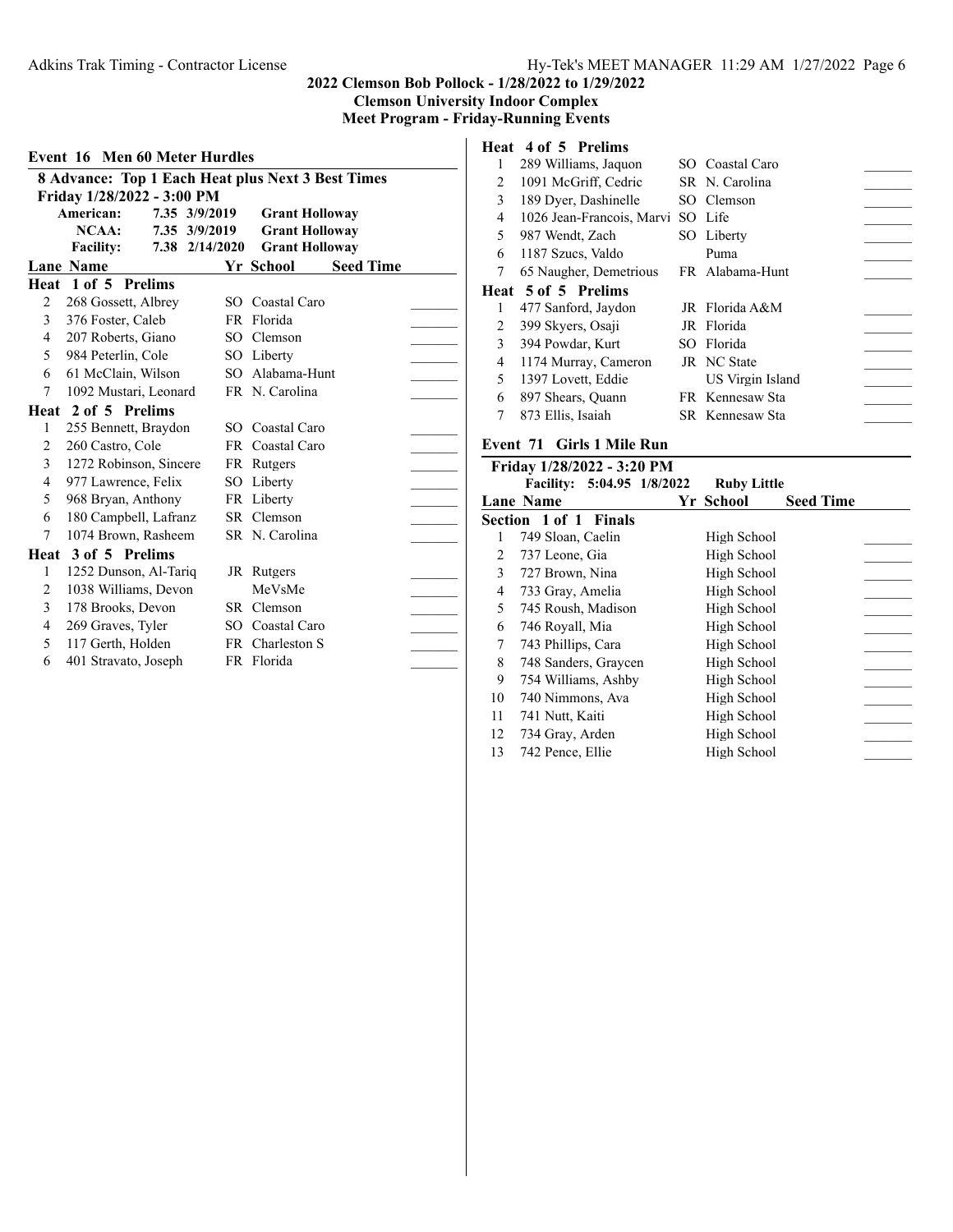#### **2022 Clemson Bob Pollock - 1/28/2022 to 1/29/2022**

**Clemson University Indoor Complex**

**Meet Program - Friday-Running Events**

| Event 72 Boys 1 Mile Run |                            |                   |                  |  |  |  |  |  |
|--------------------------|----------------------------|-------------------|------------------|--|--|--|--|--|
|                          | Friday 1/28/2022 - 3:30 PM |                   |                  |  |  |  |  |  |
|                          | Facility: 4:25.48 1/8/2022 | <b>Knox Young</b> |                  |  |  |  |  |  |
|                          | Lane Name                  | Yr School         | <b>Seed Time</b> |  |  |  |  |  |
|                          | Section 1 of 1 Finals      |                   |                  |  |  |  |  |  |
| 1                        | 784 Young, Knox            | High School       |                  |  |  |  |  |  |
| 2                        | 774 Petrucci, Marc         | High School       |                  |  |  |  |  |  |
| 3                        | 783 Wright, William        | High School       |                  |  |  |  |  |  |
| 4                        | 775 Poore, Elijah          | High School       |                  |  |  |  |  |  |
| 5                        | 771 McGahey, Jack          | High School       |                  |  |  |  |  |  |
| 6                        | 769 Liebert, Jack          | High School       |                  |  |  |  |  |  |
| 7                        | 779 Sullivan, Trey         | High School       |                  |  |  |  |  |  |
| 8                        | 757 Bloodworth, Chance     | High School       |                  |  |  |  |  |  |
| 9                        | 782 Wadas, Jake            | High School       |                  |  |  |  |  |  |
| 10                       | 767 Ledford, Buck          | High School       |                  |  |  |  |  |  |
| 11                       | 770 McCartney, Stephen     | High School       |                  |  |  |  |  |  |
| 12                       | 763 Gomez, Brendan         | High School       |                  |  |  |  |  |  |
| 13                       | 766 Lear, Alex             | High School       |                  |  |  |  |  |  |
| 14                       | 772 O'Neil, Ronan          | High School       |                  |  |  |  |  |  |
| 15                       | 776 Sanders, Sean          | High School       |                  |  |  |  |  |  |
| 16                       | 768 Legg, Braxton          | High School       |                  |  |  |  |  |  |
|                          |                            |                   |                  |  |  |  |  |  |

#### **Event 24 Women 400 Meter Dash**

|   | Friday 1/28/2022 - 4:05 PM |                 |                        |                  |  |
|---|----------------------------|-----------------|------------------------|------------------|--|
|   | American:                  | 50.34 3/10/2018 | <b>Kendall Ellis</b>   |                  |  |
|   | NCAA:                      | 50.34 3/10/2018 | <b>Kendall Ellis</b>   |                  |  |
|   | <b>Facility:</b>           | 51.53 2/10/2017 | <b>Shakima Wimbley</b> |                  |  |
|   | Lane Name                  |                 | Yr School              | <b>Seed Time</b> |  |
|   | Section 1 of 11 Finals     |                 |                        |                  |  |
| 3 | 355 Watson, Vanessa        |                 | FR Florida             |                  |  |
| 4 | 216 Arnold, Jermaisha      |                 | SO Coastal Caro        |                  |  |
| 5 | 324 Diggs, Talitha         |                 | FR Florida             |                  |  |
| 6 | 340 Manson, Taylor         |                 | SR Florida             |                  |  |
|   | Section 2 of 11 Finals     |                 |                        |                  |  |
| 3 | 175 Williams, Courtney     |                 | FR Clemson             |                  |  |
| 4 | 315 Anderson, Doneisha     |                 | JR Florida             |                  |  |
| 5 | 1059 McDuffie, Delecia     |                 | SR N. Carolina         |                  |  |
| 6 | 589 Anais, Cynthia         |                 | France                 |                  |  |
|   |                            |                 |                        |                  |  |

|    | Section 3 of 11 Finals |                    |  |
|----|------------------------|--------------------|--|
| 3  | 787 Davidson, Sadae    | SR Jacksonville    |  |
| 4  | 1309 O'Neil, Mia       | FR Tennessee       |  |
| 5. | 1223 Richards, Reanda  | JR Rutgers         |  |
| 6  | 1121 Griffin, Jada     | <b>JR</b> NC State |  |
|    | Section 4 of 11 Finals |                    |  |
| 3  | 698 Robinson, Kyna     | SO Hampton         |  |
| 4  | 807 Williams, Pashen   | SR Jacksonville    |  |
| 5  | 82 Ash, Jewel          | FR Charleston S    |  |
| 6  | 844 Mobley, Jayla      | SR Kennesaw Sta    |  |
|    | Section 5 of 11 Finals |                    |  |
| 3  | 798 Ogba, Precious     | SR Jacksonville    |  |
| 4  | 157 Gadson, Ken'naria  | FR Clemson         |  |
| 5  | 1200 Colmon, Shanelle  | SO Rutgers         |  |
| 6  | 172 Thompson, Kenya    | FR Clemson         |  |
|    | Section 6 of 11 Finals |                    |  |
| 2  | 1065 Scott, Pebbles    | FR N. Carolina     |  |
| 3  | 795 McKenzie, Nicole   | FR Jacksonville    |  |
| 4  | 445 Williams, Ajani    | SR Florida A&M     |  |
| 5  | 681 Grant, Dejah       | SO Hampton         |  |
| 6  | 1202 Crawford, Charlee | FR Rutgers         |  |
|    |                        |                    |  |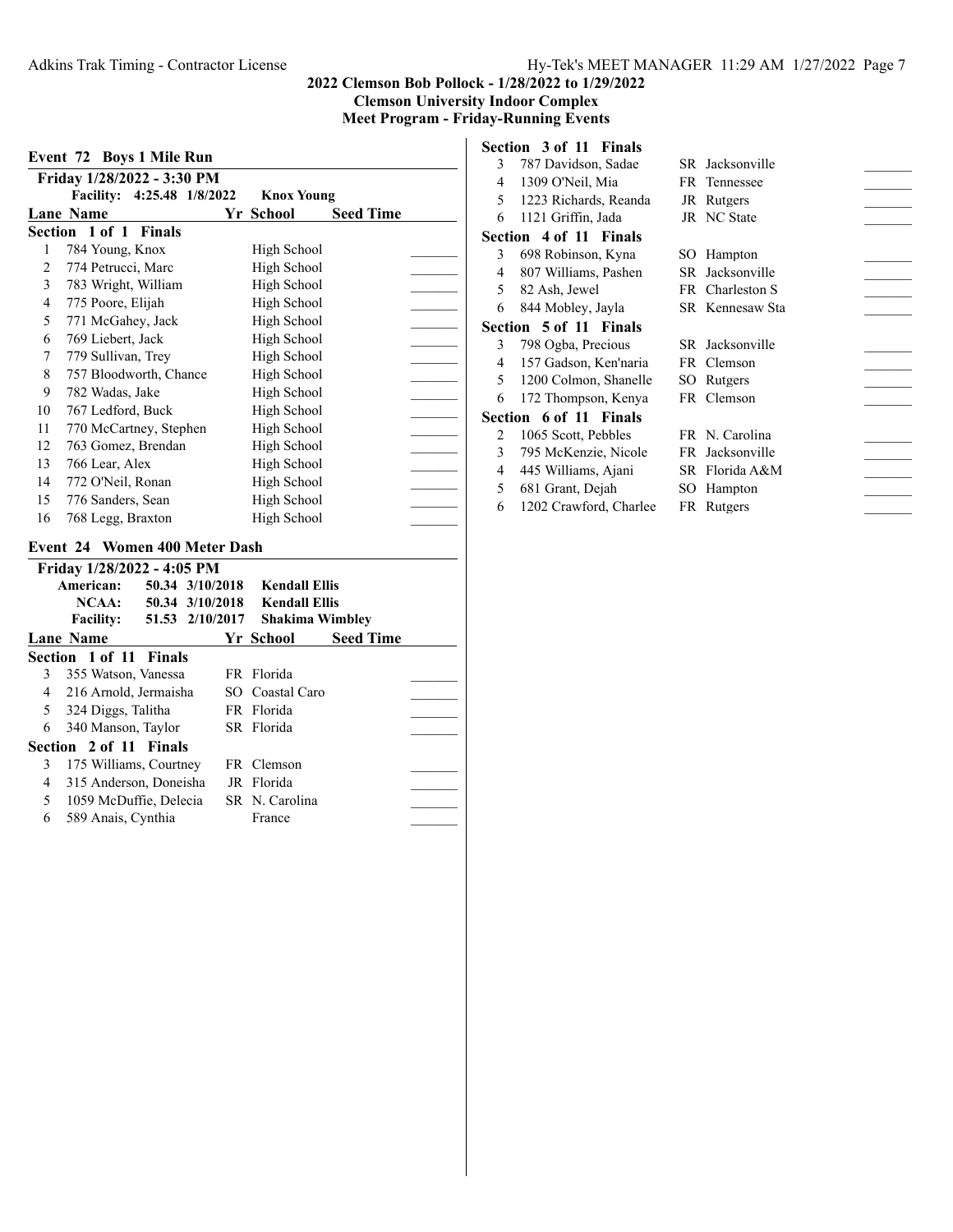#### Adkins Trak Timing - Contractor License Hy-Tek's MEET MANAGER 11:29 AM 1/27/2022 Page 8

4 1087 Jackson, Markevus FR N. Carolina 5 125 Langley Jr, Shawn FR Charleston S 6 365 Brodie, Anthony SO Florida \_\_\_\_\_\_\_

#### **2022 Clemson Bob Pollock - 1/28/2022 to 1/29/2022 Clemson University Indoor Complex Meet Program - Friday-Running Events**

**Section 7 of 11 Finals...(Event 24 Women 400 Meter Dash)** 2 156 Foster, Nicolee SR Clemson 3 146 Daley, Ariana FR Clemson 4 436 Pickens, Destini JR Florida A&M 5 167 Osher, Mackenzie FR Clemson 6 230 Gordon, Lauren SO Coastal Caro \_\_\_\_\_\_\_ **Section 8 of 11 Finals** 2 917 Coleman, Nimeesha FR Liberty 3 5 Burnett, Chelsie JR Alabama-Hunt 4 144 Cooney, Olivia SO Clemson 5 790 Greentree, Anna SR Jacksonville 6 524 Klein, Ava FR Florida Stat \_\_\_\_\_\_\_ **Section 9 of 11 Finals** 2 931 Hilton, Dawn FR Liberty 3 629 Unthank, Haley SR Georgia Tech 4 220 Canetto, Amelia SO Coastal Caro \_\_\_\_\_\_\_ 5 244 Pepper, Tariney SO Coastal Caro 6 241 McGowan, Nya FR Coastal Caro \_\_\_\_\_\_\_ **Section 10 of 11 Finals** 2 493 Green, Beyonce SO Florida Atla 3 99 Senior, Eden JR Charleston S 4 532 Petit-Pointe, Michelle FR Florida Stat 5 786 Crosby, Elizabeth SR Jacksonville 6 815 Chatfield, Britney FR Kennesaw Sta \_\_\_\_\_\_\_ **Section 11 of 11 Finals** 2 424 Hightower, Zoe SO Florida A&M 3 506 Pettway, Naiya JR Florida Atla 4 498 King, Madison FR Florida Atla 5 6 Cannon, Erin JR Alabama-Hunt 6 851 Scruggs, Jasmine FR Kennesaw Sta **Event 25 Men 400 Meter Dash Friday 1/28/2022 - 4:40 PM American: 44.52 3/10/2018 Michael Norman NCAA: 44.52 3/10/2018 Michael Norman Facility: 45.00 2/9/2018 Michael Norman Lane School Name Seed Time Yr Section 1 of 9 Finals** 3 1098 Stokes, Daniel SR N. Carolina 4 1247 Burgess, Taj SR Rutgers 5 392 Patterson, Jacory JR Florida 6 407 Willie, Ryan FR Florida **Section 2 of 9 Finals** 3 1103 Young, Elijah SR N. Carolina 4 213 Williams, Jevon FR Clemson 5 878 Griffin, Sparticus SO Kennesaw Sta 6 386 Miley, Jacob SO Florida \_\_\_\_\_\_\_ **Section 3 of 9 Finals** 3 1168 Jenkins, Chris SR NC State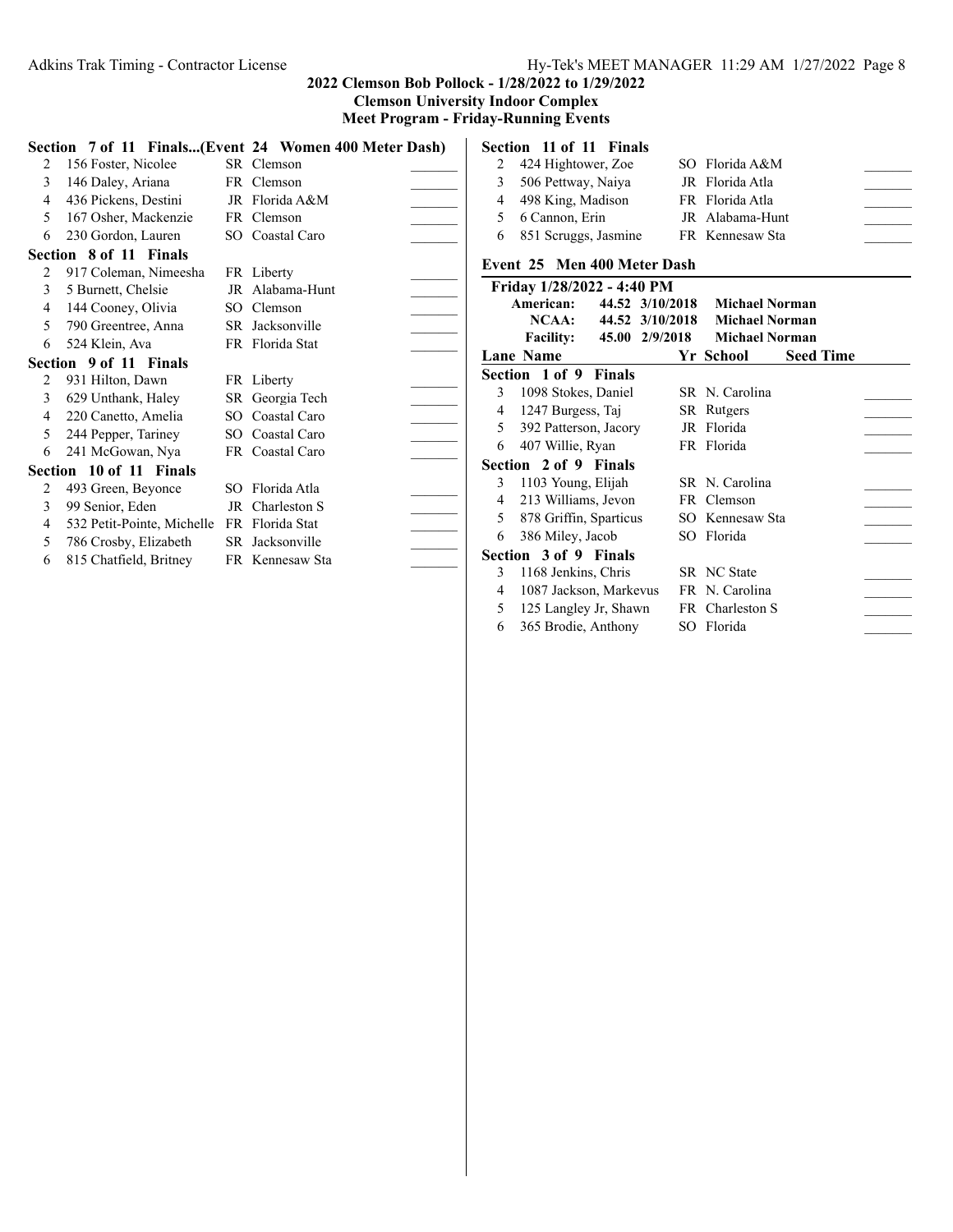**Meet Program - Friday-Running Events**

|   |                         | Section 4 of 9 Finals(Event 25 Men 400 Meter Dash) |  |
|---|-------------------------|----------------------------------------------------|--|
| 3 | 271 Harris, Devonte     | SO Coastal Caro                                    |  |
| 4 | 398 Sieffert, Collin    | SR Florida                                         |  |
| 5 | 470 Love, Brandon       | SR Florida A&M                                     |  |
| 6 | 881 Hussie, Malik       | SO Kennesaw Sta                                    |  |
|   | Section 5 of 9 Finals   |                                                    |  |
| 3 | 582 Rivera, James       | SO Florida Stat                                    |  |
| 4 | 1090 Lindo, Akeem       | SR N. Carolina                                     |  |
| 5 | 985 Rose, Michael       | SO Liberty                                         |  |
| 6 | 1279 Wood, Micah        | SO Rutgers                                         |  |
|   | Section 6 of 9 Finals   |                                                    |  |
| 3 | 285 Thomas, Isaiah      | FR Coastal Caro                                    |  |
| 4 | 274 Johnson, Robert     | FR Coastal Caro                                    |  |
| 5 | 1346 Griffith, Rasheeme | SO Tennessee                                       |  |
| 6 | 1347 Hale, Jakwan       | JR Tennessee                                       |  |
|   | Section 7 of 9 Finals   |                                                    |  |
| 2 | 75 Thomas, Dantavious   | FR Alabama-Hunt                                    |  |
| 3 | 460 Goodman, Ralph      | SR Florida A&M                                     |  |
| 4 | 977 Lawrence, Felix     | SO Liberty                                         |  |
| 5 | 1034 Ulrich, Jacob      | JR Life                                            |  |
| 6 | 1018 Chadyiwa, Ngoni    | JR Life                                            |  |
|   |                         |                                                    |  |

|   | Section 8 of 9 Finals |                 |  |
|---|-----------------------|-----------------|--|
| 2 | 466 Lawrence, Kamron  | JR Florida A&M  |  |
| 3 | 1017 Burrows, Venord  | FR Life         |  |
| 4 | 46 Dervis, Jeremiah   | SO Alabama-Hunt |  |
| 5 | 203 Murrary, Karim    | FR Clemson      |  |
| 6 | 886 Johnson, Cameron  | FR Kennesaw Sta |  |
|   | Section 9 of 9 Finals |                 |  |
|   | 474 Norris, Sedric    | JR Florida A&M  |  |
| 2 | 1036 Williams, Daniel | SO Life         |  |
| 3 | 478 Scott, Jaylyn     | SR Florida A&M  |  |
| 4 | 39 Chirwacho, Colin   | FR Alabama-Hunt |  |
| 5 | 270 Harris, Deshon    | SO Coastal Caro |  |
| 6 | 62 McCloud, Timothy   | SR Alabama-Hunt |  |
|   |                       |                 |  |

## **Event 67 Girls 400 Meter Run**

|   | Friday 1/28/2022 - 5:10 PM |             |                  |
|---|----------------------------|-------------|------------------|
|   | Lane Name                  | Yr School   | <b>Seed Time</b> |
|   | Section 1 of 2 Finals      |             |                  |
| 4 | 752 Turner, Zoe            | High School |                  |
| 5 | 747 Saint-Germain, Esther  | High School |                  |
|   | 6 729 Evans, Faith         | High School |                  |
|   | Section 2 of 2 Finals      |             |                  |
| 3 | 744 Proctor, Kennedy       | High School |                  |
| 4 | 727 Brown, Nina            | High School |                  |
| 5 | 735 Hill, Kennedy          | High School |                  |
| 6 | 738 Lucas, Olicia          | High School |                  |
|   |                            |             |                  |

# **Event 68 Boys 400 Meter Run**

|   | Friday 1/28/2022 - 5:20 PM |             |                  |  |  |  |
|---|----------------------------|-------------|------------------|--|--|--|
|   | Lane Name                  | Yr School   | <b>Seed Time</b> |  |  |  |
|   | Section 1 of 1 Finals      |             |                  |  |  |  |
|   | 759 Brown, Saxon           | High School |                  |  |  |  |
|   | 2 756 Barker, Christion    | High School |                  |  |  |  |
|   | 3 758 Brown, Roger         | High School |                  |  |  |  |
| 4 | 765 Johnson, Brian         | High School |                  |  |  |  |
|   | 5 762 Goffe, Joshua        | High School |                  |  |  |  |
| 6 | 764 Goodinex, Damarion     | High School |                  |  |  |  |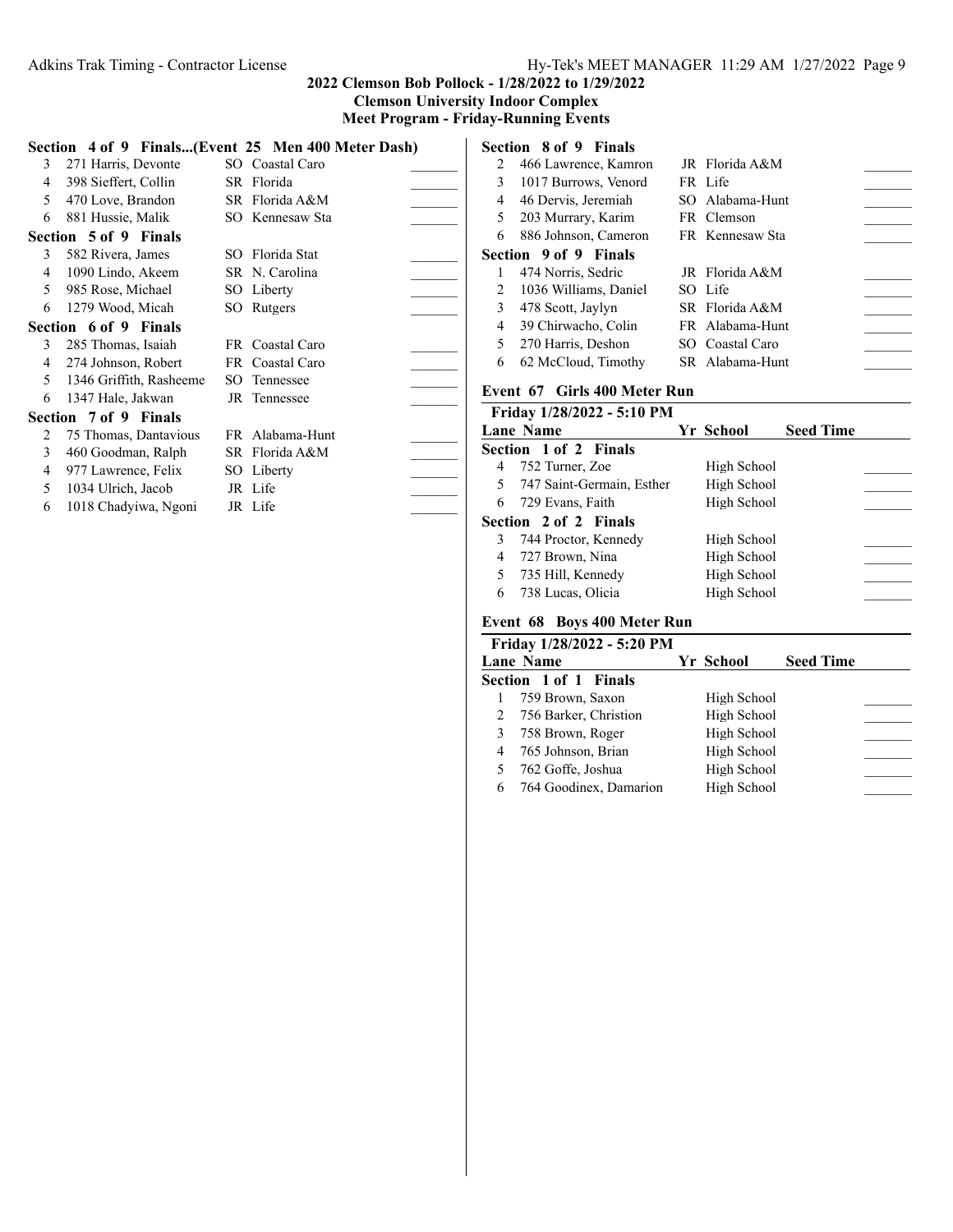$\overline{\phantom{a}}$ 

| <b>Event 64 Women Distance Medley</b> |                                       |       |                                |  |  |
|---------------------------------------|---------------------------------------|-------|--------------------------------|--|--|
|                                       | Friday 1/28/2022 - 5:45 PM            |       |                                |  |  |
|                                       | American: 10:40.31 1/28/2017          |       |                                |  |  |
|                                       | Coburn, McLaughlin, Martinez, Simpson |       |                                |  |  |
|                                       | NCAA: 10:48.77 1/28/2017              |       |                                |  |  |
|                                       | Burdon, Horsley, Rogers, Rainsberger  |       |                                |  |  |
|                                       | Facility: 10:57.60 2018               |       |                                |  |  |
|                                       | Pocratsky, Bush, Quinn, Edwards       |       |                                |  |  |
|                                       | <b>Lane Team</b>                      | Relay | <b>Seed Time</b>               |  |  |
|                                       | Section 1 of 1 Finals                 |       |                                |  |  |
| 1                                     | <b>Wake Forest</b>                    | A     |                                |  |  |
|                                       | 1) #1415 Giudice, Laura FR            |       | 2) #1420 Hutchins, Aleeya SO   |  |  |
|                                       | $3)$ #1432 Stone, Taylor FR           |       | 4) #1407 Curtis-Collins, Macke |  |  |
| 2                                     | N. Carolina                           | A     |                                |  |  |
|                                       | 1) #1047 Gbolade, Ayoola SR           |       | 2) #1041 Brown, Carolyn SO     |  |  |
|                                       | 3) #1054 Jones, Jayla SO              |       | 4) #1055 Kelly, Fajr FR        |  |  |
| 3                                     | Florida Stat                          | A     |                                |  |  |
|                                       | 1) #525 Lima, Jennifer SO             |       | 2) #524 Klein, Ava FR          |  |  |
|                                       | 3) #545 Wilkey, Caitlin SO            |       | 4) #519 Churchill, Alyson FR   |  |  |
| 4                                     | Florida A&M                           | A     |                                |  |  |
|                                       | 1) #420 Gordon, Madison SO            |       | 2) #416 Deboskie, Lacie FR     |  |  |
|                                       | 3) #415 Clary, Kayla SO               |       | 4) #446 Williams, Serenity FR  |  |  |
| 5                                     | Coastal Caro                          | A     |                                |  |  |
|                                       | 1) #245 Rulison, Ashley SO            |       | 2) #230 Gordon, Lauren SO      |  |  |
|                                       | 3) #253 Wise-Sweat, Amilia FF         |       | 4) $\#235$ Jones, Molly FR     |  |  |
| 6                                     | Georgia Tech                          | A     |                                |  |  |
|                                       | 1) #605 Fegans, Nicole SR             |       | 2) #623 Soleyn, Ilene SO       |  |  |
|                                       | 3) #618 Perlakowski, Riley FR         |       | 4) #597 Copeland, Sarah FR     |  |  |

|                | Friday 1/28/2022 - 6:00 PM                    |       |                               |
|----------------|-----------------------------------------------|-------|-------------------------------|
|                | American: 9:19.93 1/31/2015                   |       |                               |
|                | Centrowitz, Berry, Sowinski, Casey            |       |                               |
|                | NCAA: 9:24.52 1/31/2020                       |       |                               |
|                | West, Miller, Hunter, Teare                   |       |                               |
|                | Facility: 9:37.58 1/14/2022                   |       | <b>Texas</b>                  |
|                | C Lindhorst, W Wright, Y Bizimana, C Carrozza |       |                               |
|                | <b>Lane Team</b>                              | Relay | <b>Seed Time</b>              |
|                | <b>Section 1 of 1 Finals</b>                  |       |                               |
| 1              | <b>Wake Forest</b>                            | A     |                               |
|                | 1) #1435 Bachmann, Kenton JR                  |       | 2) #1454 Swanepoel, Rynard Fl |
|                | 3) #1436 Bailey, Brent SR                     |       | 4) #1459 Wallis, Archie JR    |
| $\mathfrak{D}$ | Florida Stat                                  | A     |                               |
|                | 1) #577 Owens, Matthew SR                     |       | 2) #582 Rivera, James SO      |
|                | 3) #559 Foucha, Sukeil SO                     |       | 4) #558 Field, Sam SO         |
| 3              | Georgia Tech                                  | A     |                               |
|                | 1) #669 Truitt, Zack FR                       |       | 2) #640 Buchheit, Parker FR   |
|                | 3) #667 Thomas, Alex FR                       |       | 4) #649 Jaeger, Zach SO       |
| 4              | Charleston S                                  | A     |                               |
|                | 1) #112 Domoney, Jaymee SR                    |       | 2) #125 Langley Jr, Shawn FR  |
|                | $3)$ #122 Joyce, Tom JR                       |       | 4) #118 Gilpatric, Micah FR   |
| 5              | Alabama-Hunt                                  | A     |                               |
|                | $(1)$ #35 Bishop, Jacob SR                    |       | 2) #46 Dervis, Jeremiah SO    |
|                | 3) #57 Knox, Nathan FR                        |       | 4) #77 Wilhelm, Sam FR        |
| 6              | Life                                          | А     |                               |

**Event 65 Men Distance Medley**

1) #1021 Faust, Patrick FR 2) #1037 Wright-Fisher, Zac SR 3) #1020 Colon, Christian SR 4) #1018 Chadyiwa, Ngoni JR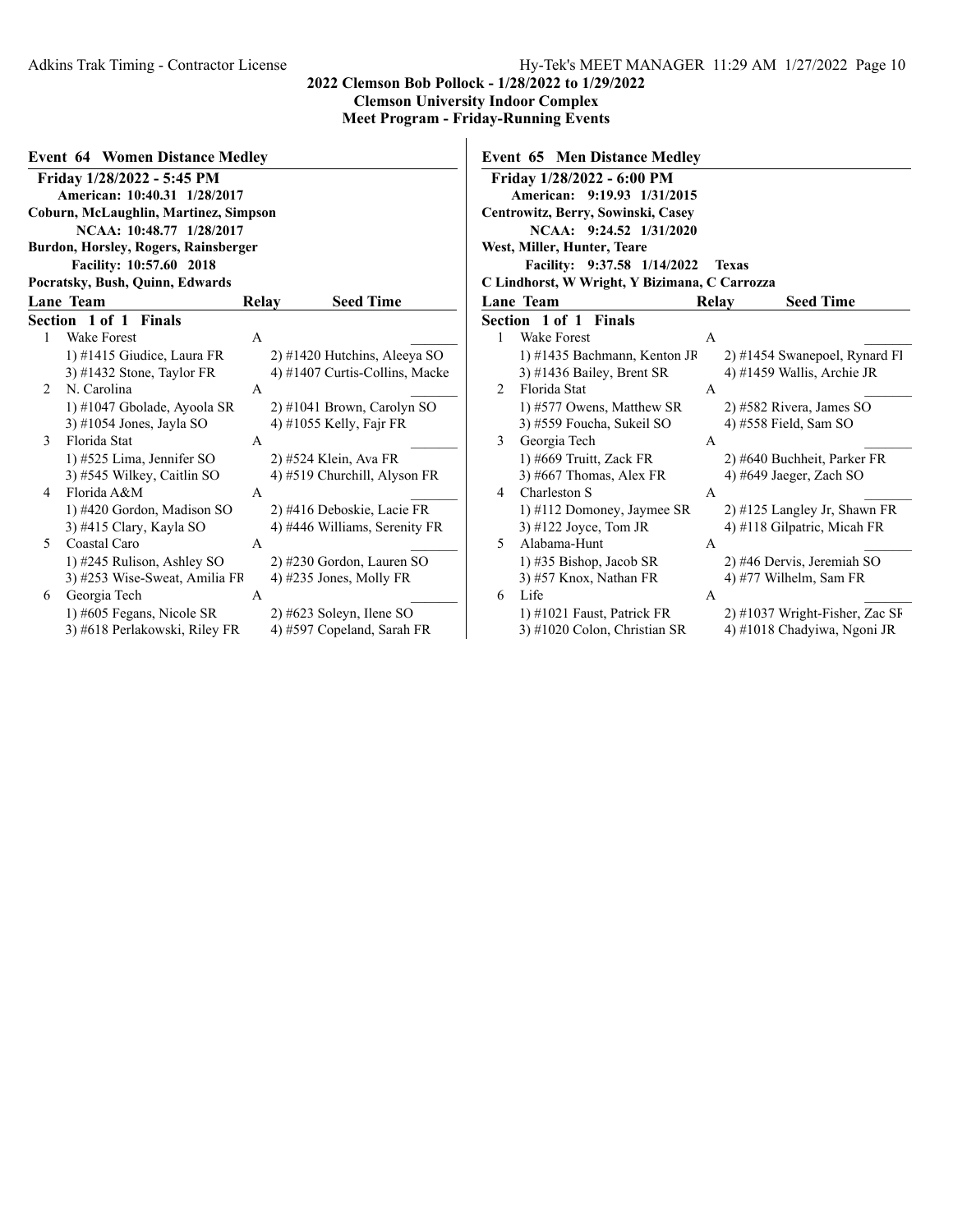|                | Event 63 Heptathlon: #6 Men Pole Vault<br>Saturday 1/29/2022 - 9:40 AM |                                               |  |
|----------------|------------------------------------------------------------------------|-----------------------------------------------|--|
|                | Pos Name                                                               | Yr School<br><b>Seed Mark</b>                 |  |
| Flight         | 1 of 1 Finals                                                          |                                               |  |
| 1              | 55 Jordan, Thomas                                                      | SR Alabama-Hunt                               |  |
| $\overline{c}$ | 177 Binnix, Ethan                                                      | SR Clemson                                    |  |
| 3              | 71 Schell, Baker                                                       | FR Alabama-Hunt                               |  |
|                |                                                                        |                                               |  |
|                | <b>Event 2 Men Shot Put</b>                                            |                                               |  |
|                | Saturday 1/29/2022 - 10:00 AM                                          |                                               |  |
|                | <b>TOP 9 ADVANCE TO FINALS</b>                                         |                                               |  |
|                | Minimum Mark: 16m                                                      |                                               |  |
|                | <b>American:</b><br>22.66m 1/20/1989<br>NCAA: 21.81m 2/23/2019         | <b>Randy Barnes</b>                           |  |
|                | <b>Facility:</b><br>21.31m 2006                                        | <b>Payton Otterdahl</b><br><b>Reese Hoffa</b> |  |
| Pos            | Name                                                                   | <b>Seed Mark</b><br>Yr School                 |  |
|                | <b>Finals</b><br>Flight 1 of 2                                         |                                               |  |
| 1              | 1086 Hodgest, Brayden                                                  | FR N. Carolina                                |  |
| 2              | 482 Williams, Quentin                                                  | SO Florida A&M                                |  |
| 3              | 276 Kirkwood, Steve                                                    | JR Coastal Caro                               |  |
| $\overline{4}$ | 34 Bensinger, Justin                                                   | SO Alabama-Hunt                               |  |
| 5              | 78 Wright, Evans                                                       | SR Alabama-Hunt                               |  |
| 6              | 278 Martello, Michael                                                  | FR Coastal Caro                               |  |
| 7              | 53 Howard, Alex                                                        | SO Alabama-Hunt                               |  |
| 8              | 981 Mastro, Sam                                                        | SO Liberty                                    |  |
| 9              | 1177 Penegar, Lance                                                    | FR NC State                                   |  |
| 10             | 710 Edwards, Nicholas                                                  | JR Hampton                                    |  |
| 11             | 74 Tanner, Stephen                                                     | SR Alabama-Hunt                               |  |
| 12             | 1448 Mathis, Connor                                                    | SO Wake Forest                                |  |
| 13             | 1440 Ellis, Mason                                                      | SO Wake Forest                                |  |
|                | Flight 2 of 2 Finals                                                   |                                               |  |
| 1              | 1338 Crawford, Chancello                                               | FR Tennessee                                  |  |
| $\overline{2}$ | 1337 Coffey, Skylar                                                    | FR Tennessee                                  |  |
| 3              | 880 Hartley, Caleb                                                     | FR Kennesaw Sta                               |  |
| $\overline{4}$ | 181 Campbell, Zico                                                     | JR Clemson                                    |  |
| 5              | 565 Ingraham, Milton                                                   | JR Florida Stat                               |  |
| 6              | 967 Barrett, Warren                                                    | JR Liberty                                    |  |
| 7              | 1444 Kitchell, Thomas                                                  | SO Wake Forest                                |  |
| 8              | 49 Hancock, Zach                                                       | SR Alabama-Hunt                               |  |
| 9              | 966 Ballivian, Jose                                                    | SR Liberty                                    |  |
| 10             | 887 Lawrence, Courtney                                                 | SO Kennesaw Sta                               |  |
| 11             | 983 Mitchell, Kyle                                                     | SR Liberty                                    |  |
| 12             | 1369 West, Jordan                                                      | JR Tennessee                                  |  |
| 13             | 867 Blalock, Tyler                                                     | SR Kennesaw Sta                               |  |

| Event 7 Women High Jump |                                                                 |                        |           |    |                               |                          |  |  |  |
|-------------------------|-----------------------------------------------------------------|------------------------|-----------|----|-------------------------------|--------------------------|--|--|--|
|                         | Saturday 1/29/2022 - 10:00 AM                                   |                        |           |    |                               |                          |  |  |  |
|                         | <b>Opening Hight: 1.56m</b>                                     |                        |           |    |                               |                          |  |  |  |
|                         | 1.56m, 1.61m, 1.66m, 1.71m, 1.74m, 1.77m, 1.80m, 1.83m, (+0.3m) |                        |           |    |                               |                          |  |  |  |
|                         | <b>American:</b>                                                | 2.02m 2/26/2012        |           |    | <b>Chaute Lowe</b>            |                          |  |  |  |
|                         | NCAA:                                                           | $1.98m$ $3/16/2016$    |           |    | Akela Jones'                  |                          |  |  |  |
|                         | <b>Facility:</b>                                                | 1.91m 2019             |           |    | <b>Levern Spencer</b>         |                          |  |  |  |
| Pos                     | Name                                                            |                        |           |    | Yr School                     | <b>Seed Mark</b>         |  |  |  |
|                         | Flight 1 of 1                                                   | <b>Finals</b>          |           |    |                               |                          |  |  |  |
| 1                       | 428 Holland, Corliss                                            |                        |           |    | JR Florida A&M                |                          |  |  |  |
| $\overline{2}$          | 218 Boon, Nikki                                                 |                        |           |    | SO Coastal Caro               |                          |  |  |  |
| 3                       | 919 Cox, Kacy                                                   |                        |           |    | FR Liberty                    |                          |  |  |  |
| 4                       | 238 Lorick, Camryn                                              |                        |           |    | FR Coastal Caro               |                          |  |  |  |
| 5                       | 680 Carter, Jaydea                                              |                        |           |    | FR Hampton                    |                          |  |  |  |
| 6                       | 699 Saunders, Jahnelle                                          |                        |           |    | FR Hampton                    |                          |  |  |  |
| 7                       | 940 Joseph, Lizbeth                                             |                        |           |    | JR Liberty                    |                          |  |  |  |
| 8                       | 923 Engle, Meredith                                             |                        |           |    | FR Liberty                    |                          |  |  |  |
| 9                       | 1117 Facey, Nahsheeda                                           |                        |           |    | FR NC State                   |                          |  |  |  |
| 10                      | 1317 Shipp, Danielle                                            |                        |           |    | JR Tennessee                  |                          |  |  |  |
| 11                      | 427 Hogatt, Aniya<br>160 Johnson, Jessica                       |                        |           |    | SO Florida A&M                |                          |  |  |  |
| 12<br>13                | 846 Newton, Kyarra                                              |                        |           |    | SO Clemson<br>SO Kennesaw Sta |                          |  |  |  |
| 14                      | 227 Evans. Kadasia                                              |                        |           |    | SO Coastal Caro               |                          |  |  |  |
| 15                      |                                                                 |                        |           |    | FR Kennesaw Sta               |                          |  |  |  |
| 16                      | 835 Joseph, Jania<br>147 De Coteau, Sofia                       |                        |           |    | SO Clemson                    |                          |  |  |  |
| 17                      | 854 Speights, Mollie                                            |                        |           |    | FR Kennesaw Sta               |                          |  |  |  |
| 18                      | 154 Foreman, Shante                                             |                        |           |    | FR Clemson                    |                          |  |  |  |
| 19                      | 438 Robertson, Rachel                                           |                        |           |    | SR Florida A&M                |                          |  |  |  |
| 20                      | 164 Livingston, Kenya                                           |                        |           |    | SR Clemson                    |                          |  |  |  |
| 21                      | 321 Bryant, Claire                                              |                        |           |    | FR Florida                    |                          |  |  |  |
| 22                      | 1064 Salmon, Paula                                              |                        |           |    | SR N. Carolina                |                          |  |  |  |
| 23                      | 1062 Reddick, Nazah                                             |                        |           |    | SR N. Carolina                |                          |  |  |  |
| 24                      | 1191 Ash, Alivia                                                |                        |           |    | SR Rutgers                    |                          |  |  |  |
| 25                      | 1073 Wilson, Kenady                                             |                        |           |    | JR N. Carolina                |                          |  |  |  |
| 26                      | 1198 Campbell, Courteney SR Rutgers                             |                        |           |    |                               |                          |  |  |  |
|                         |                                                                 |                        |           |    |                               |                          |  |  |  |
| Event 6                 |                                                                 | <b>Men Triple Jump</b> |           |    |                               |                          |  |  |  |
|                         | Saturday 1/29/2022 - 10:30 AM                                   |                        |           |    |                               |                          |  |  |  |
|                         | <b>TOP 9 ADVANCE TO FINALS</b>                                  |                        |           |    |                               |                          |  |  |  |
|                         | American:                                                       | 17.76m 2/27/1987       |           |    | <b>Mike Conley</b>            |                          |  |  |  |
|                         | <b>NCAA:</b>                                                    | 17.50 <sub>m</sub>     | 1/17/1986 |    |                               | <b>Charlie Simplkins</b> |  |  |  |
|                         | <b>Facility:</b>                                                | 17.02m                 | 2/15/2020 |    | <b>Jordan Scott</b>           |                          |  |  |  |
| Pos                     | Name                                                            |                        |           |    | Yr School                     | <b>Seed Mark</b>         |  |  |  |
| Flight                  | 1 of 2                                                          | <b>Finals</b>          |           |    |                               |                          |  |  |  |
| 1                       | 464 Junior, Victor                                              |                        |           |    | FR Florida A&M                |                          |  |  |  |
| $\overline{c}$          | 1333 Barner, Elliot                                             |                        |           | FR | Tennessee                     |                          |  |  |  |
| 3                       | 380 Holloway II, Michael                                        |                        |           |    | SO Florida                    |                          |  |  |  |
| $\overline{4}$          | 869 Campbell, Justin                                            |                        |           |    | FR Kennesaw Sta               |                          |  |  |  |
| 5                       | 469 Lockwood, Xavion                                            |                        |           |    | JR Florida A&M                |                          |  |  |  |
| 6                       | 889 Olusanya, David                                             |                        |           |    | FR Kennesaw Sta               |                          |  |  |  |
| 7                       | 452 Crimbley, Michael                                           |                        |           |    | JR Florida A&M                |                          |  |  |  |

8 970 Davis, Jeremy SR Liberty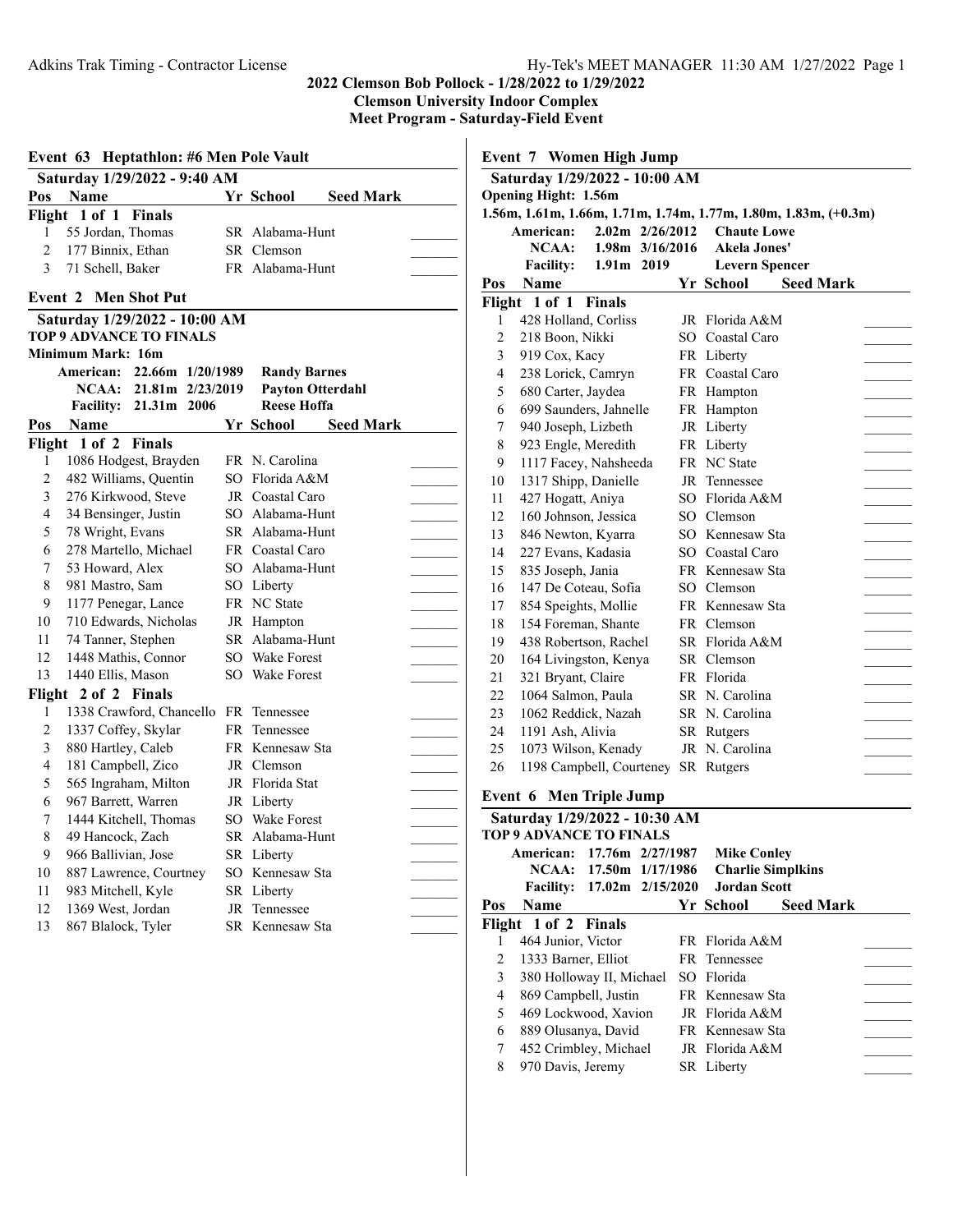|                                                          |                                                  |                 | Flight 2 of 2 Finals(Event 6 Men Triple Jump) |  |  |  |
|----------------------------------------------------------|--------------------------------------------------|-----------------|-----------------------------------------------|--|--|--|
| 1                                                        | 982 McCants, Jeremiah                            |                 | SR Liberty                                    |  |  |  |
| 2                                                        | 1334 Breeding, Garison                           |                 | FR Tennessee                                  |  |  |  |
| 3                                                        | 1157 Davis, Jamar                                |                 | <b>SO</b> NC State                            |  |  |  |
| 4                                                        | 196 Ledell, DJ                                   |                 | SR Clemson                                    |  |  |  |
| 5                                                        | 870 Campbell, Kelvin                             |                 | JR Kennesaw Sta                               |  |  |  |
| 6                                                        | 214 Wright, Andre                                |                 | SR Clemson                                    |  |  |  |
| 7                                                        | 1150 Alexander, Chris                            |                 | SO NC State                                   |  |  |  |
| 8                                                        | 1366 Tate, Jalen                                 |                 | SR Tennessee                                  |  |  |  |
|                                                          | <b>Event 10 Men Pole Vault</b>                   |                 |                                               |  |  |  |
|                                                          | Saturday 1/29/2022 - 11:00 AM                    |                 |                                               |  |  |  |
|                                                          | <b>Opening Height: 4.35m</b>                     |                 |                                               |  |  |  |
|                                                          | 4.35m, 4.50m, 4.65m, 4.80m, 4.90m, 5.00m, 5.10m, |                 |                                               |  |  |  |
|                                                          | $5.15m, 5.20m (+0.5m)$                           |                 |                                               |  |  |  |
| American:<br>$6.00$ m $2/24/2002$<br><b>Jeff Hartwig</b> |                                                  |                 |                                               |  |  |  |
|                                                          |                                                  |                 |                                               |  |  |  |
|                                                          | NCAA:                                            | 5.94m 1/16/2021 | <b>KC</b> Lightfoot                           |  |  |  |
|                                                          | 5.72m 2019<br><b>Facility:</b>                   |                 | <b>Jacob Wooten</b>                           |  |  |  |
|                                                          | <b>Name</b>                                      |                 | <b>Seed Mark</b><br>Yr School                 |  |  |  |
|                                                          | Flight 1 of 1 Finals                             |                 |                                               |  |  |  |
| 1                                                        | 467 Leger, Oshny                                 |                 | SO Florida A&M                                |  |  |  |
| 2                                                        | 260 Castro, Cole                                 |                 | FR Coastal Caro                               |  |  |  |
| 3                                                        | 475 Ospina, Mario                                |                 | JR Florida A&M                                |  |  |  |
| 4                                                        | 69 Rosenhoover, Marshall                         |                 | JR Alabama-Hunt                               |  |  |  |
| 5                                                        | 573 Napier, Nick                                 |                 | JR Florida Stat                               |  |  |  |
| 6                                                        | 968 Bryan, Anthony                               |                 | FR Liberty                                    |  |  |  |
| 7                                                        | 979 Lombardi, Luke                               |                 | FR Liberty                                    |  |  |  |
| Pos<br>8                                                 | 900 Smith, Stephen                               |                 | SO Kennesaw Sta                               |  |  |  |
| 9                                                        | 1266 Morales, Nico                               |                 | SO Rutgers                                    |  |  |  |
| 10                                                       | 52 Hill, Garrison                                |                 | SR Alabama-Hunt                               |  |  |  |

|                | <b>Event 1 Women Shot Put</b>  |     |                               |  |
|----------------|--------------------------------|-----|-------------------------------|--|
|                | Saturday 1/29/2022 - 12:00 PM  |     |                               |  |
|                | <b>TOP 9 ADVANCE TO FINALS</b> |     |                               |  |
|                | Minimum Mark: 14m              |     |                               |  |
|                | American: 20.21m 3/19/2016     |     | <b>Michelle Carter</b>        |  |
|                | NCAA: 19.56m 3/10/2017         |     | <b>Raven saunders</b>         |  |
|                | <b>Facility: 18.40m 2005</b>   |     | <b>Cleopatra Borel-Brown</b>  |  |
| Pos            | <b>Name</b>                    |     | Yr School<br><b>Seed Mark</b> |  |
|                | Flight 1 of 3 Finals           |     |                               |  |
| 1              | 499 Kirby, Kaitlyn             |     | JR Florida Atla               |  |
| $\overline{c}$ | 414 Clarke, Kalayah            |     | FR Florida A&M                |  |
| 3              | 426 Hill, Kennedy              |     | FR Florida A&M                |  |
| 4              | 228 Fray-Samuel, Zayna         |     | FR Coastal Caro               |  |
| 5              | 11 Gant, Hannah                |     | SO Alabama-Hunt               |  |
| 6              | 953 Scott, Myiah               |     | SO Liberty                    |  |
| 7              | 686 Horton, Kamaria            | SO. | Hampton                       |  |
| 8              | 218 Boon, Nikki                | SO. | Coastal Caro                  |  |
| 9              | 675 Akintunde, Oluwatom        |     | FR Hampton                    |  |
| 10             | 1053 Jenkins, Jasmine          |     | SR N. Carolina                |  |
| 11             | 222 Clifford, Lauralyn         |     | FR Coastal Caro               |  |
| 12             | 425 Hill, Denae                |     | SO Florida A&M                |  |
|                | Flight 2 of 3 Finals           |     |                               |  |
| 1              | 1070 Watkins, Makayla          |     | SO N. Carolina                |  |
| $\overline{c}$ | 701 Smith, Abria               |     | FR Hampton                    |  |
| 3              | 1122 Hart, Mahkayla            |     | FR NC State                   |  |
| 4              | 226 Estep, Alexis              | SО  | Coastal Caro                  |  |
| 5              | 1326 Vlk, Zoe                  |     | FR Tennessee                  |  |
| 6              | 849 Sanford, Eriana            |     | FR Kennesaw Sta               |  |
| 7              | 836 Joyner, Javon              |     | SR Kennesaw Sta               |  |
| 8              | 794 Lecointe, Alana            | SO. | Jacksonville                  |  |
| 9              | 685 Harmon, Nya                |     | FR Hampton                    |  |
| 10             | 679 Caldwell, Victoria         |     | FR Hampton                    |  |
| 11             | 1293 Hayden, Chandler          |     | SO Tennessee                  |  |
| 12             | 1414 Giles, Ashlyn             | FR  | <b>Wake Forest</b>            |  |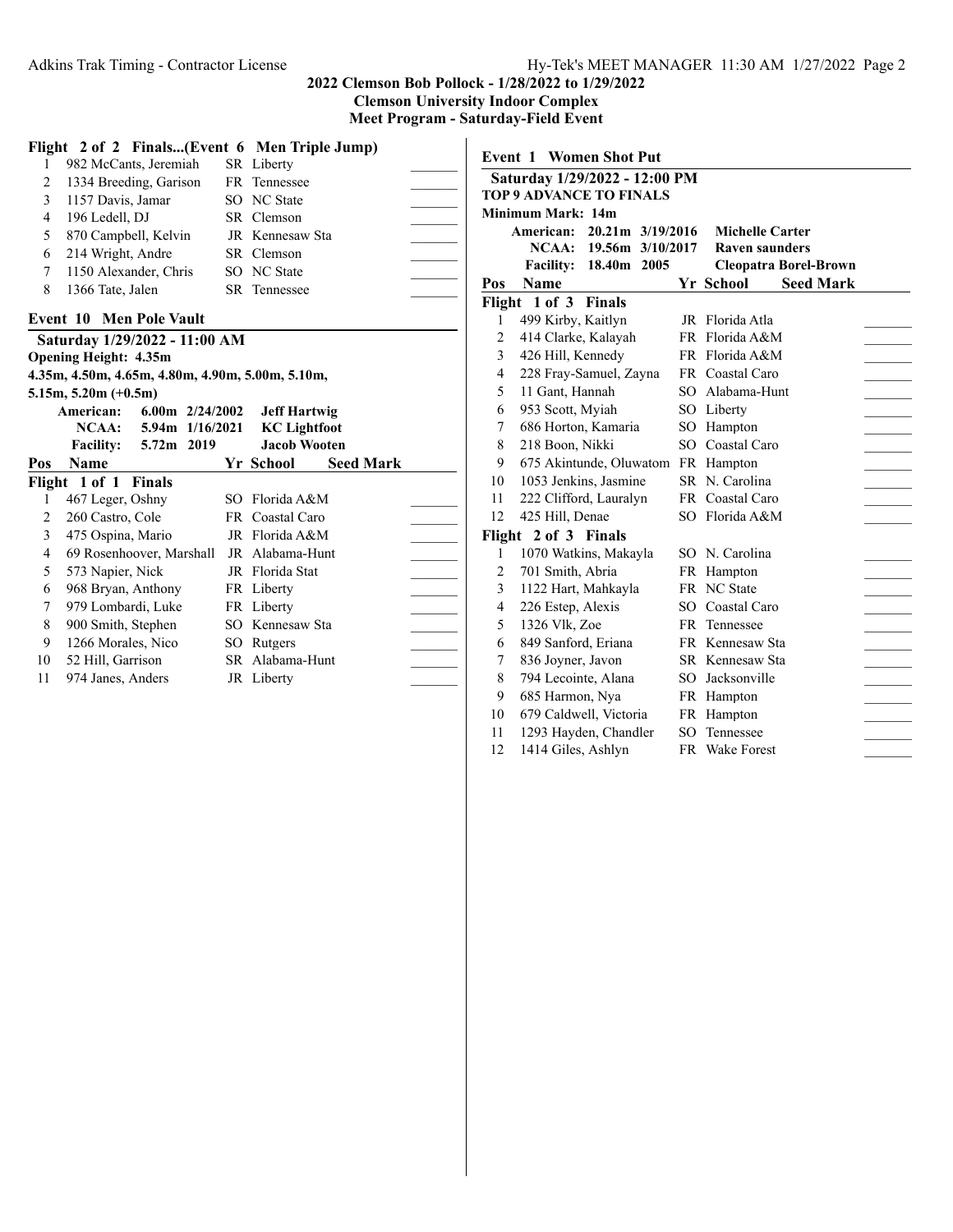**Meet Program - Saturday-Field Event**

|                                | Flight 3 of 3 Finals(Event 1 Women Shot Put) |  |                               |  |  |
|--------------------------------|----------------------------------------------|--|-------------------------------|--|--|
| 1                              | 800 Richard, Alyssia                         |  | SO Jacksonville               |  |  |
| 2                              | 1413 Gera, Isabella                          |  | FR Wake Forest                |  |  |
| $\overline{3}$                 | 1408 Dawson, Chanel                          |  | SR Wake Forest                |  |  |
| 4                              | 1425 Lynch, Janese                           |  | <b>SR</b> Wake Forest         |  |  |
| 5                              | 168 Sloley, Danielle                         |  | SO Clemson                    |  |  |
| 6                              | 523 Heaven, Amani                            |  | SO Florida Stat               |  |  |
| 7                              | 1052 James, Loren                            |  | SR N. Carolina                |  |  |
| 8                              | 945 Mojica, Naomi                            |  | SR Liberty                    |  |  |
| 9                              | 333 Jensen, Thea                             |  | SO Florida                    |  |  |
| 10                             | 1303 Maines, Latavia                         |  | <b>SR</b> Tennessee           |  |  |
|                                | <b>Event 5 Women Triple Jump</b>             |  |                               |  |  |
|                                |                                              |  |                               |  |  |
|                                | Saturday 1/29/2022 - 1:00 PM                 |  |                               |  |  |
| <b>TOP 9 ADVANCE TO FINALS</b> |                                              |  |                               |  |  |
|                                |                                              |  |                               |  |  |
|                                | American: 14.57m 2/8/2019                    |  | <b>Tori Franklin</b>          |  |  |
|                                | NCAA: 14.53m 1/20/2018                       |  | Keturah Orji                  |  |  |
|                                | 14.53m 2018<br><b>Facility:</b>              |  | Keturah Orji                  |  |  |
| Pos                            | Name                                         |  | Yr School<br><b>Seed Mark</b> |  |  |
| 1                              | Flight 1 of 3 Finals<br>418 Fagbamiye, Moni  |  | FR Florida A&M                |  |  |
| 2                              | 839 Mann, Gabriell                           |  | FR Kennesaw Sta               |  |  |
| $\overline{3}$                 | 217 Bellamy, Shani'a                         |  | SO Coastal Caro               |  |  |
| 4                              | 247 Stephens, Zaria                          |  | SO Coastal Caro               |  |  |
| 5                              | 2 Bailey, Jordan                             |  | FR Alabama-Hunt               |  |  |
| 6                              | 791 Gur-Arie, Sela                           |  | FR Jacksonville               |  |  |
| 7                              | 845 Moreland, Tayla                          |  | FR Kennesaw Sta               |  |  |
| 8                              | 142 Christie, Nia                            |  | FR Clemson                    |  |  |
| 9                              | 140 Carson, Au'Yana                          |  | SO Clemson                    |  |  |

11 678 Bernard, Anissa FR Hampton

|    | Flight 2 of 3 Finals  |     |                 |  |
|----|-----------------------|-----|-----------------|--|
| 1  | 677 Armand, Dieusi    | SO. | Hampton         |  |
| 2  | 1231 Tossas, Kristina | SO. | Rutgers         |  |
| 3  | 239 Martin, Keiran    |     | FR Coastal Caro |  |
| 4  | 1325 Vickers, Mikele  |     | FR Tennessee    |  |
| 5  | 1141 Sidberry, Jirah  |     | SO NC State     |  |
| 6  | 1056 King, Jade       |     | SO N. Carolina  |  |
| 7  | 1049 Harper, Arrieya  |     | SO N. Carolina  |  |
| 8  | 318 Braxton, Alissa   |     | FR Florida      |  |
| 9  | 940 Joseph, Lizbeth   |     | JR Liberty      |  |
| 10 | 438 Robertson, Rachel |     | SR Florida A&M  |  |
| 11 | 809 Akins, Jasmine    |     | FR Kennesaw Sta |  |
|    | Flight 3 of 3 Finals  |     |                 |  |
| 1  | 1229 Smith, Claudine  |     | SO Rutgers      |  |
| 2  | 1112 Cobb, Michelle   |     | JR NC State     |  |
| 3  | 174 White, Harleigh   |     | SR Clemson      |  |
| 4  | 1311 Penn, Kala       |     | SR Tennessee    |  |
| 5  | 801 Sackor, Adja      |     | SR Jacksonville |  |
| 6  | 331 Hooper, Natricia  |     | SR Florida      |  |
| 7  | 1322 Taylor, Charisma |     | JR Tennessee    |  |
| 8  | 1384 Matthews, Bria   |     | Unattached      |  |
| 9  | 1385 Oliver, Imani    |     | Unattached      |  |

10 342 Moore, Jasmine SO Florida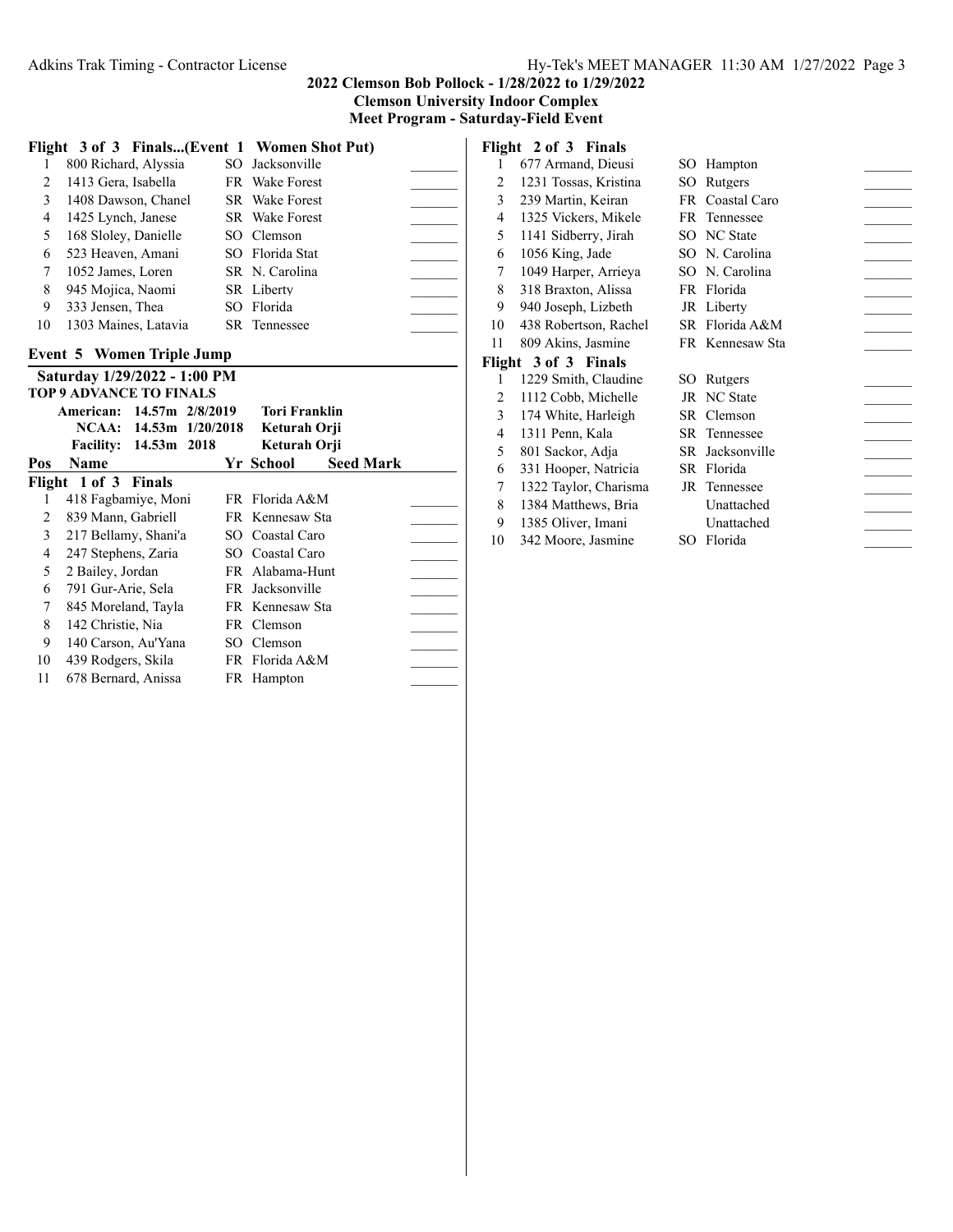|        | Event 8 Men High Jump        |               |                    |    |                                                         |                  |  |
|--------|------------------------------|---------------|--------------------|----|---------------------------------------------------------|------------------|--|
|        | Saturday 1/29/2022 - 1:00 PM |               |                    |    |                                                         |                  |  |
|        | <b>Opening Height: 1.91m</b> |               |                    |    |                                                         |                  |  |
|        |                              |               |                    |    | 1.91m, 1.96m, 2.01m, 2.06m, 2.11m, 2.14m, 2.17m (+0.3m) |                  |  |
|        | American:                    |               | 2.40m 3/10/1991    |    | <b>Hollis Conway</b>                                    |                  |  |
|        | NCAA:                        |               | 2.37m 3/11/1989    |    | <b>Hollis Conway</b>                                    |                  |  |
|        | <b>Facility:</b>             |               | $2.27m$ $1/6/2018$ |    | <b>Keenon Laine</b>                                     |                  |  |
| Pos    | <b>Name</b>                  |               |                    |    | Yr School                                               | <b>Seed Mark</b> |  |
| Flight | 1 of 1                       | <b>Finals</b> |                    |    |                                                         |                  |  |
| 1      | 466 Lawrence, Kamron         |               |                    | JR | Florida A&M                                             |                  |  |
| 2      | 464 Junior, Victor           |               |                    |    | FR Florida A&M                                          |                  |  |
| 3      | 363 Bouchard, Adam           |               |                    |    | SR Florida                                              |                  |  |
| 4      | 117 Gerth, Holden            |               |                    |    | FR Charleston S                                         |                  |  |
| 5      | 198 Livesey, Max             |               |                    |    | FR Clemson                                              |                  |  |
| 6      | 480 Stephens, Javante        |               |                    |    | JR Florida A&M                                          |                  |  |
| 7      | 40 Clark, Cameron            |               |                    |    | SR Alabama-Hunt                                         |                  |  |
| 8      | 984 Peterlin, Cole           |               |                    |    | SO Liberty                                              |                  |  |
| 9      | 449 Caldwell, Pache'         |               |                    |    | SR Florida A&M                                          |                  |  |
| 10     | 1272 Robinson, Sincere       |               |                    |    | FR Rutgers                                              |                  |  |
| 11     | 1245 Bridgett, A'Nan         |               |                    |    | JR Rutgers                                              |                  |  |
| 12     | 1080 Goodes, Kendrell        |               |                    |    | FR N. Carolina                                          |                  |  |
| 13     | 871 Cavazos II, Juan         |               |                    |    | FR Kennesaw Sta                                         |                  |  |
| 14     | 282 Rueckert Jr., Jens       |               |                    |    | FR Coastal Caro                                         |                  |  |
| 15     | 988 Willis, Gabriel          |               |                    |    | SO Liberty                                              |                  |  |
| 16     | 898 Simms, Sultan            |               |                    |    | SO Kennesaw Sta                                         |                  |  |
| 17     | 986 Sauder, Kennedy          |               |                    |    | FR Liberty                                              |                  |  |
| 18     | 1249 Christie, Perry         |               |                    |    | SR Rutgers                                              |                  |  |
| 19     | 1443 Jones, Tony             |               |                    |    | JR Wake Forest                                          |                  |  |
| 20     | 1393 Carbin, Darius          |               |                    |    | Unattached                                              |                  |  |
| 21     | 1395 Laine, Keenon           |               |                    |    | Unattached                                              |                  |  |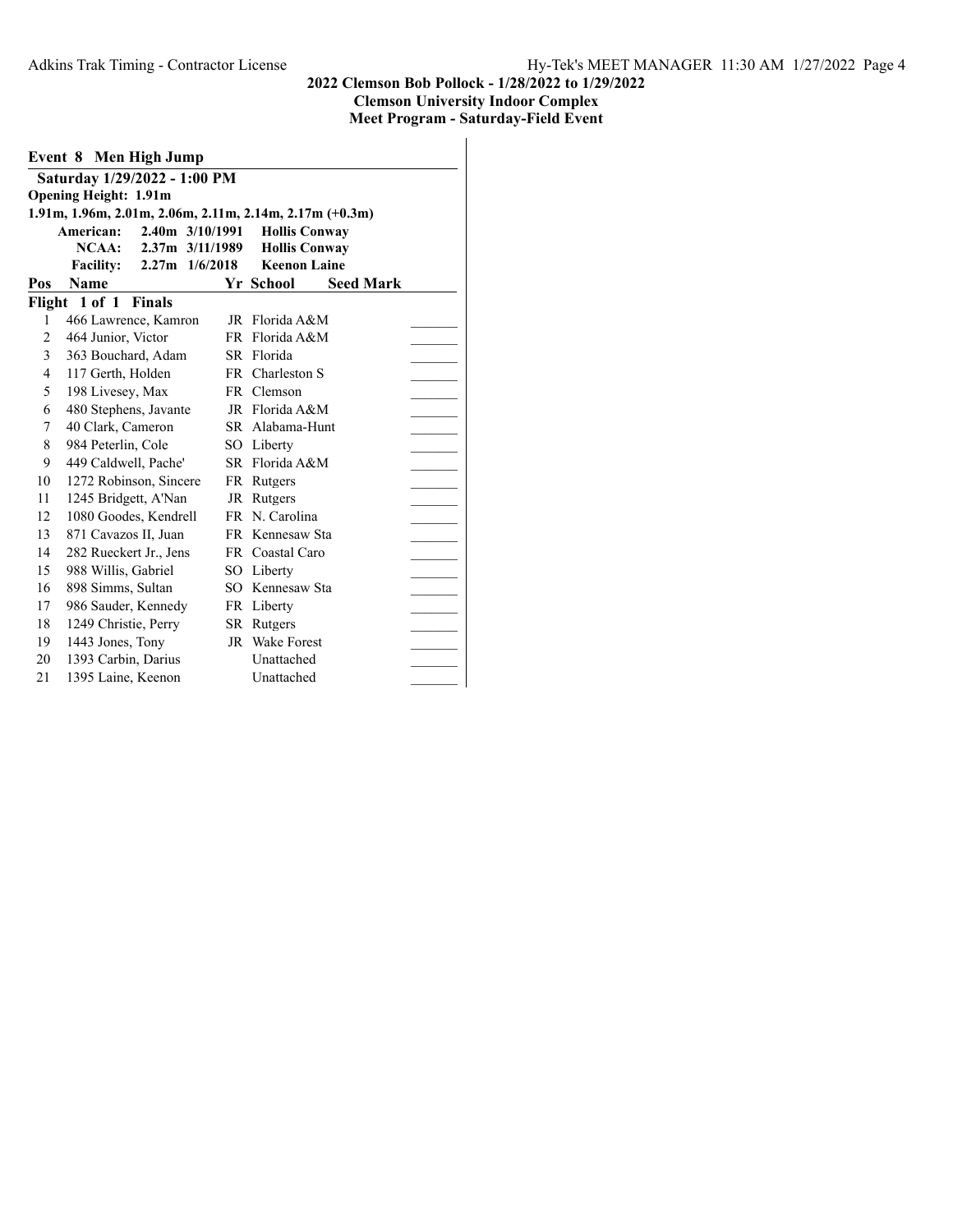**Clemson University Indoor Complex**

**Meet Program - Saturday-Running Event**

# **Event 63 Heptathlon: #5 Men 60 Meter Hurdles**

| Saturday 1/29/2022 - 9:00 AM |                       |  |                 |                  |  |  |  |  |
|------------------------------|-----------------------|--|-----------------|------------------|--|--|--|--|
|                              | Lane Name             |  | Yr School       | <b>Seed Time</b> |  |  |  |  |
|                              | Section 1 of 1 Finals |  |                 |                  |  |  |  |  |
|                              | 1 177 Binnix, Ethan   |  | SR Clemson      |                  |  |  |  |  |
|                              | 3 71 Schell, Baker    |  | FR Alabama-Hunt |                  |  |  |  |  |
|                              | 5 55 Jordan, Thomas   |  | SR Alabama-Hunt |                  |  |  |  |  |

#### **Event 63 Heptathlon: #7 Men 1000 Meter Run**

| Saturday 1/29/2022 - 11:00 AM |                       |  |                  |                  |  |
|-------------------------------|-----------------------|--|------------------|------------------|--|
|                               | Lane Name             |  | <b>Yr School</b> | <b>Seed Time</b> |  |
|                               | Section 1 of 1 Finals |  |                  |                  |  |
|                               | 1 55 Jordan, Thomas   |  | SR Alabama-Hunt  |                  |  |
|                               | 2 71 Schell, Baker    |  | FR Alabama-Hunt  |                  |  |
|                               | 3 177 Binnix, Ethan   |  | SR Clemson       |                  |  |

## **Event 28 Women 800 Meter Run**

|   | Saturday 1/29/2022 - 11:10 AM |                             |                     |                  |  |
|---|-------------------------------|-----------------------------|---------------------|------------------|--|
|   | American: 1:58.60 2/9/2019    |                             | Aje Wilson          |                  |  |
|   |                               | NCAA: 2:00.69 2/11/2017     | <b>Jazmine Fray</b> |                  |  |
|   |                               | Facility: 1:59.86 1/20/2018 | <b>Natoya Goule</b> |                  |  |
|   | Lane Name                     |                             | Yr School           | <b>Seed Time</b> |  |
|   | Section 1 of 6 Finals         |                             |                     |                  |  |
| 1 | 828 Hendrick, Sarah           |                             | JR Kennesaw Sta     |                  |  |
| 2 | 589 Anais, Cynthia            |                             | France              |                  |  |
| 3 | 155 Foster, Andrea            |                             | SR Clemson          |                  |  |
| 4 | 1420 Hutchins, Aleeya         |                             | SO Wake Forest      |                  |  |
| 5 | 170 Sumner, Brynne            |                             | SO Clemson          |                  |  |
| 6 | 148 Disher, Leah              |                             | SO Clemson          |                  |  |
| 7 | 796 Morris, Sadie             |                             | SO Jacksonville     |                  |  |
| 8 | 1047 Gbolade, Ayoola          |                             | SR N. Carolina      |                  |  |
|   | Section 2 of 6 Finals         |                             |                     |                  |  |
| 1 | 1415 Giudice, Laura           |                             | FR Wake Forest      |                  |  |
| 2 | 1055 Kelly, Fajr              |                             | FR N. Carolina      |                  |  |
| 3 | 1041 Brown, Carolyn           |                             | SO N. Carolina      |                  |  |
| 4 | 1312 Rand, Allison            |                             | SO Tennessee        |                  |  |
| 5 | 909 Armstrong, Naomi          |                             | JR Liberty          |                  |  |
| 6 | 790 Greentree, Anna           |                             | SR Jacksonville     |                  |  |
| 7 | 1289 Dilullo, Emma            |                             | JR Tennessee        |                  |  |
|   |                               |                             |                     |                  |  |

# **Section 3 of 6 Finals**

| 1 | 158 Hanratty, Grace          |    | FR Clemson      |  |
|---|------------------------------|----|-----------------|--|
| 2 | 152 Finley, Meredith         |    | FR Clemson      |  |
| 3 | 692 Mozie, Jordan            |    | FR Hampton      |  |
| 4 | 501 Lambert, Jessica         |    | SO Florida Atla |  |
| 5 | 623 Soleyn, Ilene            |    | SO Georgia Tech |  |
| 6 | 1299 Knight, Emily           |    | SO Tennessee    |  |
| 7 | 629 Unthank, Haley           |    | SR Georgia Tech |  |
| 8 | 861 Wallace, Madigan         |    | FR Kennesaw Sta |  |
|   | <b>Section 4 of 6 Finals</b> |    |                 |  |
| 1 | 630 Walker, Allie            |    | FR Georgia Tech |  |
| 2 | 705 Williams, Morgan         |    | FR Hampton      |  |
| 3 | 1054 Jones, Jayla            |    | SO N. Carolina  |  |
| 4 | 253 Wise-Sweat, Amilia       |    | FR Coastal Caro |  |
| 5 | 597 Copeland, Sarah          |    | FR Georgia Tech |  |
| 6 | 788 de Wit, Luzaan           |    | FR Jacksonville |  |
| 7 | 912 Bevan, Ellie             |    | FR Liberty      |  |
| 8 | 1282 Barksdale, Carolyn      |    | FR Tennessee    |  |
|   | <b>Section 5 of 6 Finals</b> |    |                 |  |
| 1 | 1320 Stewart, Maia           |    | FR Tennessee    |  |
| 2 | 6 Cannon, Erin               |    | JR Alabama-Hunt |  |
| 3 | 505 O'Connor, Casey          | SО | Florida Atla    |  |
| 4 | 511 Stevens, Jordan          |    | SO Florida Atla |  |
| 5 | 1130 Lewis, Caroline         |    | SO NC State     |  |
| 6 | 508 Shannon, Erin            |    | FR Florida Atla |  |
| 7 | 1060 Melton, Love'           |    | FR N. Carolina  |  |
|   |                              |    |                 |  |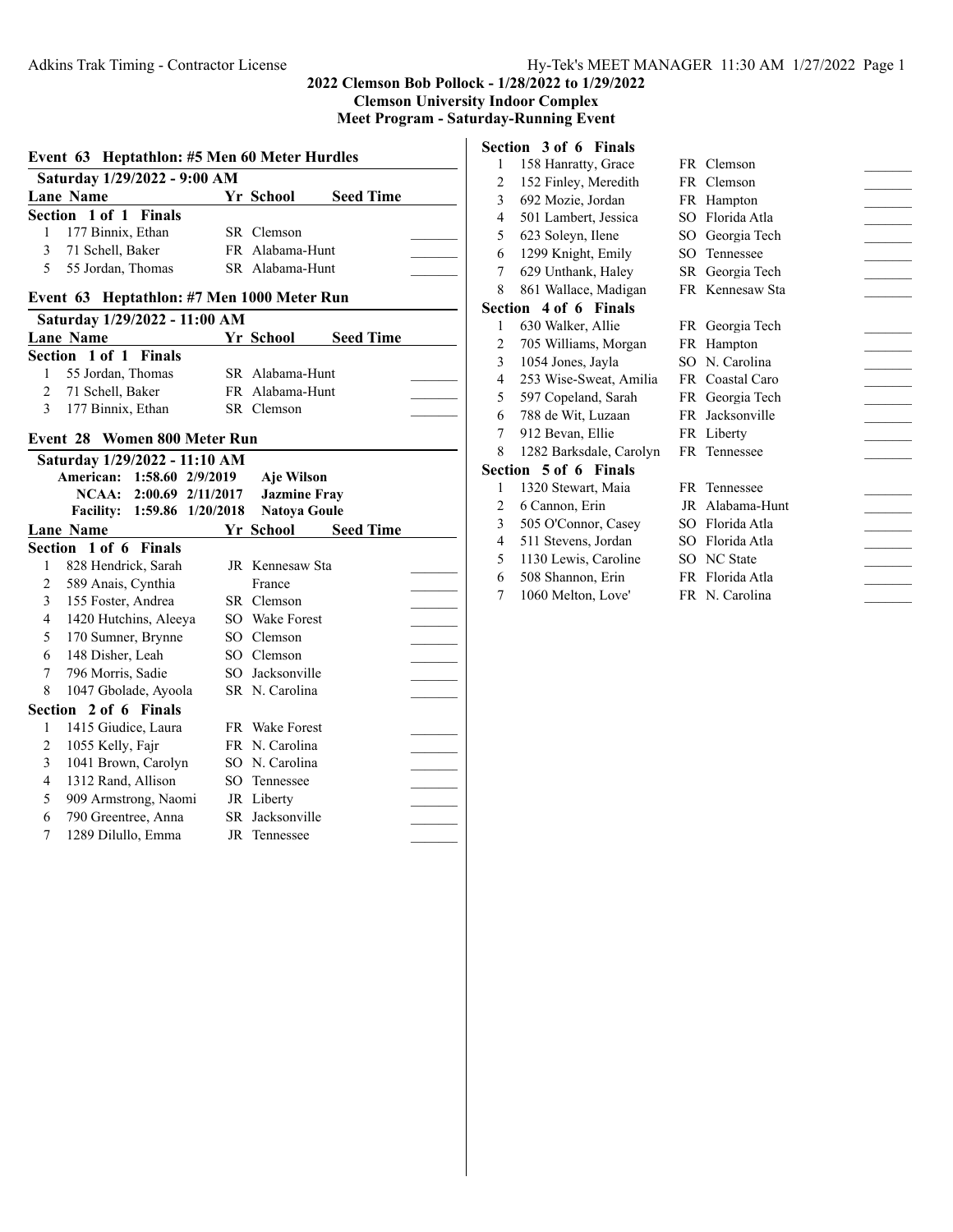**Clemson University Indoor Complex**

**Section 3 of 7 Finals**

|  | Meet Program - Saturday-Running Event |  |
|--|---------------------------------------|--|
|--|---------------------------------------|--|

|                            | Section 6 of 6 Finals(Event 28 Women 800 Meter Run) |  |                     |  |  |
|----------------------------|-----------------------------------------------------|--|---------------------|--|--|
|                            | 1001 Kimmel, Kamryn                                 |  | SR Life             |  |  |
| 2                          | 245 Rulison, Ashley                                 |  | SO Coastal Caro     |  |  |
| 3                          | 8 Cortes, Sylvia                                    |  | JR Alabama-Hunt     |  |  |
| 4                          | 22 Simmons, Taylor                                  |  | FR Alabama-Hunt     |  |  |
| 5                          | 420 Gordon, Madison                                 |  | SO Florida A&M      |  |  |
| 6                          | 415 Clary, Kayla                                    |  | SO Florida A&M      |  |  |
| 7                          | 416 Deboskie, Lacie                                 |  | FR Florida A&M      |  |  |
| 8                          | 16 Mata, Nikki                                      |  | JR Alabama-Hunt     |  |  |
| 9                          | 1232 Updike, Meredith                               |  | SO Rutgers          |  |  |
| Event 29 Men 800 Meter Run |                                                     |  |                     |  |  |
|                            | Saturday 1/29/2022 - 11:35 AM                       |  |                     |  |  |
|                            | 1:44.22 2/9/2020<br>American:                       |  | Donavan Brazier     |  |  |
|                            | NCAA: 1:44.84 1/19/1989                             |  | <b>Paul Ereng</b>   |  |  |
|                            | Facility: 1:45.90 2019                              |  | <b>Marco Arop</b>   |  |  |
|                            | 1:45.90 2019<br><b>Facility:</b>                    |  | <b>Neil Gourley</b> |  |  |

|   | <b>Lane Name</b>       |      | Yr School       | <b>Seed Time</b> |  |
|---|------------------------|------|-----------------|------------------|--|
|   | Section 1 of 7 Finals  |      |                 |                  |  |
|   | 203 Murrary, Karim     |      | FR Clemson      |                  |  |
| 2 | 808 Hamilton, Rajay    |      | Jamaica         |                  |  |
| 3 | 206 Rhoden, Tarees     | SO - | Clemson         |                  |  |
| 4 | 211 Thornton, Aman     |      | JR Clemson      |                  |  |
| 5 | 212 Tillman, Carson    |      | FR Clemson      |                  |  |
| 6 | 1351 Kay, Alex         | SO.  | Tennessee       |                  |  |
| 7 | 1435 Bachmann, Kenton  |      | JR Wake Forest  |                  |  |
| 8 | 667 Thomas, Alex       |      | FR Georgia Tech |                  |  |
|   | Section 2 of 7 Finals  |      |                 |                  |  |
| 1 | 976 Kipchirchir, Ally  |      | JR Liberty      |                  |  |
| 2 | 1459 Wallis, Archie    |      | JR Wake Forest  |                  |  |
| 3 | 1350 Hoots, Joe        |      | JR Tennessee    |                  |  |
| 4 | 559 Foucha, Sukeil     |      | SO Florida Stat |                  |  |
| 5 | 204 Myers, Cole        |      | FR Clemson      |                  |  |
| 6 | 1159 Durham, Kyle      |      | SO NC State     |                  |  |
| 7 | 1454 Swanepoel, Rynard |      | FR Wake Forest  |                  |  |
| 8 | 453 Davis, Josiah      |      | SR Florida A&M  |                  |  |

| $\mathbf{1}$   | 904 Williams, Koi        |                 | JR Kennesaw Sta |  |
|----------------|--------------------------|-----------------|-----------------|--|
| $\overline{2}$ | 1365 Swann, Justin       |                 | FR Tennessee    |  |
| 3              | 1349 Helmlinger, Kameroi | SO <sub>1</sub> | Tennessee       |  |
| 4              | 366 Brown, Dalton        |                 | SR Florida      |  |
| 5              | 122 Joyce, Tom           |                 | JR Charleston S |  |
| 6              | 112 Domoney, Jaymee      |                 | SR Charleston S |  |
| 7              | 1166 Howlett, Grant      |                 | FR NC State     |  |
| 8              | 1181 Toomey, Jake        |                 | FR NC State     |  |
|                | Section 4 of 7 Finals    |                 |                 |  |
| 1              | 1167 Hughes, Zach        |                 | FR NC State     |  |
| 2              | 708 Blackman, Dugion     |                 | FR Hampton      |  |
| 3              | 669 Truitt, Zack         |                 | FR Georgia Tech |  |
| 4              | 579 Quinn, Winston       |                 | SO Florida Stat |  |
| 5              | 556 Douglas, Amari       |                 | SO Florida Stat |  |
| 6              | 646 Fultz, Harrison      |                 | SO Georgia Tech |  |
| 7              | 194 Johnson, Devin       |                 | FR Clemson      |  |
| 8              | 714 Hill, Jeremiah       |                 | SO Hampton      |  |
|                | Section 5 of 7 Finals    |                 |                 |  |
| 1              | 395 Ruskin, Chase        |                 | SO Florida      |  |
| $\overline{2}$ | 45 Day, Jay              |                 | SR Alabama-Hunt |  |
| 3              | 1077 Chin, Jalen         |                 | SO N. Carolina  |  |
| 4              | 641 Cherono, Chris       |                 | FR Georgia Tech |  |
| 5              | 120 Howorth, Rob         |                 | JR Charleston S |  |
| 6              | 134 Wedding, Zach        |                 | FR Charleston S |  |
| 7              | 182 Caviness, Colby      |                 | SR Clemson      |  |
|                |                          |                 |                 |  |
|                |                          |                 |                 |  |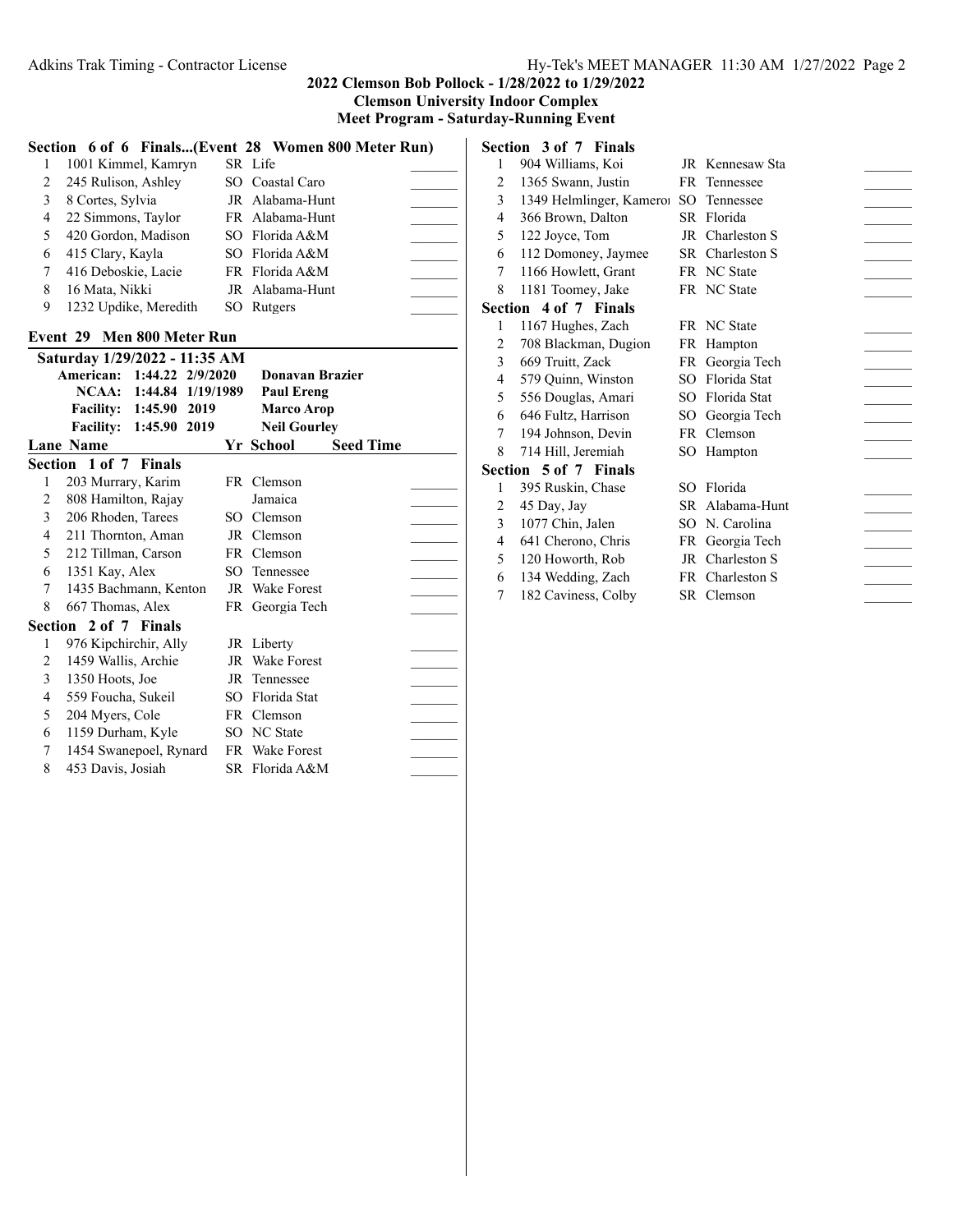|  |  | $\mathcal{L}$ $\mathcal{L}$ $\mathcal{L}$ $\mathcal{L}$ $\mathcal{L}$ $\mathcal{L}$ $\mathcal{L}$ $\mathcal{L}$ $\mathcal{L}$ $\mathcal{L}$ $\mathcal{L}$ $\mathcal{L}$ $\mathcal{L}$ $\mathcal{L}$ $\mathcal{L}$ $\mathcal{L}$ $\mathcal{L}$ $\mathcal{L}$ $\mathcal{L}$ $\mathcal{L}$ $\mathcal{L}$ $\mathcal{L}$ $\mathcal{L}$ $\mathcal{L}$ $\mathcal{$ |  |
|--|--|-------------------------------------------------------------------------------------------------------------------------------------------------------------------------------------------------------------------------------------------------------------------------------------------------------------------------------------------------------------|--|

|   |                              | Section 6 of 7 Finals(Event 29 Men 800 Meter Run) |  |
|---|------------------------------|---------------------------------------------------|--|
|   | 640 Buchheit, Parker         | FR Georgia Tech                                   |  |
| 2 | 1342 Ewaskey, Blake          | SO Tennessee                                      |  |
| 3 | 47 Elliott, Jack             | SO Alabama-Hunt                                   |  |
| 4 | 905 Williams, Mekhi          | JR Kennesaw Sta                                   |  |
| 5 | 31 Anderson, Allan           | SO Alabama-Hunt                                   |  |
| 6 | 57 Knox, Nathan              | FR Alabama-Hunt                                   |  |
| 7 | 1361 Ruth, Preston           | SO Tennessee                                      |  |
|   | <b>Section 7 of 7 Finals</b> |                                                   |  |
| 1 | 187 Driscoll, Patrick        | FR Clemson                                        |  |
| 2 | 662 Reteneller, David        | JR Georgia Tech                                   |  |
| 3 | 279 Nielsen, Gage            | FR Coastal Caro                                   |  |
| 4 | 280 Perez, Jerardo           | SR Coastal Caro                                   |  |
| 5 | 256 Benoit, Jack             | FR Coastal Caro                                   |  |
| 6 | 1394 Finley, Cal             | Unattached                                        |  |

#### **Event 69 Girls 800 Meter Run**

|    | Saturday 1/29/2022 - 12:00 PM |             |                  |  |
|----|-------------------------------|-------------|------------------|--|
|    | <b>Lane Name</b>              | Yr School   | <b>Seed Time</b> |  |
|    | <b>Section 1 of 1 Finals</b>  |             |                  |  |
|    | 742 Pence, Ellie              | High School |                  |  |
| 2  | 744 Proctor, Kennedy          | High School |                  |  |
| 3  | 748 Sanders, Graycen          | High School |                  |  |
| 4  | 735 Hill, Kennedy             | High School |                  |  |
| 5  | 731 Gemmill, Catlin           | High School |                  |  |
| 6  | 736 Justice, Zoie             | High School |                  |  |
| 7  | 732 Gilman, Reagan            | High School |                  |  |
| 8  | 754 Williams, Ashby           | High School |                  |  |
| 9  | 726 Belk, Avery               | High School |                  |  |
| 10 | 739 Majors, Callie            | High School |                  |  |
| 11 | 728 Custrini, Alice           | High School |                  |  |
| 12 | 1468 Kent, McKee              | High School |                  |  |
|    |                               |             |                  |  |

**Event 70 Boys 800 Meter Run**

|    | Saturday 1/29/2022 - 12:05 PM |                |                  |  |
|----|-------------------------------|----------------|------------------|--|
|    | Facility: 2:02.97 1/8/2022    | William Wright |                  |  |
|    | <b>Lane Name</b>              | Yr School      | <b>Seed Time</b> |  |
|    | <b>Section 1 of 1 Finals</b>  |                |                  |  |
|    | 760 Clark, Grady              | High School    |                  |  |
| 2  | 778 Stephens, Chase           | High School    |                  |  |
| 3  | 783 Wright, William           | High School    |                  |  |
| 4  | 776 Sanders, Sean             | High School    |                  |  |
| 5  | 781 Szanti, Zach              | High School    |                  |  |
| 6  | 757 Bloodworth, Chance        | High School    |                  |  |
| 7  | 767 Ledford, Buck             | High School    |                  |  |
| 8  | 773 Paddyfote, Emmanuel       | High School    |                  |  |
| 9  | 772 O'Neil, Ronan             | High School    |                  |  |
| 10 | 759 Brown, Saxon              | High School    |                  |  |
| 11 | 780 Szanti, Alex              | High School    |                  |  |
| 12 | 784 Young, Knox               | High School    |                  |  |
|    |                               |                |                  |  |

## **Event 34 Women 200 Meter Dash**

|   | Saturday 1/29/2022 - 12:15 PM       |                      |                  |
|---|-------------------------------------|----------------------|------------------|
|   | American:<br>22.33 3/2/2016         | <b>Gwen Torrence</b> |                  |
|   | NCAA:<br>22.38 3/10/2018            | <b>Gabby Thomas</b>  |                  |
|   | 22.52 2/13/2021<br><b>Facility:</b> | <b>Abby Steiner</b>  |                  |
|   | <b>Lane Name</b>                    | Yr School            | <b>Seed Time</b> |
|   | Section 1 of 14 Finals              |                      |                  |
| 3 | 234 Jefferson, Melissa              | SO Coastal Caro      |                  |
| 4 | 324 Diggs, Talitha                  | FR Florida           |                  |
| 5 | 1184 White, Kayla                   | Nike                 |                  |
| 6 | 1063 Ross, Jonah                    | SO N. Carolina       |                  |
|   | Section 2 of 14 Finals              |                      |                  |
| 3 | 806 Williams, Alexis                | SO Jacksonville      |                  |
| 4 | 1302 Lloyd, Joella                  | SO Tennessee         |                  |
| 5 | 1044 Debose-Epps, Kamay             | SR N. Carolina       |                  |
| 6 | 340 Manson, Taylor                  | SR Florida           |                  |
|   | Section 3 of 14 Finals              |                      |                  |
| 3 | 1043 Darius, Symone                 | SR N. Carolina       |                  |
| 4 | 166 Myrie, Ockera                   | JR Clemson           |                  |
| 5 | 336 Killebrew, Semira               | SO Florida           |                  |
| 6 | 1319 Sreenan, Nicole                | JR Tennessee         |                  |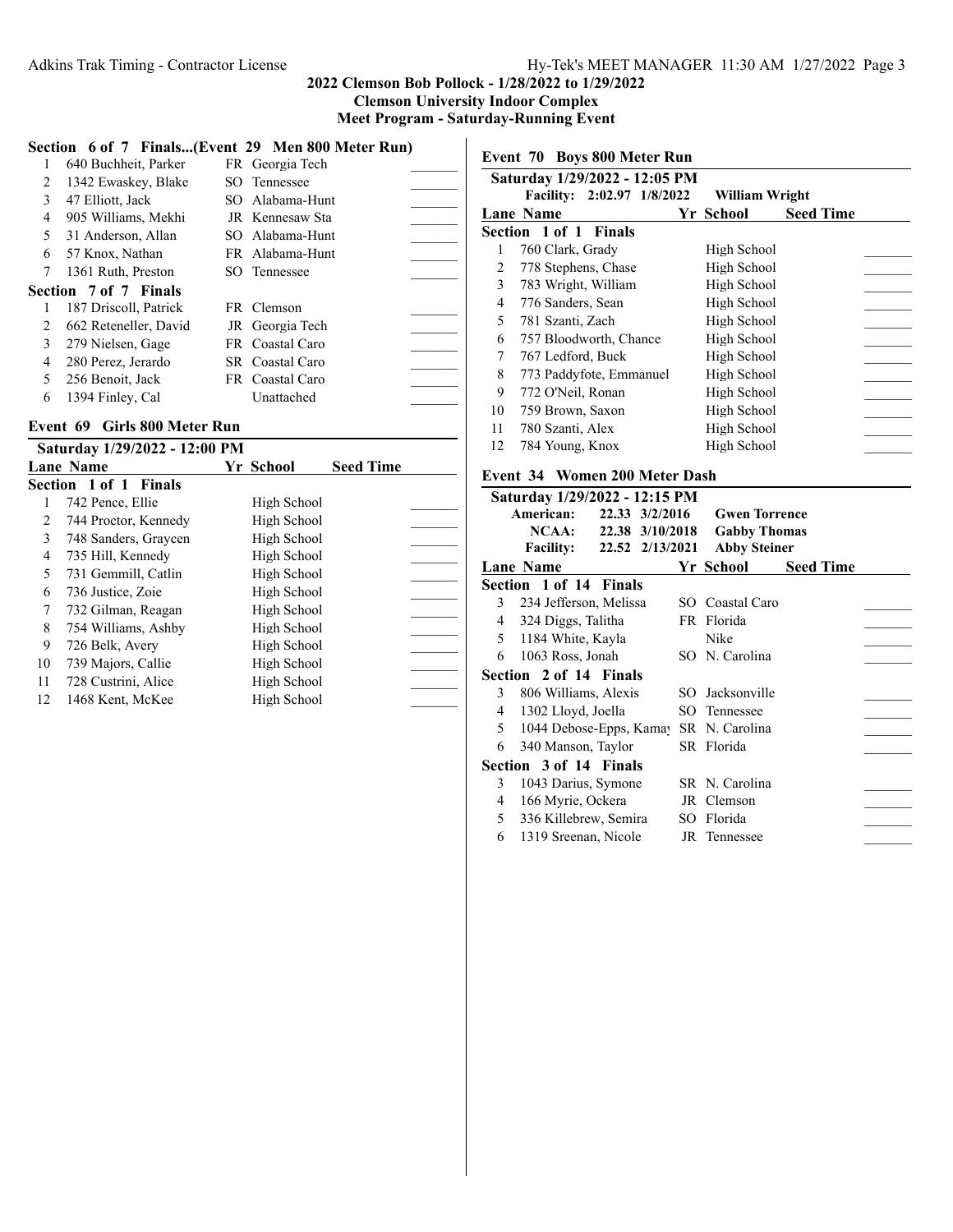# Adkins Trak Timing - Contractor License Hy-Tek's MEET MANAGER 11:30 AM 1/27/2022 Page 4

## **2022 Clemson Bob Pollock - 1/28/2022 to 1/29/2022 Clemson University Indoor Complex**

**Meet Program - Saturday-Running Event**

|   |                         |     | Section 4 of 14 Finals(Event 34 Women 200 Meter Dash) |
|---|-------------------------|-----|-------------------------------------------------------|
| 3 | 98 Obijiaku, Amanda     |     | FR Charleston S                                       |
| 4 | 674 Aduma, Amira        |     | SR Hampton                                            |
| 5 | 858 Tocays, Louise      |     | JR Kennesaw Sta                                       |
| 6 | 229 Glasco, Alexis      |     | FR Coastal Caro                                       |
|   | Section 5 of 14 Finals  |     |                                                       |
| 3 | 251 White, Amaryah      |     | SO Coastal Caro                                       |
| 4 | 1379 Brooks, Isis       |     | NA Unat-Liberty                                       |
| 5 | 216 Arnold, Jermaisha   |     | SO Coastal Caro                                       |
| 6 | 802 Smith, Nicole       |     | SR Jacksonville                                       |
|   | Section 6 of 14 Finals  |     |                                                       |
| 3 | 689 Jones, Jacqueline   | SO. | Hampton                                               |
| 4 | 175 Williams, Courtney  |     | FR Clemson                                            |
| 5 | 159 Hemmings, Trishauna |     | SR Clemson                                            |
| 6 | 248 Sweeney, Kayla      |     | SO Coastal Caro                                       |
|   | Section 7 of 14 Finals  |     |                                                       |
| 3 | 315 Anderson, Doneisha  | JR  | Florida                                               |
| 4 | 807 Williams, Pashen    |     | SR Jacksonville                                       |
| 5 | 952 Scott, Janai        |     | SR Liberty                                            |
| 6 | 13 Holifield, Zakiria   |     | SO Alabama-Hunt                                       |
|   |                         |     |                                                       |

|                | Section 8 of 14 Finals              |     |                 |  |
|----------------|-------------------------------------|-----|-----------------|--|
| 3              | 412 Berry, Shaniya                  |     | SO Florida A&M  |  |
| 4              | 787 Davidson, Sadae                 |     | SR Jacksonville |  |
| 5              | 1200 Colmon, Shanelle               |     | SO Rutgers      |  |
| 6              | 798 Ogba, Precious                  |     | SR Jacksonville |  |
|                | Section 9 of 14 Finals              |     |                 |  |
| 3              | 1209 Hawkins, Sydney                | SO. | Rutgers         |  |
| 4              | 173 Van der Merwe, Antoi FR Clemson |     |                 |  |
| 5              | 1380 Ezewuzie, Favor                |     | Unattached      |  |
| 6              | 792 Johnson, Alliann                |     | SO Jacksonville |  |
|                | Section 10 of 14 Finals             |     |                 |  |
| $\mathfrak{D}$ | 141 Carter, Kori                    |     | SO Clemson      |  |
| 3              | 431 Johns, Ilyria                   |     | SR Florida A&M  |  |
| 4              | 795 McKenzie, Nicole                |     | FR Jacksonville |  |
| 5              | 1309 O'Neil, Mia                    |     | FR Tennessee    |  |
| 6              | 1208 Harrison, Aliya                |     | JR Rutgers      |  |
|                | Section 11 of 14 Finals             |     |                 |  |
| 2              | 103 Wallace, Destiny                |     | JR Charleston S |  |
| 3              | 595 Catton, Jillian                 |     | FR Georgia Tech |  |
| 4              | 510 Simpson, Cara                   |     | SR Florida Atla |  |
| 5              | 700 Seay, Maya                      |     | SR Hampton      |  |
| 6              | 816 Christian, Imani                |     | JR Kennesaw Sta |  |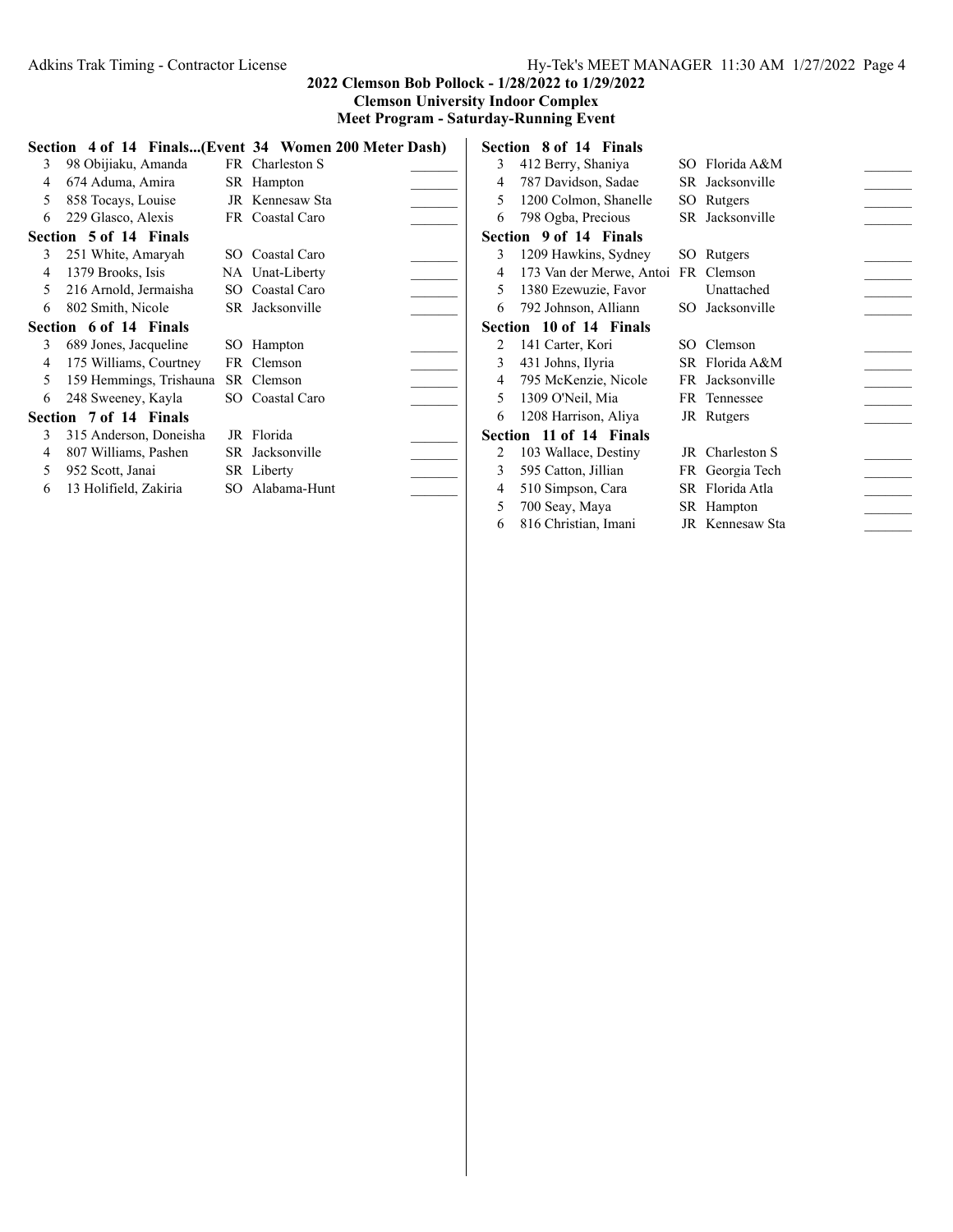**Meet Program - Saturday-Running Event**

|                | Section 12 of 14 Finals(Event 34 Women 200 Meter Dash) |  |                 |  |  |  |  |  |
|----------------|--------------------------------------------------------|--|-----------------|--|--|--|--|--|
| 2              | 5 Burnett, Chelsie                                     |  | JR Alabama-Hunt |  |  |  |  |  |
| 3              | 419 Frett, Zakharia                                    |  | SR Florida A&M  |  |  |  |  |  |
| $\overline{4}$ | 491 Elam, Abraiya                                      |  | FR Florida Atla |  |  |  |  |  |
| 5              | 1012 Smith-Speed, Maya                                 |  | SO Life         |  |  |  |  |  |
| 6              | 609 Harris, Sheleah                                    |  | FR Georgia Tech |  |  |  |  |  |
|                | Section 13 of 14 Finals                                |  |                 |  |  |  |  |  |
| 2              | 512 Teague, Eriana                                     |  | FR Florida Atla |  |  |  |  |  |
| 3              | 88 Cupp, Sophia                                        |  | FR Charleston S |  |  |  |  |  |
| $\overline{4}$ | 789 Ealy, Keviah                                       |  | FR Jacksonville |  |  |  |  |  |
| 5              | 19 Oatman, Krystalynn                                  |  | SO Alabama-Hunt |  |  |  |  |  |
| 6              | 91 Harris, Chaneal                                     |  | JR Charleston S |  |  |  |  |  |
|                | Section 14 of 14 Finals                                |  |                 |  |  |  |  |  |
| 2              | 94 James, Lauryn                                       |  | JR Charleston S |  |  |  |  |  |
| 3              | 21 Robinson, Chandler                                  |  | SO Alabama-Hunt |  |  |  |  |  |
| 4              | 488 Chambliss, Bryanna                                 |  | FR Florida Atla |  |  |  |  |  |
| 5              | 864 Williams, Anisa                                    |  | FR Kennesaw Sta |  |  |  |  |  |
| 6              | 144 Cooney, Olivia                                     |  | SO Clemson      |  |  |  |  |  |

# **Event 35 Men 200 Meter Dash**

|   | Saturday 1/29/2022 - 1:00 PM |                 |                        |                  |  |
|---|------------------------------|-----------------|------------------------|------------------|--|
|   | American:                    | 20.02 3/10/2018 | Elijah Hall            |                  |  |
|   | NCAA:                        | 20.02 3/10/2018 | Elijah Hall            |                  |  |
|   | <b>Facility:</b>             | 20.45 1/20/2018 | <b>Neineilili Titi</b> |                  |  |
|   | Lane Name                    |                 | Yr School              | <b>Seed Time</b> |  |
|   | Section 1 of 12 Finals       |                 |                        |                  |  |
|   | 1098 Stokes, Daniel          |                 | SR N. Carolina         |                  |  |
| 4 | 392 Patterson, Jacory        |                 | JR Florida             |                  |  |
| 5 | 1083 Harding, Javonte        |                 | SO N. Carolina         |                  |  |
| 6 | 1097 Ross, Randolph          |                 | JR N. Carolina         |                  |  |

|   | Section 2 of 12 Finals   |     |                 |  |
|---|--------------------------|-----|-----------------|--|
| 3 | 1396 Parker, Marcus      |     | Unattached      |  |
| 4 | 1464 Allen, Craig        |     | Unattached      |  |
| 5 | 1465 Charleston, Cravont |     | Unattached      |  |
| 6 | 1185 Belcher, Chris      |     | Nike            |  |
|   | Section 3 of 12 Finals   |     |                 |  |
| 3 | 1246 Buntin, Nadale      |     | JR Rutgers      |  |
| 4 | 371 Davis, Tyler         | SO. | Florida         |  |
| 5 | 208 Rose, Cameron        |     | FR Clemson      |  |
| 6 | 972 Griffin, Diamantae   |     | SR Liberty      |  |
|   | Section 4 of 12 Finals   |     |                 |  |
| 3 | 872 Diaz, Omar           |     | SR Kennesaw Sta |  |
| 4 | 193 Joanus, Guinove      |     | JR Clemson      |  |
| 5 | 407 Willie, Ryan         |     | FR Florida      |  |
| 6 | 980 Lyon, Christian      |     | SR Liberty      |  |
|   | Section 5 of 12 Finals   |     |                 |  |
| 3 | 1277 Tarantino, Antonio  |     | JR Rutgers      |  |
| 4 | 192 Hewitt, Fabian       |     | SR Clemson      |  |
| 5 | 1462 Sirleaf, Ackeem     |     | Unattached      |  |
| 6 | 1336 Bynum, Emmanuel     |     | SO Tennessee    |  |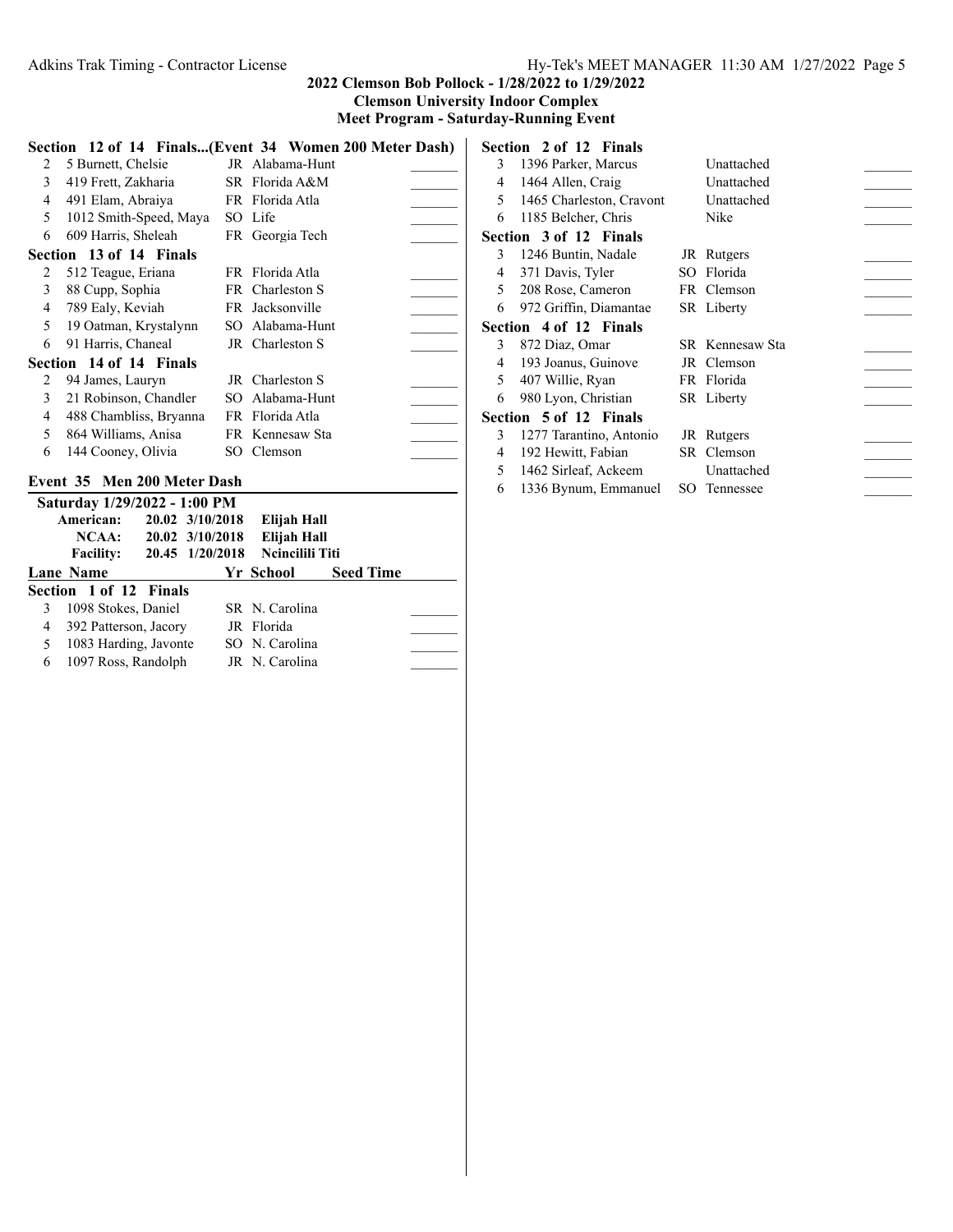# Adkins Trak Timing - Contractor License Hy-Tek's MEET MANAGER 11:30 AM 1/27/2022 Page 6

## **2022 Clemson Bob Pollock - 1/28/2022 to 1/29/2022 Clemson University Indoor Complex**

**Meet Program - Saturday-Running Event**

|             |                         | Section 6 of 12 Finals(Event 35 Men 200 Meter Dash) |  |
|-------------|-------------------------|-----------------------------------------------------|--|
| 3           | 1238 Akpadago, Louis    | SO Rutgers                                          |  |
| 4           | 876 Goodwin, Aaron      | SR Kennesaw Sta                                     |  |
| $5^{\circ}$ | 1463 Colebrooke, Samson | Unattached                                          |  |
| 6           | 284 Talbert, Jeremiah   | JR Coastal Caro                                     |  |
|             | Section 7 of 12 Finals  |                                                     |  |
| 3           | 189 Dyer, Dashinelle    | SO Clemson                                          |  |
| 4           | 266 Floyd, Tydarius     | SR Coastal Caro                                     |  |
|             | 5 207 Roberts, Giano    | SO Clemson                                          |  |
| 6           | 384 Mahorn, Cameron     | SO Florida                                          |  |
|             | Section 8 of 12 Finals  |                                                     |  |
| 3           | 48 Gizzi, Michael       | FR Alabama-Hunt                                     |  |
| 4           | 271 Harris, Devonte     | SO Coastal Caro                                     |  |
| 5           | 1183 Young, Henry       | SO NC State                                         |  |
| 6           | 478 Scott, Jaylyn       | SR Florida A&M                                      |  |
|             | Section 9 of 12 Finals  |                                                     |  |
| 2           | 711 Evans, Abraham      | FR Hampton                                          |  |
| 3           | 283 Sapp, Keshon        | FR Coastal Caro                                     |  |
| 4           | 397 Sedaros, Zac        | FR Florida                                          |  |
| 5           | 125 Langley Jr, Shawn   | FR Charleston S                                     |  |
| 6           | 882 Hussie, Tyriq       | SO Kennesaw Sta                                     |  |
|             |                         |                                                     |  |

|               | Section 10 of 12 Finals |                 |  |
|---------------|-------------------------|-----------------|--|
| 2             | 978 Letts, Brandon      | SR Liberty      |  |
| 3             | 1161 Gadson, Isaiah     | FR NC State     |  |
| 4             | 1028 Mateen, Sameer     | SO Life         |  |
| 5             | 274 Johnson, Robert     | FR Coastal Caro |  |
| 6             | 1331 Ashe, Favour       | FR Tennessee    |  |
|               | Section 11 of 12 Finals |                 |  |
| 2             | 476 Ross, Markiel       | JR Florida A&M  |  |
| 3             | 61 McClain, Wilson      | SO Alabama-Hunt |  |
| 4             | 461 Hampton, Robert     | SR Florida A&M  |  |
| 5             | 179 Burton, Darryl      | FR Clemson      |  |
| 6             | 75 Thomas, Dantavious   | FR Alabama-Hunt |  |
|               | Section 12 of 12 Finals |                 |  |
| $\mathcal{L}$ | 1036 Williams, Daniel   | SO Life         |  |
| 3             | 472 Morten Jr., Maurice | IR Florida A&M  |  |
| 4             | 483 Wilson, Lonzell     | SR Florida A&M  |  |
| 5             | 68 Rolingson, Ephraim   | FR Alabama-Hunt |  |
| 6             | 59 Lawler, Noah         | FR Alabama-Hunt |  |
|               |                         |                 |  |

## **Event 75 Girls 200 Meter Dash**

| Saturday 1/29/2022 - 1:40 PM |             |                  |  |
|------------------------------|-------------|------------------|--|
| <b>Lane Name</b>             | Yr School   | <b>Seed Time</b> |  |
| <b>Section 1 of 2 Finals</b> |             |                  |  |
| 752 Turner, Zoe              | High School |                  |  |
| 4 730 Fingall, Aysia         | High School |                  |  |
| 5 751 Turner, Noa            | High School |                  |  |
| 729 Evans, Faith             | High School |                  |  |
|                              |             |                  |  |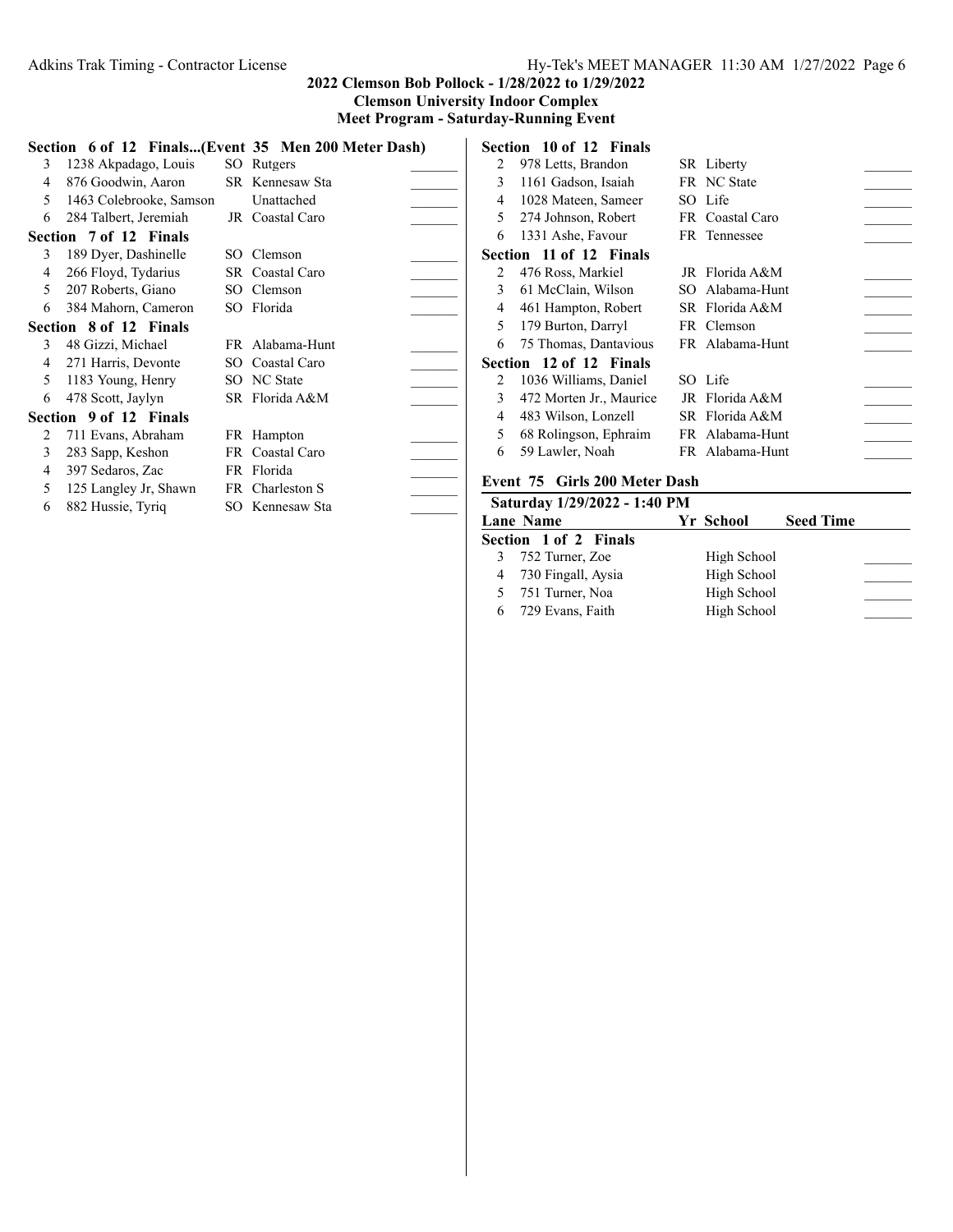**Clemson University Indoor Complex Meet Program - Saturday-Running Event**

|   | Section 2 of 2 Finals(Event 75 Girls 200 Meter Dash) |           |             |                  |  |  |  |  |
|---|------------------------------------------------------|-----------|-------------|------------------|--|--|--|--|
| 4 | 750 Smith, Jada                                      |           | High School |                  |  |  |  |  |
| 5 | 747 Saint-Germain, Esther                            |           | High School |                  |  |  |  |  |
| 6 | 738 Lucas, Olicia                                    |           | High School |                  |  |  |  |  |
|   | Event 76 Boys 200 Meter Dash                         |           |             |                  |  |  |  |  |
|   | Saturday 1/29/2022 - 1:45 PM                         |           |             |                  |  |  |  |  |
|   | <b>Lane Name</b>                                     | Yr School |             | <b>Seed Time</b> |  |  |  |  |
|   | <b>Section 1 of 1 Finals</b>                         |           |             |                  |  |  |  |  |
|   | 773 Paddyfote, Emmanuel                              |           | High School |                  |  |  |  |  |
| 2 | 755 Alexander, Damarion                              |           | High School |                  |  |  |  |  |
| 3 | 762 Goffe, Joshua                                    |           | High School |                  |  |  |  |  |
| 4 | 764 Goodinex, Damarion                               |           | High School |                  |  |  |  |  |
| 5 | 758 Brown, Roger                                     |           | High School |                  |  |  |  |  |
| 6 | 756 Barker, Christion                                |           | High School |                  |  |  |  |  |
|   | Event 36 Women 3000 Meter Run                        |           |             |                  |  |  |  |  |
|   | $\alpha$ , $\alpha$ $\alpha$ $\alpha$                |           |             |                  |  |  |  |  |

|    | Saturday 1/29/2022 - 1:55 PM          |                         |                  |  |
|----|---------------------------------------|-------------------------|------------------|--|
|    | 8:33.25 1/27/2007<br><b>American:</b> | <b>Shalane Flanagan</b> |                  |  |
|    | NCAA:<br>8:41.60<br>2/3/2018          | Karissa Schweizer       |                  |  |
|    | Facility: 9:13.56 1/30/2021           | <b>Maudie Skyring</b>   |                  |  |
|    | <b>Lane Name</b>                      | Yr School               | <b>Seed Time</b> |  |
|    | <b>Section 1 of 3 Finals</b>          |                         |                  |  |
| 1  | 535 Ryan, Lauren                      | JR Florida Stat         |                  |  |
| 2  | 538 Skyring, Maudie                   | SR Florida Stat         |                  |  |
| 3  | 519 Churchill, Alyson                 | FR Florida Stat         |                  |  |
| 4  | 607 Galarza, Liz                      | JR Georgia Tech         |                  |  |
| 5  | 1316 Seymour, Sydney                  | JR Tennessee            |                  |  |
| 6  | 520 Clark, Rebecca                    | SO Florida Stat         |                  |  |
| 7  | 522 Funderburk, Elizabeth             | JR Florida Stat         |                  |  |
| 8  | 515 Beach, Amanda                     | SR Florida Stat         |                  |  |
| 9  | 1407 Curtis-Collins, Mack             | JR Wake Forest          |                  |  |
| 10 | 616 Moritz, Claire                    | JR Georgia Tech         |                  |  |
| 11 | 525 Lima, Jennifer                    | SO Florida Stat         |                  |  |
| 12 | 597 Copeland, Sarah                   | FR Georgia Tech         |                  |  |
| 13 | 830 Hernandez, Nyah                   | FR Kennesaw Sta         |                  |  |
| 14 | 1405 Catsimanes, Hana                 | FR Wake Forest          |                  |  |
|    |                                       |                         |                  |  |

**Section 2 of 3 Finals** 1 842 Meyer, Katie SR Kennesaw Sta 2 176 Wirtz, Josie JR Clemson 3 799 Palotti, Hayleigh JR Jacksonville 4 1428 Rehm, Madeline FR Wake Forest 5 1412 Garrett, Caroline SO Wake Forest 516 Bergnes, Rebecca FR Florida Stat \_\_\_\_\_\_\_ 514 Bahr, Riley FR Florida Stat \_\_\_\_\_\_\_ 235 Jones, Molly FR Coastal Caro \_\_\_\_\_\_\_ 528 McIver, Evie FR Florida Stat \_\_\_\_\_\_\_ 169 Steele, Mackenzie FR Clemson \_\_\_\_\_\_\_ 11 1422 Kopchak, Rylee JR Wake Forest 1321 Sutliff, Rachel FR Tennessee \_\_\_\_\_\_\_ 1390 Wadas, Grace Unattached \_\_\_\_\_\_\_ 613 McKnight, Clay JR Georgia Tech \_\_\_\_\_\_\_ **Section 3 of 3 Finals** 833 James, Anna FR Kennesaw Sta \_\_\_\_\_\_\_ 2 507 Saiz, Paige SO Florida Atla 150 Farishian, Courtney FR Clemson \_\_\_\_\_\_\_ 793 Jones, Madison FR Jacksonville \_\_\_\_\_\_\_ 1306 McCabe, Sarah JR Tennessee \_\_\_\_\_\_\_ 621 Sechrest, Ashley FR Georgia Tech \_\_\_\_\_\_\_ 604 Fegans, Erin FR Georgia Tech \_\_\_\_\_\_\_ 8 785 Bodrato, Mya FR Jacksonville 253 Wise-Sweat, Amilia FR Coastal Caro \_\_\_\_\_\_\_ 509 Sharp, Morgan SR Florida Atla \_\_\_\_\_\_\_ 11 495 Hill, Alexis SO Florida Atla 612 Lockhart, Mari Cagle FR Georgia Tech \_\_\_\_\_\_\_ 13 1060 Melton, Love' FR N. Carolina 848 Sanchez, Zoe FR Kennesaw Sta \_\_\_\_\_\_\_ 1383 Mahoney, Reagan Unattached \_\_\_\_\_\_\_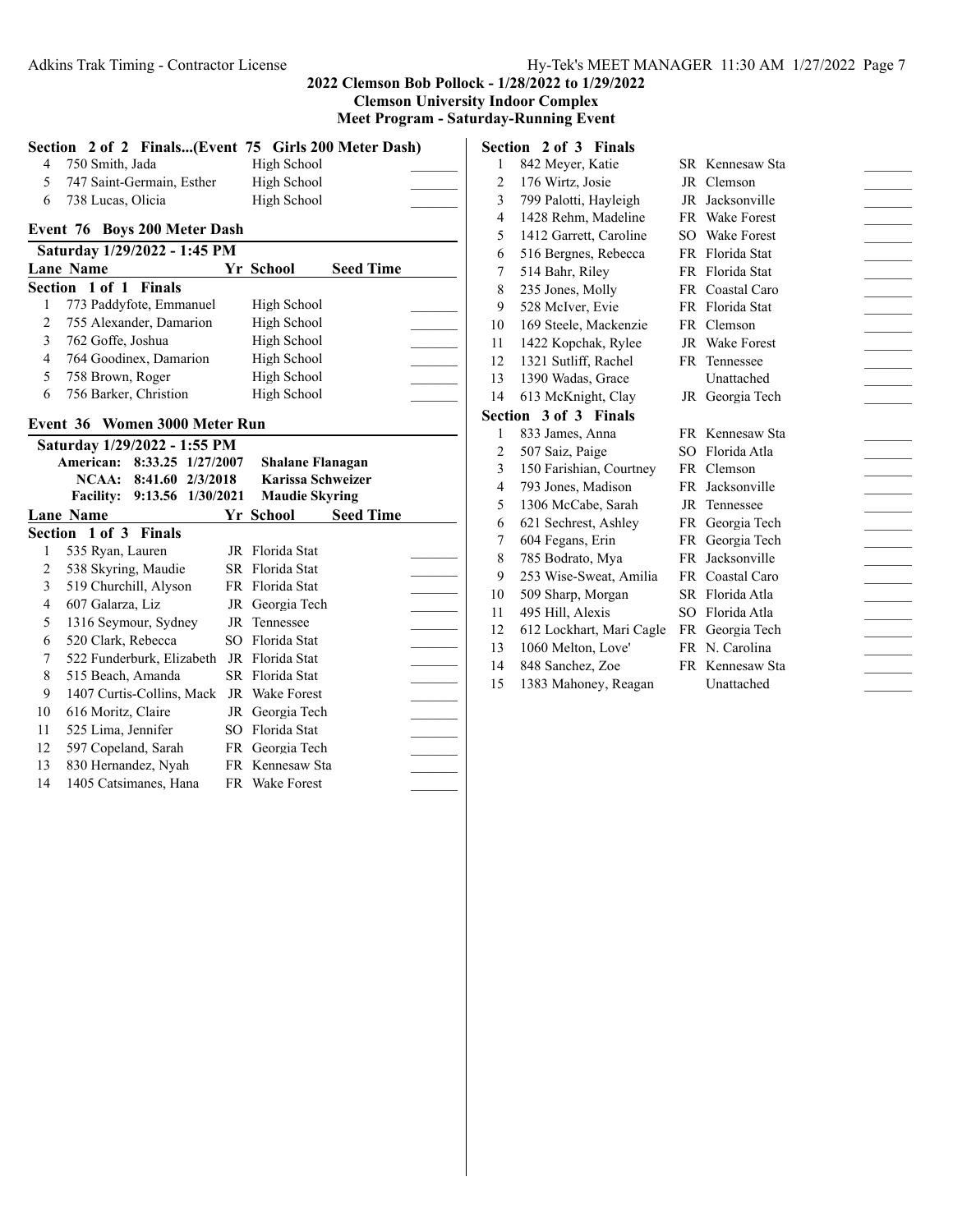**Clemson University Indoor Complex Meet Program - Saturday-Running Event**

| Event 37 Men 3000 Meter Run |                              |                   |  |     |                       |                  |  |  |  |
|-----------------------------|------------------------------|-------------------|--|-----|-----------------------|------------------|--|--|--|
|                             | Saturday 1/29/2022 - 2:35 PM |                   |  |     |                       |                  |  |  |  |
|                             | American:                    | 7:30.16 2/21/2013 |  |     | <b>Galen Rupp</b>     |                  |  |  |  |
|                             | NCAA:                        | 7:38.59 2/14/2004 |  |     | <b>Alistair Cragg</b> |                  |  |  |  |
|                             | <b>Facility:</b>             | 7:53.87 1/20/2018 |  |     | <b>Jacob Thomson</b>  |                  |  |  |  |
|                             | <b>Lane Name</b>             |                   |  |     | Yr School             | <b>Seed Time</b> |  |  |  |
|                             | Section 1 of 4               | <b>Finals</b>     |  |     |                       |                  |  |  |  |
| 1                           | 572 Muhumed, Ahmed           |                   |  | SR  | Florida Stat          |                  |  |  |  |
| $\overline{c}$              | 585 Wildschutt, Adriaan      |                   |  |     | JR Florida Stat       |                  |  |  |  |
| 3                           | 1446 Las Heras, Aaron        |                   |  |     | JR Wake Forest        |                  |  |  |  |
| $\overline{4}$              | 1456 Vanoppen, Thomas        |                   |  | JR  | <b>Wake Forest</b>    |                  |  |  |  |
| 5                           | 1447 Martinez De Pinillos.   |                   |  | JR  | <b>Wake Forest</b>    |                  |  |  |  |
| 6                           | 1455 Tewalt, Luke            |                   |  |     | FR Wake Forest        |                  |  |  |  |
| 7                           | 1452 Roberts, Coen           |                   |  |     | FR Wake Forest        |                  |  |  |  |
| 8                           | 558 Field, Sam               |                   |  |     | SO Florida Stat       |                  |  |  |  |
| 9                           | 118 Gilpatric, Micah         |                   |  | FR. | Charleston S          |                  |  |  |  |
| 10                          | 578 Pottorff, Caleb          |                   |  | JR  | Florida Stat          |                  |  |  |  |
| 11                          | 567 Leachman, Zach           |                   |  |     | FR Florida Stat       |                  |  |  |  |
| 12                          | 564 Holmes, Jacob            |                   |  |     | SO Florida Stat       |                  |  |  |  |
| 13                          | 562 Griffith, Silas          |                   |  |     | JR Florida Stat       |                  |  |  |  |
| Section                     |                              | 2 of 4 Finals     |  |     |                       |                  |  |  |  |
| 1                           | 577 Owens, Matthew           |                   |  |     | SR Florida Stat       |                  |  |  |  |
| 2                           | 971 Drew, Ryan               |                   |  |     | SR Liberty            |                  |  |  |  |
| 3                           | 110 Deogracias, Alan         |                   |  |     | SO Charleston S       |                  |  |  |  |
| 4                           | 291 Bradtmueller, Adam       |                   |  |     | SR East Tenn. S       |                  |  |  |  |
| 5                           | 300 Hamblen, Brayden         |                   |  | JR  | East Tenn. S          |                  |  |  |  |
| 6                           | 574 Newland, Matthew         |                   |  | JR  | Florida Stat          |                  |  |  |  |
| 7                           | 372 Deal, Nick               |                   |  |     | SR Florida            |                  |  |  |  |
| 8                           | 377 Geiger, Ethan            |                   |  |     | FR Florida            |                  |  |  |  |
| 9                           | 550 Cloud, Zachary           |                   |  |     | FR Florida Stat       |                  |  |  |  |
| 10                          | 382 Legg, Reed               |                   |  |     | FR Florida            |                  |  |  |  |
| 11                          | 648 Higinbotham, John        |                   |  |     | FR Georgia Tech       |                  |  |  |  |
| 12                          | 1374 Donnelly, Patrick       |                   |  |     | NA Unat-Florida       |                  |  |  |  |
| 13                          | 1467 Kandie, Felix           |                   |  |     | Liberty               |                  |  |  |  |

|                | Section 3 of 4 Finals   |     |                       |  |
|----------------|-------------------------|-----|-----------------------|--|
| $\mathbf{1}$   | 1376 Hammel, Andrew     |     | NA Unat-Florida       |  |
| 2              | 1372 Bouquot, Lucas     |     | NA Unat-Florida       |  |
| 3              | 570 Martinez, Andy      |     | SO Florida Stat       |  |
| 4              | 1373 Cronk, Coleman     |     | NA Unat-Florida       |  |
| 5              | 409 Wilson, Cavan       |     | JR Florida            |  |
| 6              | 35 Bishop, Jacob        |     | SR Alabama-Hunt       |  |
| 7              | 51 Herbst, Alex         |     | SR Alabama-Hunt       |  |
| 8              | 58 LaCroix, Harold      |     | SR Alabama-Hunt       |  |
| 9              | 1436 Bailey, Brent      |     | <b>SR</b> Wake Forest |  |
| 10             | 124 Kuhlenbeck, Gavin   |     | FR Charleston S       |  |
| 11             | 209 Smith, Michael      |     | JR Clemson            |  |
| 12             | 215 Young, Marlin       |     | JR Clemson            |  |
| 13             | 201 McManus, Jack       |     | FR Clemson            |  |
|                | Section 4 of 4 Finals   |     |                       |  |
| 1              | 77 Wilhelm, Sam         |     | FR Alabama-Hunt       |  |
| $\overline{c}$ | 1344 Goodwyn, Georde    | SR. | Tennessee             |  |
| 3              | 1339 Crigger, Alex      |     | <b>SR</b> Tennessee   |  |
| 4              | 1394 Finley, Cal        |     | Unattached            |  |
| 5              | 133 Wedding, Jeff       |     | FR Charleston S       |  |
| 6              | 257 Bivens, Garrett     |     | FR Coastal Caro       |  |
| 7              | 1096 Richardson, Jordan |     | SR N. Carolina        |  |
| 8              | 76 Thompson, Will       |     | FR Alabama-Hunt       |  |
| 9              | 1101 Williams, Devon    |     | SR N. Carolina        |  |
| 10             | 111 Depue, Timothy      |     | JR Charleston S       |  |
| 11             | 64 Nails, Taylor        |     | FR Alabama-Hunt       |  |
| 12             | 660 Pare, Jean-Lou      |     | FR Georgia Tech       |  |
| 13             | 894 Pontrelli, Joe      |     | FR Kennesaw Sta       |  |
| 14             | 893 Plowden, Henry      |     | FR Kennesaw Sta       |  |
|                |                         |     |                       |  |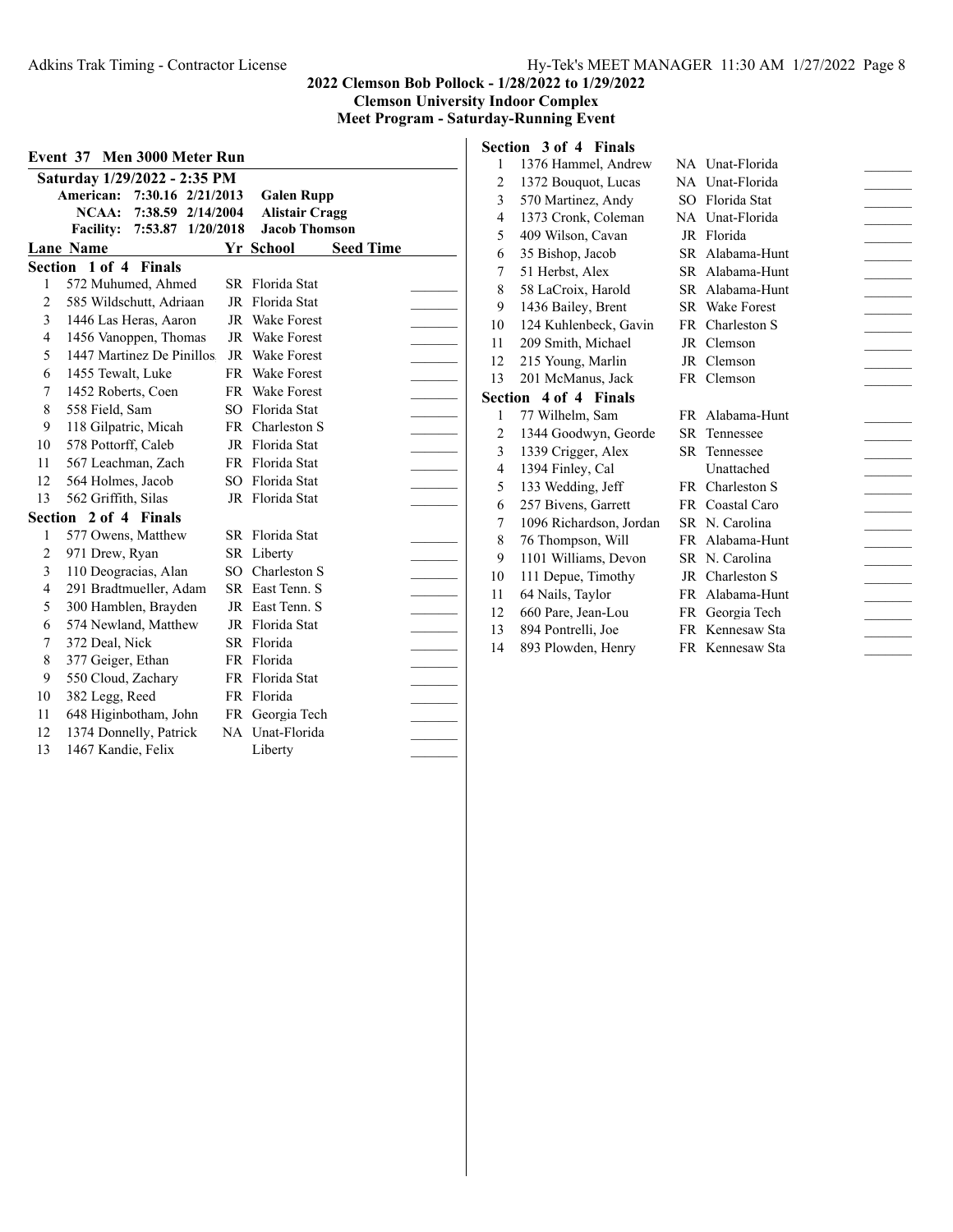**Event 38 Women 4x400 Meter Relay Saturday 1/29/2022 - 3:15 PM American: 3:23.84 3/4/2018 Quanera, Hayes, Moline, Shakima NCAA: 3:27.03 3/11/2017 C. Pettigrew, A. Luel', D. Hill, K. Ellis Facility: 3:27.56 2/10/2018 USC K Constantine, A Cockrell, D Hill, K Ellis Lane Team Seed Time Section 1 of 5 Finals** 3 N. Carolina A 1) #1059 McDuffie, Delecia SR 2) #1043 Darius, Symone SR 3) #1065 Scott, Pebbles FR  $\qquad \qquad$  4) #1063 Ross, Jonah SO 4 Clemson A \_\_\_\_\_\_\_ 1) #175 Williams, Courtney FR 2) #172 Thompson, Kenya FR 3) #157 Gadson, Ken'naria FR  $\qquad$  4) #155 Foster, Andrea SR 5 Florida A 1) #340 Manson, Taylor SR 2) #330 Hall, Anna SO 3) #355 Watson, Vanessa FR  $\qquad$  4) #324 Diggs, Talitha FR 6 Tennessee A \_\_\_\_\_\_\_ 1) #1309 O'Neil, Mia FR 2) #1308 Nwogwugwu, Uchech 3) #1314 Robinson-Hubbard, K  $4$ ) #1320 Stewart, Maia FR **Section 2 of 5 Finals** 3 Hampton A 1) #681 Grant, Dejah SO 2) #674 Aduma, Amira SR 3) #692 Mozie, Jordan FR 4) #698 Robinson, Kyna SO 4 Clemson B 1) #141 Carter, Kori SO 2) #156 Foster, Nicolee SR 3) #148 Disher, Leah SO 4) #167 Osher, Mackenzie FR 5 Coastal Caro A 1) #237 Kelley, Mekenze FR 2) #216 Arnold, Jermaisha SO 3) #229 Glasco, Alexis FR 4) #217 Bellamy, Shani'a SO 6 Jacksonville A \_\_\_\_\_\_\_ 1) #798 Ogba, Precious SR 2) #787 Davidson, Sadae SR

3) #806 Williams, Alexis SO 4) #795 McKenzie, Nicole FR

#### **Section 3 of 5 Finals** 3 Georgia Tech

|   | Ocolgia Tech                    | A |                               |
|---|---------------------------------|---|-------------------------------|
|   | 1) #623 Soleyn, Ilene SO        |   | 2) #618 Perlakowski, Riley FR |
|   | 3) #629 Unthank, Haley SR       |   | 4) #630 Walker, Allie FR      |
| 4 | Charleston S                    | A |                               |
|   | $1)$ #82 Ash, Jewel FR          |   | 2) #88 Cupp, Sophia FR        |
|   | 3) #84 Barba, Sonsoles SR       |   | 4) #99 Senior, Eden JR        |
| 5 | Rutgers                         | A |                               |
|   | 1) #1200 Colmon, Shanelle SO    |   | 2) #1202 Crawford, Charlee FR |
|   | 3) #1190 Alvarez-Tyler, Ajae Jl |   | 4) #1223 Richards, Reanda JR  |
| 6 | Coastal Caro                    | B |                               |
|   | 1) #220 Canetto, Amelia SO      |   | 2) #251 White, Amaryah SO     |
|   | 3) #230 Gordon, Lauren SO       |   | 4) #241 McGowan, Nya FR       |
|   | Section 4 of 5 Finals           |   |                               |
| 3 | Florida A&M                     | B |                               |
|   | 1) #412 Berry, Shaniya SO       |   | 2) #422 Harrison, Jada SO     |
|   | 3) #423 Hayes, Mckenzi FR       |   | 4) #420 Gordon, Madison SO    |
| 4 | Florida A&M                     | A |                               |
|   | 1) #419 Frett, Zakharia SR      |   | 2) #445 Williams, Ajani SR    |
|   | 3) #436 Pickens, Destini JR     |   | 4) #431 Johns, Ilyria SR      |
| 5 | Jacksonville                    | B |                               |
|   | 1) #807 Williams, Pashen SR     |   | 2) #792 Johnson, Alliann SO   |
|   | 3) #790 Greentree, Anna SR      |   | 4) #802 Smith, Nicole SR      |
| 6 | Kennesaw Sta                    | A |                               |
|   | 1) #816 Christian, Imani JR     |   | 2) #815 Chatfield, Britney FR |
|   | 3) #851 Scruggs, Jasmine FR     |   | 4) #844 Mobley, Jayla SR      |
|   |                                 |   |                               |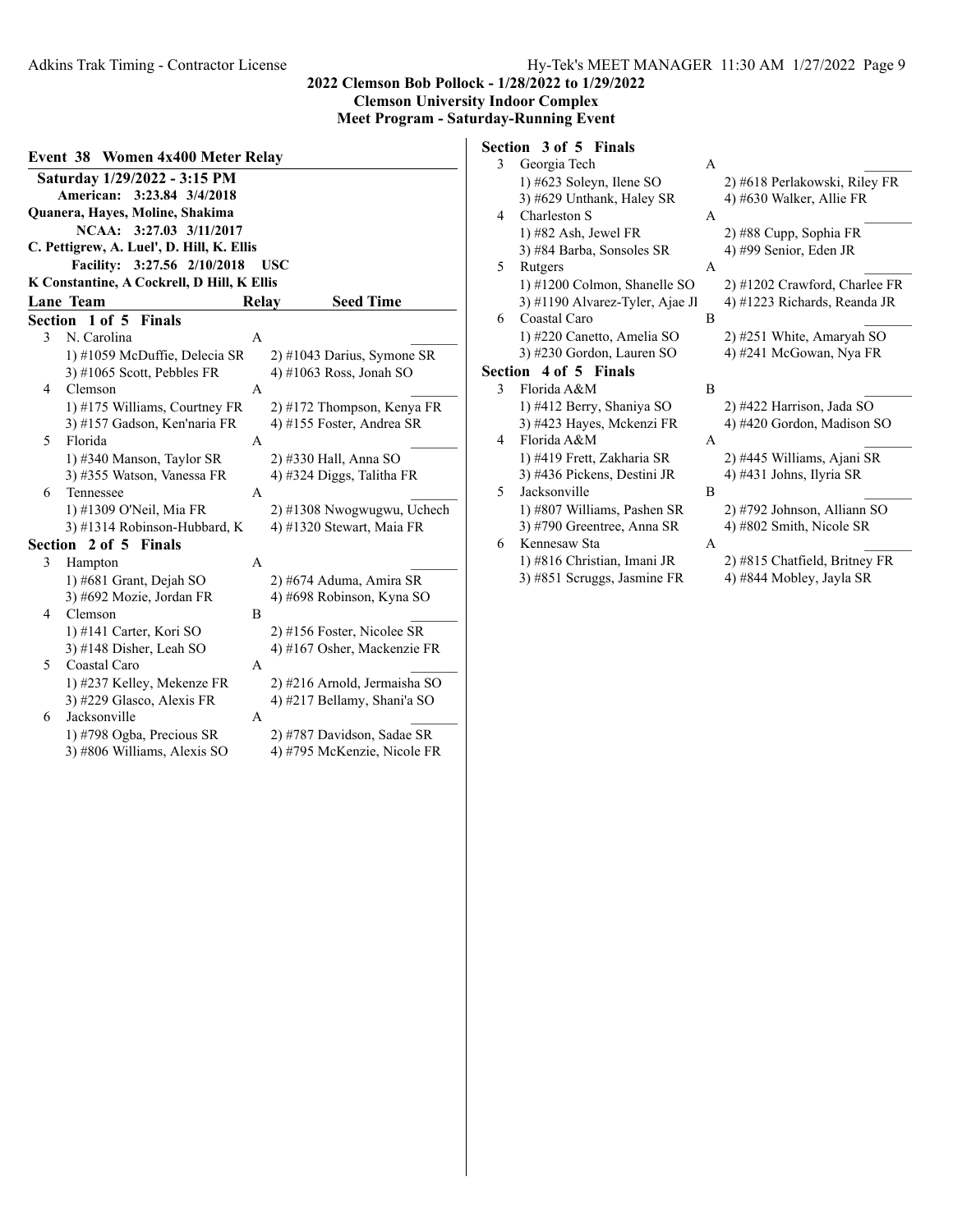**Section 5 of 5 Finals...(Event 38 Women 4x400 Meter Relay) Section 2 of 5 Finals**

|                |                              |   | ECUON $\cup$ OI $\cup$ Finals(EVENT $\cup$ o Women 4x400 Meter Keiay) |
|----------------|------------------------------|---|-----------------------------------------------------------------------|
| 3              | Florida Atla                 | в |                                                                       |
|                | 1) #512 Teague, Eriana FR    |   | 2) #491 Elam, Abraiya FR                                              |
|                | 3) #506 Pettway, Naiya JR    |   | 4) #508 Shannon, Erin FR                                              |
| $\overline{4}$ | Alabama-Hunt                 | А |                                                                       |
|                | 1) #5 Burnett, Chelsie JR    |   | 2) #6 Cannon, Erin JR                                                 |
|                | 3) #26 Vanzandt, Ronni SO    |   | 4) #13 Holifield, Zakiria SO                                          |
| 5              | Liberty                      | A |                                                                       |
|                | 1) #917 Coleman, Nimeesha FF |   | 2) #909 Armstrong, Naomi JR                                           |
|                | 3) #931 Hilton, Dawn FR      |   | 4) #952 Scott, Janai SR                                               |
| 6              | Florida Atla                 | A |                                                                       |
|                | 1) #510 Simpson, Cara SR     |   | 2) #498 King, Madison FR                                              |
|                | 3) #493 Green, Beyonce SO    |   | 4) #501 Lambert, Jessica SO                                           |
|                |                              |   |                                                                       |

# **Event 39 Men 4x400 Meter Relay**

| <b>EVENT 39 MEN 4X400 METER REIAV</b>         |                                   |              |  |                              |  |
|-----------------------------------------------|-----------------------------------|--------------|--|------------------------------|--|
| Saturday 1/29/2022 - 3:45 PM                  |                                   |              |  |                              |  |
| American: 3:00.77 3/18/2018                   |                                   |              |  |                              |  |
| Shinnick, Benjamin, Morgan, Norman            |                                   |              |  |                              |  |
| NCAA: 3:00.77 3/10/2018<br><b>USC</b>         |                                   |              |  |                              |  |
| Z Shinnick, R Benjamin, R Morgan Jr, M Norman |                                   |              |  |                              |  |
| Facility: 3:01.51 2019<br><b>Houston</b>      |                                   |              |  |                              |  |
|                                               | Lattin, Igbokwe, Holt, Montgomery |              |  |                              |  |
|                                               | Lane Team                         | Relay        |  | <b>Seed Time</b>             |  |
|                                               | Section 1 of 5 Finals             |              |  |                              |  |
| 3                                             | Tennessee                         | $\mathsf{A}$ |  |                              |  |
|                                               | 1) #1346 Griffith, Rasheeme SC    |              |  | $(2)$ #1347 Hale, Jakwan JR  |  |
|                                               | $3)$ #1336 Bynum, Emmanuel SC     |              |  | 4) #1370 Wetzel, Calvin SO   |  |
| 4                                             | Clemson                           | A            |  |                              |  |
|                                               | 1) #213 Williams, Jevon FR        |              |  | $2)$ #206 Rhoden, Tarees SO  |  |
|                                               | 3) #211 Thornton, Aman JR         |              |  | 4) #208 Rose, Cameron FR     |  |
| 5                                             | Florida                           | $\mathsf{A}$ |  |                              |  |
|                                               | 1) #407 Willie, Ryan FR           |              |  | $(2)$ #386 Miley, Jacob SO   |  |
|                                               | 3) #360 Allison, Champion SR      |              |  | 4) #392 Patterson, Jacory JR |  |
| 6                                             | N. Carolina                       | $\mathsf{A}$ |  |                              |  |
|                                               | 1) #1098 Stokes, Daniel SR        |              |  | $(2)$ #1103 Young, Elijah SR |  |
|                                               | 3) #1087 Jackson, Markevus FF     |              |  | 4) #1097 Ross, Randolph JR   |  |

|   | <b>LLVIL</b><br>$\sim$ 01 $\sim$ 1 111419 |   |                               |
|---|-------------------------------------------|---|-------------------------------|
| 3 | Hampton                                   | A |                               |
|   | 1) #716 Langford, Noah SO                 |   | $2)$ #715 Hill, Josiah SO     |
|   | 3) #714 Hill, Jeremiah SO                 |   | 4) #708 Blackman, Dugion FR   |
| 4 | Kennesaw Sta                              | A |                               |
|   | 1) #881 Hussie, Malik SO                  |   | 2) #899 Smith, Cameron SO     |
|   | 3) #886 Johnson, Cameron FR               |   | 4) #878 Griffin, Sparticus SO |
| 5 | Rutgers                                   | A |                               |
|   | 1) #1279 Wood, Micah SO                   |   | 2) #1246 Buntin, Nadale JR    |
|   | 3) #1272 Robinson, Sincere FR             |   | 4) #1247 Burgess, Taj SR      |
| 6 | Coastal Caro                              | A |                               |
|   | 1) #285 Thomas, Isaiah FR                 |   | 2) #284 Talbert, Jeremiah JR  |
|   | 3) #269 Graves, Tyler SO                  |   | 4) #271 Harris, Devonte SO    |
|   | Section 3 of 5 Finals                     |   |                               |
| 3 | Clemson                                   | B |                               |
|   | 1) #212 Tillman, Carson FR                |   | 2) #203 Murrary, Karim FR     |
|   | 3) #194 Johnson, Devin FR                 |   | 4) #187 Driscoll, Patrick FR  |
| 4 | Florida A&M                               | B |                               |
|   | 1) #457 Gardner, Samuel JR                |   | 2) #466 Lawrence, Kamron JR   |
|   | 3) #477 Sanford, Jaydon JR                |   | 4) #454 Duran, Carlos FR      |
| 5 | Tennessee                                 | B |                               |
|   | 1) #1365 Swann, Justin FR                 |   | 2) #1351 Kay, Alex SO         |
|   | 3) #1350 Hoots, Joe JR                    |   | 4) #1349 Helmlinger, Kameron  |
| 6 | Florida A&M                               | A |                               |
|   | 1) #478 Scott, Jaylyn SR                  |   | 2) #453 Davis, Josiah SR      |
|   | 3) #460 Goodman, Ralph SR                 |   | 4) #470 Love, Brandon SR      |
|   |                                           |   |                               |